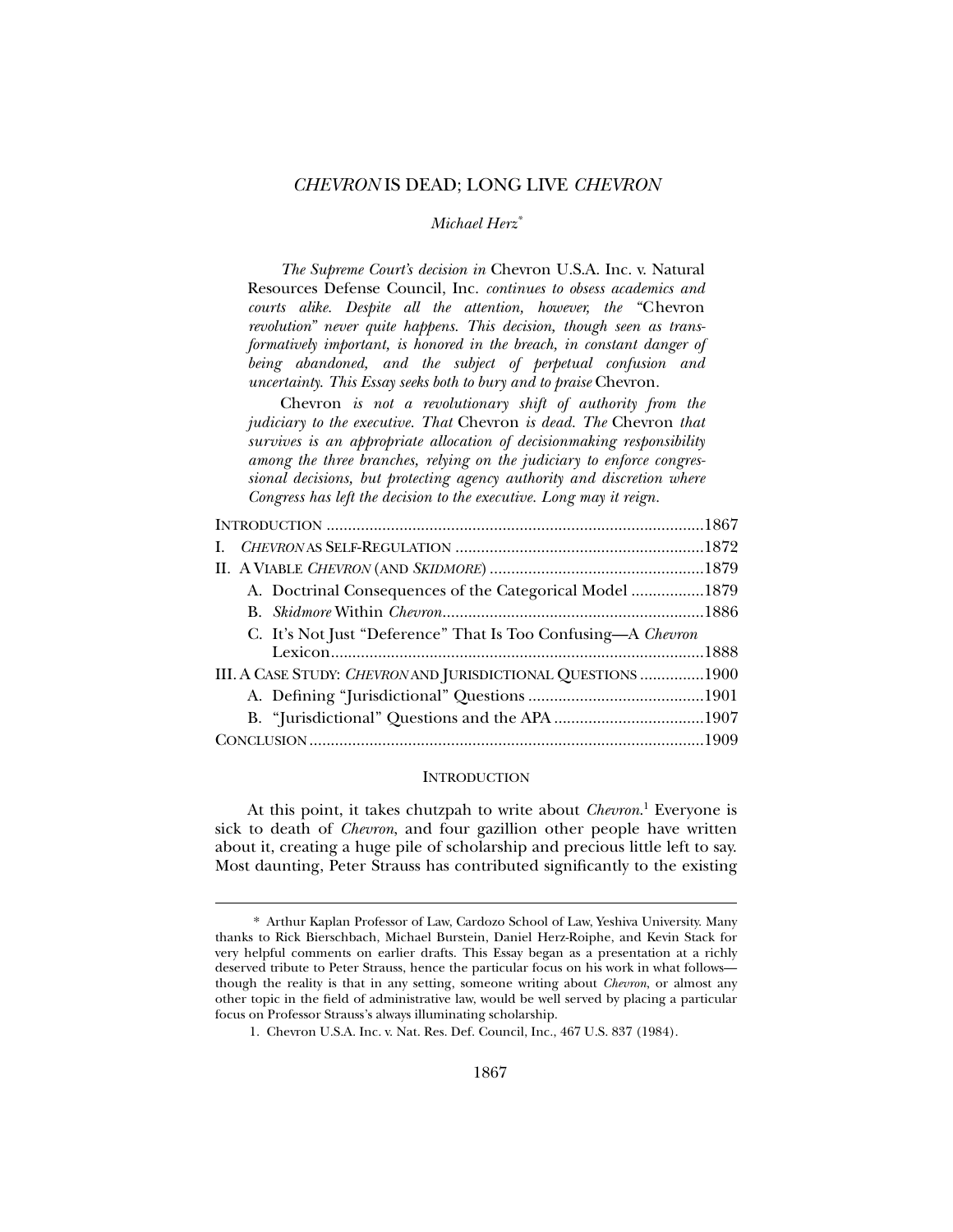pile.2 If Professor Strauss has half-a-dozen articles on a subject, the sensible thing is to get one's hands on them, read and learn from them, and keep quiet.

Nonetheless, here is an addition to the pile. It comes at a critical moment for the *Chevron* doctrine. In 2007, Linda Jellum reported *Chevron*'s "demise."3 "Demise" is a strong word, as Mark Twain famously noted. Still, reports of *Chevron*'s death seemed to get significant confirmation at the end of the Supreme Court's 2014–2015 Term, when the Court decided three important cases that suggested that *Chevron*'s condition was, if not terminal, at least serious.

First, in *King v. Burwell*,<sup>4</sup> a challenge to an Internal Revenue Service (IRS) rule regarding eligibility for tax credits under the Affordable Care Act,5 Chief Justice Roberts perfunctorily rejected the claim that *Chevron* applied, brushing the case aside like a slightly annoying but unthreatening bug. The relevant statutory provision was in the Internal Revenue Code;<sup>6</sup> the statute granted the IRS authority to write all necessary regulations to implement the provision;<sup>7</sup> the IRS had, through notice-andcomment rulemaking and in express reliance on that authority, issued a regulation directly addressing the legal question in the case.<sup>8</sup> Yet in two succinct paragraphs, the Chief Justice concluded that *Chevron* simply did not apply—the issue was of such "economic and political significance" that it was inconceivable that Congress would simply have left it to the IRS to resolve.<sup>9</sup> This was a particularly robust application of the "major questions doctrine," which holds that judicial deference is out of place with regard to hugely significant policy questions—the sort of issues that

 <sup>2.</sup> See generally Kenneth A. Bamberger & Peter L. Strauss, *Chevron*'s Two Steps, 95 Va. L. Rev. 611 (2009); Peter L. Strauss, "Deference" Is Too Confusing—Let's Call Them "*Chevron* Space" and "*Skidmore* Weight", 112 Colum. L. Rev. 1143 (2012) [hereinafter Strauss, Space/Weight]; Peter L. Strauss, In Search of *Skidmore*, 83 Fordham L. Rev. 789 (2014) [hereinafter Strauss, In Search of *Skidmore*]; Peter L. Strauss, One Hundred Fifty Cases per Year: Some Implications of the Supreme Court's Limited Resources for Judicial Review of Agency Action, 87 Colum. L. Rev. 1093 (1987) [hereinafter Strauss, 150 Cases]; Peter L. Strauss, Overseers or "The Deciders"—The Courts in Administrative Law, 75 U. Chi. L. Rev. 815 (2008) [hereinafter Strauss, Overseers or Deciders].

 <sup>3.</sup> Linda Jellum, *Chevron*'s Demise: A Survey of *Chevron* from Infancy to Senescence, 59 Admin. L. Rev. 725, 772 (2007).

 <sup>4. 135</sup> S. Ct. 2480, 2495–96 (2015) (holding insurance exchange set up by Department of Health and Human Services qualified as "exchange established by a state" for purposes of participants' eligibility for tax credits to cover premium payments).

 <sup>5.</sup> Patient Protection and Affordable Care Act, Pub. L. No. 111-148, 124 Stat. 119 (2010) (codified as amended in scattered sections of 26 and 42 U.S.C.).

 <sup>6.</sup> I.R.C. § 36B (2012).

 <sup>7.</sup> Id. § 36B(g) (authorizing IRS to "prescribe such regulations as may be necessary to carry out the provisions of this section"). The IRS already had authority to "prescribe all needful rules and regulations for the enforcement of this title." Id. § 7805(a).

 <sup>8.</sup> Health Insurance Premium Tax Credit, 77 Fed. Reg. 30,377, 30,385 (May 23, 2012) (codified at 26 C.F.R. pts. 1, 602).

<sup>9</sup>*. King*, 135 S. Ct. at 2488–89.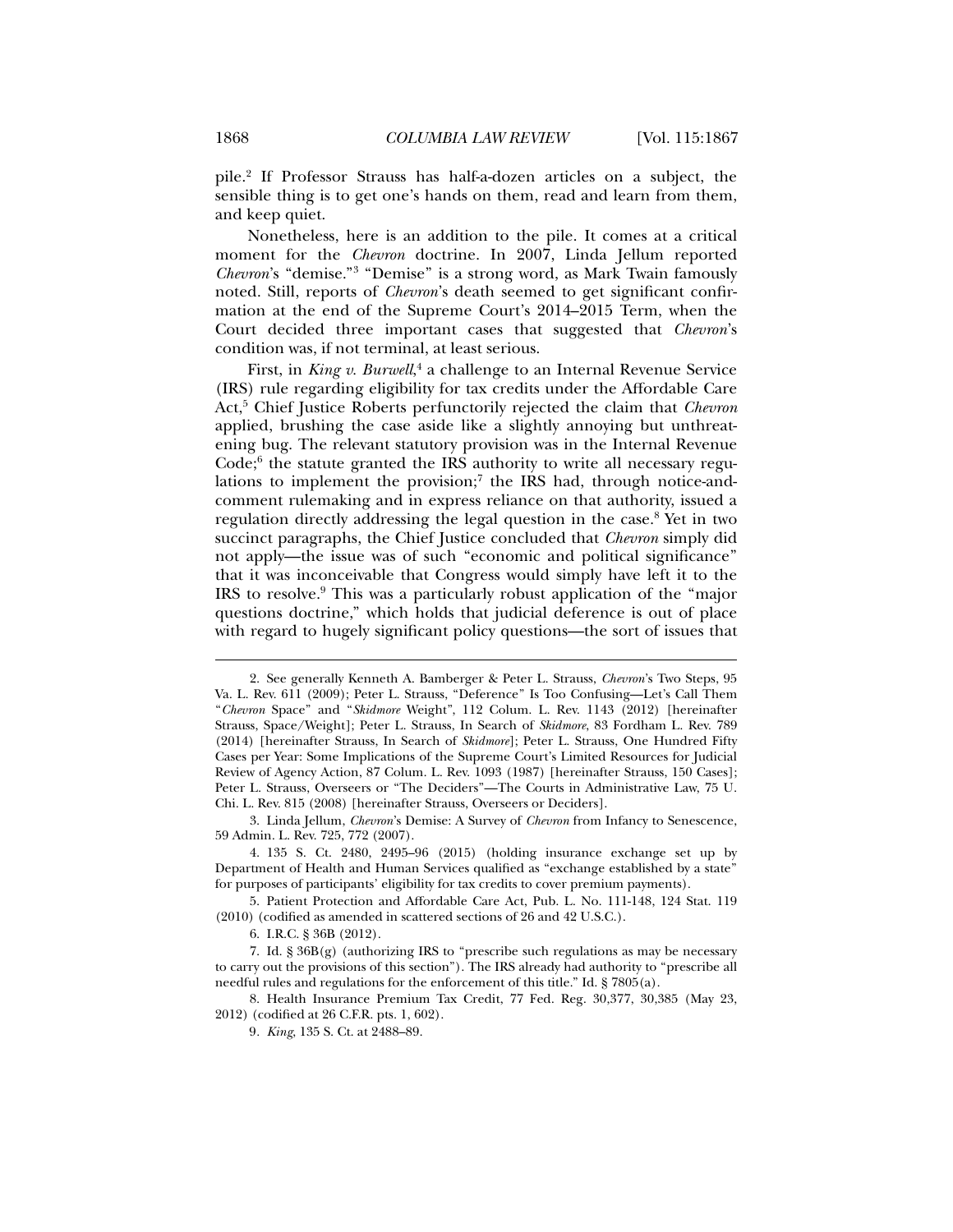Congress should, or must, or can be presumed to, decide.<sup>10</sup> Strikingly, the magnitude of the issue did not simply keep the Court in "step one" of *Chevron*, it induced the Court to jettison *Chevron* altogether.

Second, in *Michigan v. EPA*, 11 the Court rejected the Environmental Protection Agency's (EPA) reading of a provision of the Clean Air Act. This time, it accepted that *Chevron* applied, but rejected the EPA's view as unreasonable, a rare "step two" agency loss.<sup>12</sup> There is nothing remotely deferential about the majority opinion. Moreover, Justice Thomas concurred, writing separately (though for himself only) to argue that the *Chevron* doctrine is unconstitutional because it cedes to the executive the exclusive judicial authority to "say what the law is."13

Third, in *Perez v. Mortgage Bankers Ass'n*, 14 Justice Scalia, of all people, revealed some waning of his longstanding and strident enthusiasm for *Chevron*. In an opinion that was primarily an attack on the distinct doctrine of deference to agency interpretations of their own regulations, Justice Scalia noted that *Chevron* is "[h]eedless of the original design of the [Administrative Procedure Act]"15 and hinted that perhaps it should be "uprooted."16 This from the Justice generally understood as the firmest and most ferocious defender of *Chevron*. 17

Some early commenters see these decisions as at least potentially marking a watershed moment, a fundamental shift from a regime of meaningful deference to a reassertion of judicial supremacy.18 Time will

l

 13. Id. at 2712 (Thomas, J., concurring) (internal quotation marks omitted) (quoting Marbury v. Madison, 5 U.S. (1 Cranch) 137, 177 (1803)).

15. Id. at 1211 (Scalia, J., concurring in the judgment).

 <sup>10.</sup> Other examples include Utility Air Regulatory Group v. EPA, 134 S. Ct. 2427, 2444 (2014) ("EPA's interpretation is also unreasonable because it would bring about an enormous and transformative expansion in EPA's regulatory authority without clear congressional authorization.") and FDA v. Brown & Williamson Tobacco Corp., 529 U.S. 120, 160 (2000) ("[W]e are confident that Congress could not have intended to delegate a decision of such economic and political significance to an agency in so cryptic a fashion.").

 <sup>11. 135</sup> S. Ct. 2699 (2015).

 <sup>12.</sup> Id. at 2706–07 (reviewing agency interpretation "under the standard set out in *Chevron*" and holding "EPA strayed far beyond those bounds").

 <sup>14. 135</sup> S. Ct. 1199 (2015).

 <sup>16.</sup> Id. at 1212 (Scalia, J., concurring in the judgment).

 <sup>17.</sup> See, e.g., Thomas W. Merrill & Kristin E. Hickman, *Chevron*'s Domain, 89 Geo. L.J. 833, 859–60 (2001) ("Justice Scalia has consistently argued for the broadest possible conception of the scope of the *Chevron* doctrine, urging, for example, that it applies to agencies that lack the power to render binding legal rulings and to interpretations by agencies issued in opinion letters or in briefs.").

 <sup>18.</sup> See, e.g., Randolph J. May, *Chevron* Decision's Domain May Be Shrinking, The Hill (July 7, 2015), http://thehill.com/blogs/pundits-blog/the-judiciary/247015-chevron-decisionsdomain-may-be-shrinking [http://perma.cc/8P9Y-2RUV] (suggesting while "*Chevron*'s demise" is not "imminent," recent cases "could portend a diminished [agency] role"); Cass R. Sunstein, The Catch in the Obamacare Opinion, Bloomberg View (June 25, 2015), http:// www.bloombergview.com/articles/2015-06-25/the-catch-in-the-obamacare-opinion [http://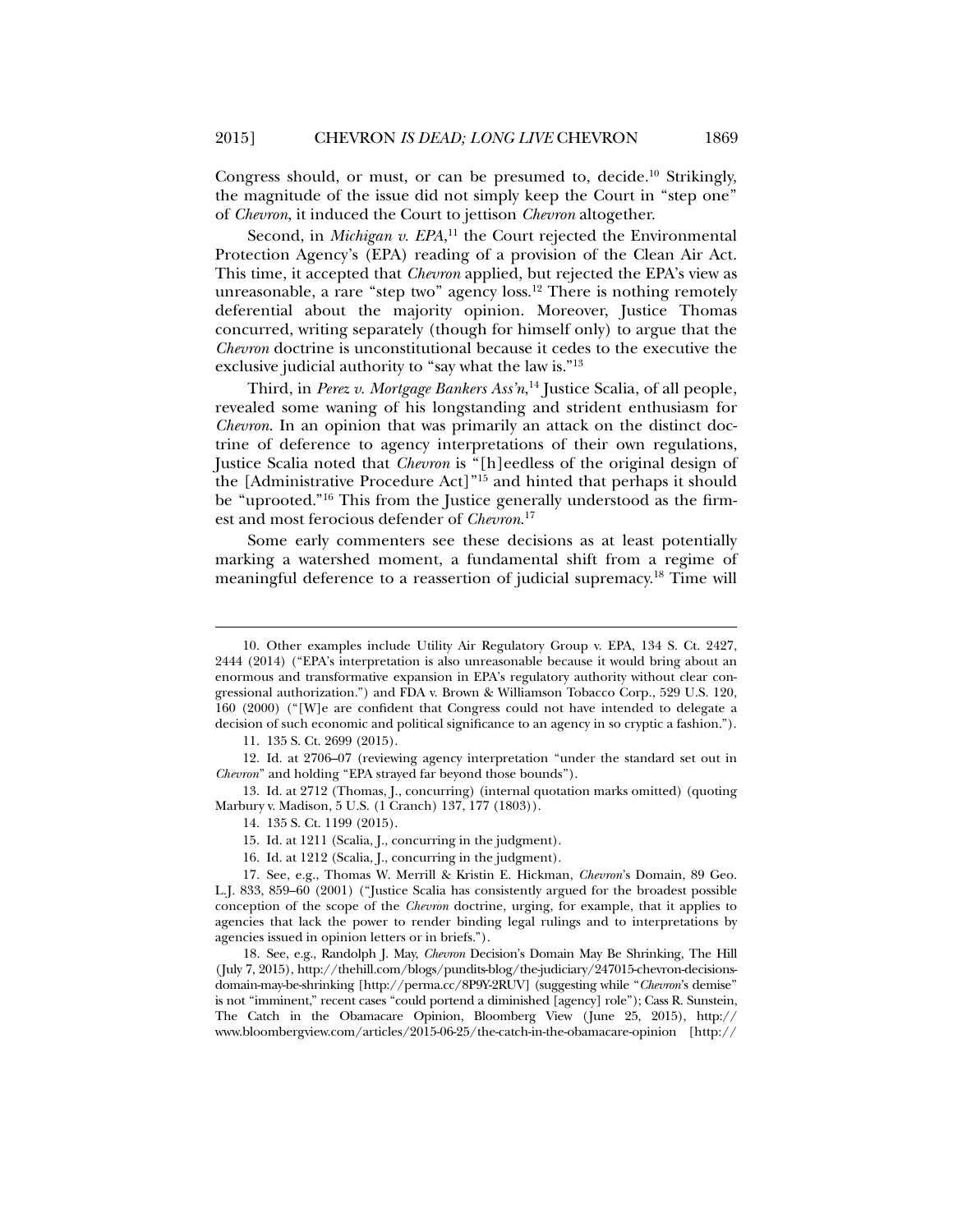tell, but in fact it has long been the case that deference under *Chevron* is a principle often honored in the breach. For all the clamor, attention, and citations,19 *Chevron* has had less of an impact than this attention implies. Several scholars have surveyed the case law and reported that judges, especially those on the Supreme Court, do not defer as much as the doctrine seems to require. Rather, they have narrowed the circumstances in which *Chevron*, by its own terms, applies and invoke *Chevron* only intermittently in those circumstances.<sup>20</sup>

perma.cc/CQ37-W8PP] (comparing *King* to *Marbury* in that Court made strong assertion of judicial power but declined to use that power to counter executive action in case before it).

 19. It seems an obligation of the form to point out that *Chevron* is the most cited decision in administrative law. See, e.g., Jack M. Beermann, *Chevron* at the Roberts Court: Still Failing After All These Years, 83 Fordham L. Rev. 731, 731 (2014) (stating *Chevron* is most cited Supreme Court administrative law decision); Thomas W. Merrill, The Story of *Chevron*: The Making of an Accidental Landmark, *in* Administrative Law Stories 399 & n.2 (Peter L. Strauss ed., 2006) (noting *Chevron* is most cited administrative law case, though not "the overall citation champion."); Thomas J. Miles & Cass R. Sunstein, Do Judges Make Regulatory Policy? An Empirical Investigation of *Chevron*, 73 U. Chi. L. Rev. 823, 823 (2006) (labeling *Chevron* most cited case in "modern public law"). So: obligation fulfilled. It is sometimes said that it is the most cited U.S. Supreme Court decision, period. See, e.g., Richard J. Pierce, Jr., Administrative Law Treatise 140 (4th ed. 2002) ("*Chevron* is one of the most important decisions in the history of administrative law. It has been cited and applied in more cases than any other Supreme Court decision in history."). This is an overstatement; in fact *Chevron* is miles behind some other decisions. As of September 18, 2015, *Chevron* had been cited in 13,454 federal cases. See WestlawNext, https://a.next.westlaw.com (last visited Sept. 18, 2015) [hereinafter WestlawNext Search] (conducting search by accessing *Chevron*  case, then Citing References tab, and narrowing list of citing cases by clicking cases and federal jurisdiction in left-hand sidebar). But Erie Railroad Co. v. Tompkins, 304 U.S. 64 (1938), has been cited 17,188 times; Ashcroft v. Iqbal, 556 U.S. 662 (2009), was cited 98,104 times in just six years; and Bell Atlantic v. Twombly, 550 U.S. 544 (2007), has been cited a whopping 120,975 times in about eight years, an order of magnitude more than *Chevron*. See WestlawNext Search, supra (conducting search with same methodology as for *Chevron*  discussed above).

 20. See Jack M. Beermann, The Turn Toward Congress in Administrative Law, 89 B.U. L. Rev. 727, 743 n.65 (2009) [hereinafter Beerman, Turn Toward Congress] ("*Chevron* no longer has much of an affect [sic] on statutory interpretation."); William N. Eskridge, Jr. & Lauren E. Baer, The Continuum of Deference: Supreme Court Treatment of Agency Statutory Interpretations from *Chevron* to *Hamdan*, 96 Geo. L.J. 1083, 1122 (2008) ("[I]t might be the case that the Court is more likely to cite *Chevron* and follow its two-step approach when the majority is prepared to uphold the agency action."); Daniel J. Gifford, The Emerging Outlines of a Revised *Chevron* Doctrine: Congressional Intent, Judicial Judgment, and Administrative Autonomy, 59 Admin. L. Rev. 783, 833 (2007) (noting emergence of "new model of judicial review of agency interpretations" in which "mandatory obligation to defer . . . is limited"); Ann Graham, Searching for *Chevron* in Muddy *Watters*: The Roberts Court and Judicial Review of Agency Regulations, 60 Admin. L. Rev. 229, 271 n.257 (2008) (surveying recent Supreme Court decisions and concluding Court has abandoned *Chevron* and accepts only agency interpretations with which it agrees); Linda D. Jellum, The Impact of the Rise and Fall of *Chevron* on the Executive's Power to Make and Interpret Law, 44 Loy. U. Chi. L.J. 141, 173–88 (2012) (describing ways Supreme Court, in recent years, has reclaimed authority it had ceded to executive in *Chevron*); Deborah N. Pearlstein, After Deference: Formalizing the Judicial Power for Foreign Relations Law, 159 U. Pa. L. Rev. 783, 807–17 (2011) (detailing limited impact and scope of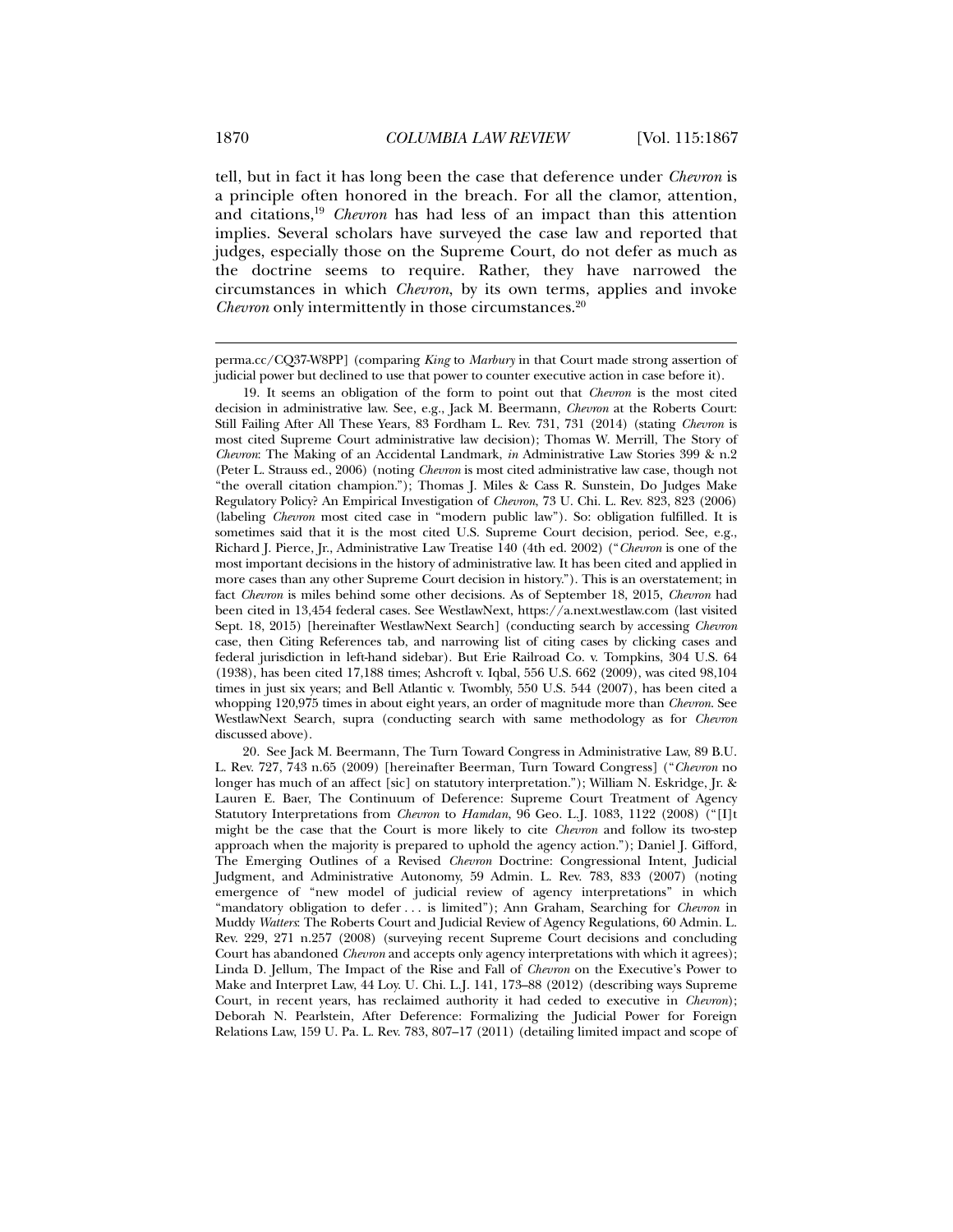Two responses to this shortfall are appropriate. The first, the subject of Part I, is: "What did you expect?" Only in the rarest of self-protective settings will courts create and stand by a super-strong hands-off principle. *Chevron* has never, in practice, amounted to an abdication of the judicial role, if only because judges are not going voluntarily to disarm. The second response, considered in the remainder of this Article, is: "Good." That is, *Chevron* should not be seen as a revolutionary decision. It insists on respect for the delegation of policymaking authority to administrative agencies, but it preserves interpretive authority for courts. The question "What should be done?" is for agencies. The question "What did Congress do?" is for courts (although they should take seriously what agencies have to say on the matter).

This Essay proceeds in three parts. Part I describes *Chevron* as a selfregulating doctrine, one that, for that reason, has not taken over the world and will never do so. Part II lays out a basic understanding of *Chevron* and of *Skidmore*. 21 The argument here is for a reading of *Chevron*  that is both weaker and stronger than that often proposed. On the one hand, courts retain an essential and meaningful role in determining, to use Professor Strauss's terms, the boundaries of "*Chevron* space";<sup>22</sup> they have real work to do. On the other hand, in doing that work, the views of the agency can never be ignored; there is no completely agency-free space within which courts interpret statutes that agencies administer. These principles are explicated in part by reviewing the vocabulary of the *Chevron* doctrine. This Part concludes by placing *Chevron* in a jurisprudential framework that draws on the distinction between "interpretation" and "construction." That distinction has been elaborated in other areas but has not infiltrated administrative law. In the *Chevron* opinion, its progeny, and the commentary, "interpretation" and "construction" are used as synonyms. But they can be seen as distinct undertakings; one concerns determining semantic meaning, the other applying that meaning to concrete situations. That distinction, or something like it, maps onto and helps elucidate the distinction between the proper roles of the courts and agencies, and the activities of step one and step two. Part III applies the framework developed in Part II to the Supreme

*Chevron* and arguing against deference to executive interpretations in foreign relations); Connor N. Raso & William N. Eskridge, Jr., *Chevron* as a Canon, Not a Precedent: An Empirical Study of What Motivates Justices in Agency Deference Cases, 110 Colum. L. Rev. 1727, 1740 (2010) (surveying 1,014 post–*Chevron* Supreme Court cases and finding Court invoked *Chevron* in only one-third of cases where it should have applied); Brian G. Slocum, The Importance of Being Ambiguous: Substantive Canons, Stare Decisis, and the Central Role of Ambiguity Determinations in the Administrative State, 69 Md. L. Rev. 791, 794–98 (2010) ("[*Chevron*] is a far less significant doctrine if it does not require significant changes to statutory interpretation methodology, it is routinely ignored by courts, and it does not constrain judicial discretion because it allows judges to decide cases in accordance with their ideological preferences.").

 <sup>21.</sup> Skidmore v. Swift & Co., 323 U.S. 134 (1994).

 <sup>22.</sup> See generally Strauss, Space/Weight, supra note 2, at 1143.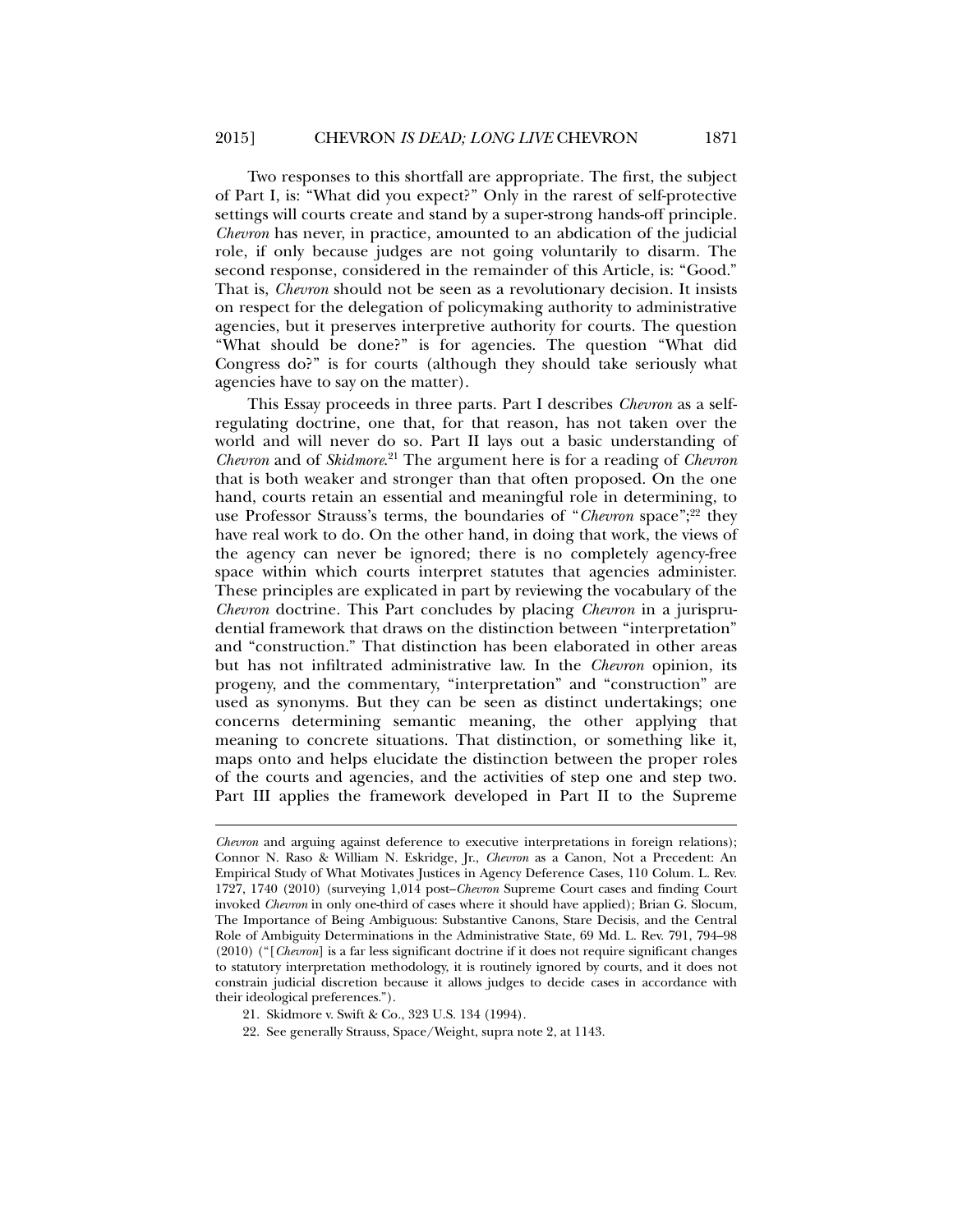Court's decision in *City of Arlington*, 23 which held that *Chevron* applies to agency determinations going to their own jurisdiction. The majority and the dissent in that case were both correct, making *City of Arlington* that rare creature, a unanimous 6-3 decision.

# I. *CHEVRON* AS SELF-REGULATION

*Chevron U.S.A. Inc. v. Natural Resources Defense Council* 24 is the Supreme Court's most important decision regarding judicial deference to agency views of statutory meaning. It lays out a seemingly straightforward approach to considering whether to uphold an agency's view of a statute:

> When a court reviews an agency's construction of the statute which it administers, it is confronted with two questions. First, always, is the question whether Congress has directly spoken to the precise question at issue. If the intent of Congress is clear, that is the end of the matter; for the court, as well as the agency, must give effect to the unambiguously expressed intent of Congress. If, however, the court determines Congress has not directly addressed the precise question at issue, the court does not simply impose its own construction on the statute, as would be necessary in the absence of an administrative interpretation. Rather, if the statute is silent or ambiguous with respect to the specific issue, the question for the court is whether the agency's answer is based on a permissible construction of the statute.25

In what is always referred to as "step one" (though that term does not appear in the *Chevron* opinion itself), the reviewing court "employ[s] traditional tools of statutory construction" to determine statutory meaning.26 What exactly happens in step two is disputed, though the dominant judicial and academic formulation is that there, the court asks (a) whether the statute clearly precludes the agency's reading (in which case the inquiry largely, if not completely, overlaps with step one) and (b) whether the agency's determination is arbitrary and capricious.<sup>27</sup>

- 25. Id. at 842–43 (footnotes omitted).
- 26. Id. at 843 n.9.

l

 27. See, e.g., Astrue v. Capato ex rel. B.N.C., 132 S. Ct. 2021, 2034 (2012) (deferring under step two because relevant agency regulations were "neither arbitrary or capricious in substance, [n]or manifestly contrary to the statute" (alteration in original) (internal quotation marks omitted) (quoting Mayo Found. for Med. Educ. and Research v. United States, 131 S. Ct. 704, 711 (2011))); *Mayo*, 131 S. Ct. at 711 ("[U]nder [*Chevron* step two] we may not disturb an agency rule unless it is 'arbitrary or capricious in substance, or manifestly contrary to the statute.'" (citations omitted)); Ronald M. Levin, The Anatomy of *Chevron*: Step Two Reconsidered, 72 Chi.-Kent L. Rev. 1253 (1997) (arguing step two tracks arbitrary-and-capricious test).

 <sup>23.</sup> City of Arlington v. FCC, 133 S. Ct. 1863 (2013).

 <sup>24. 467</sup> U.S. 837 (1984).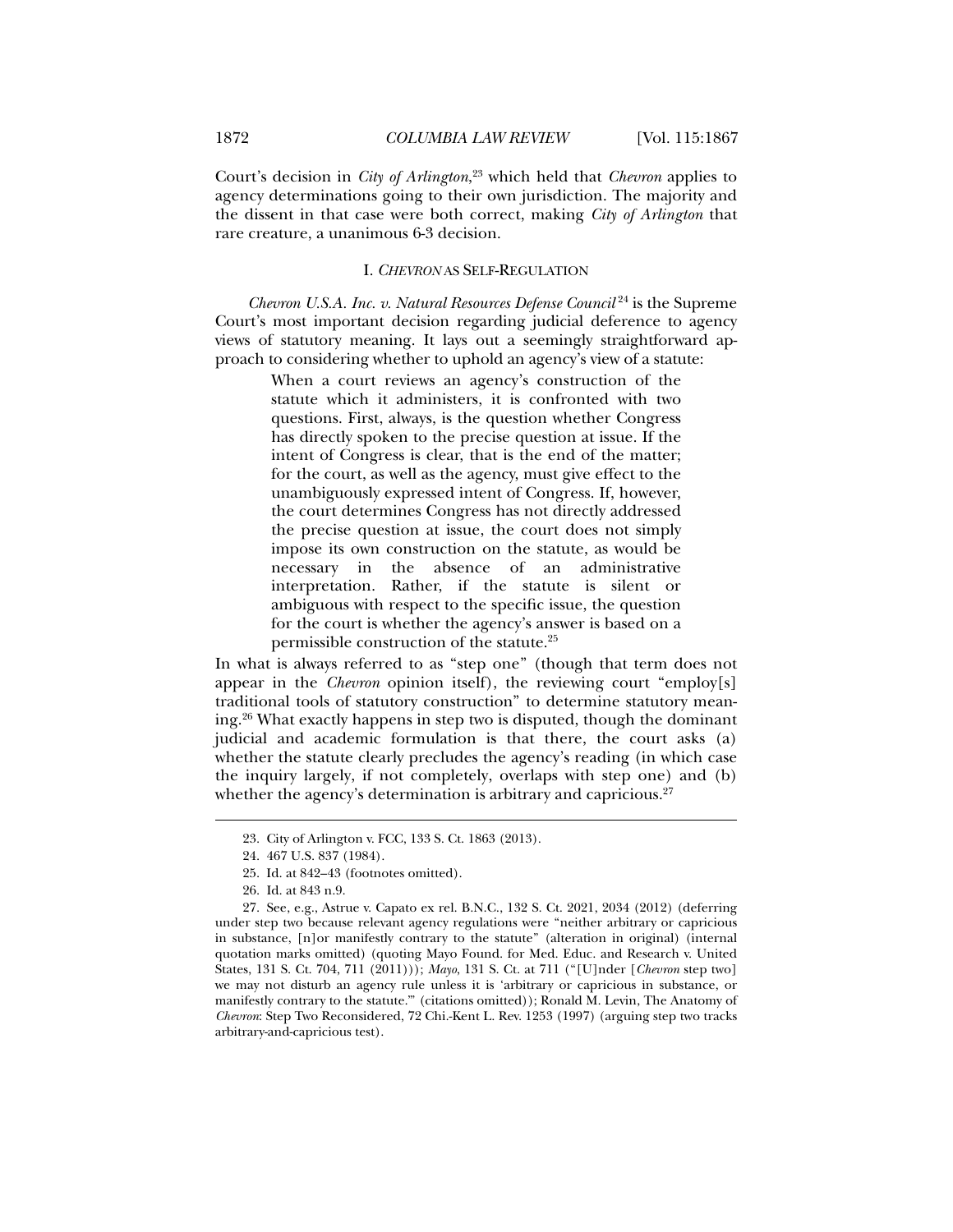If *Chevron* is revolutionary, it is because step two seems to take courts out of the statutory-interpretation game, compelling them to accept the agency's view of statutory meaning. Contrary to settled understandings, it charges agencies rather than courts with the authority to "say what the law is."28 Hence Cass Sunstein's much-quoted description of the decision as "a kind of counter-*Marbury* for the administrative state."29

Doctrinally, the impact and meaning of *Chevron* will depend on (a) in what circumstances it is triggered,<sup>30</sup> and (b) how capacious step one is, i.e., how quickly a court throws up its hands and defers in step two.<sup>31</sup> Were *Chevron* to apply any time an agency had taken a view regarding statutory meaning, and were the court to yield to that view in the face of any statutory uncertainty, the decision would be enormously consequential (and problematic). As discussed above, that has not happened. At least part of the reason is that *Chevron* is an example of self-regulation.

Self-regulatory regimes rely on entities to oversee themselves. The *Chevron* doctrine is essentially an example of self-regulation. It is a judicially imposed limitation on the scope of judicial authority, a doctrine through which those in the judging business constrain the activities of the members of their own industry.

Some doubters object that the "self" in "self-regulation" is like the "constructive" in "constructive consent," or the "quasi" in "quasicontract"—that is, a synonym for "not." If you are doing it yourself, it is not regulation.32 On this account, self-regulation guarantees under-regulation. That may be an overstatement, but indisputably, the essential risk of selfregulation is excessive laxity. After all, it is a regime in which the regulator

l

 31. This is sometimes referred to as the "how clear is clear?" question. See, e.g., Antonin Scalia, Judicial Deference to Administrative Interpretations of Law, 1989 Duke L.J. 511, 520–21 ("How clear is clear? It is here, if *Chevron* is not abandoned, that the future battles over acceptance of agency interpretations of law will be fought."); see also Note, "How Clear is Clear" in *Chevron*'s Step One?, 118 Harv. L. Rev. 1687, 1698–703 (2005) (arguing in determining "how clear is clear," reviewing court should consider agency's institutional advantages, if any).

 <sup>28.</sup> Marbury v. Madison, 5 U.S. (1 Cranch) 137, 177 (1803).

 <sup>29.</sup> Cass R. Sunstein, Beyond *Marbury*: The Executive's Power to Say What the Law Is, 115 Yale L.J. 2580, 2589 (2006) [hereinafter Sunstein, Beyond *Marbury*].

 <sup>30.</sup> Here the leading case in a complicated body of decisions is United States v. Mead Corp., 533 U.S. 218 (2001), which held that *Chevron* only applies when Congress has delegated to the agency authority to make rules with the force of law and the agency has acted pursuant to that authority. See generally Merrill & Hickman, supra note 17 (surveying *Chevron*'s application). Though it predates *Mead* and is somewhat out of date, Merrill and Hickman's article, id., remains the most useful and comprehensive survey of exactly when *Chevron* applies and when it does not.

 <sup>32.</sup> Bos. Consulting Grp., U.S. Securities and Exchange Commission: Organizational Study and Reform 25 (2011), http://www.sec.gov/news/studies/2011/967study.pdf [https:// perma.cc/5NJU-CUQ4?type=pdf] ("The most fundamental critique is that self-regulation is not real regulation at all: at best, self-regulation is less effective than government regulation, and at worst, is merely 'an illusion' meant to deflect calls for government oversight.").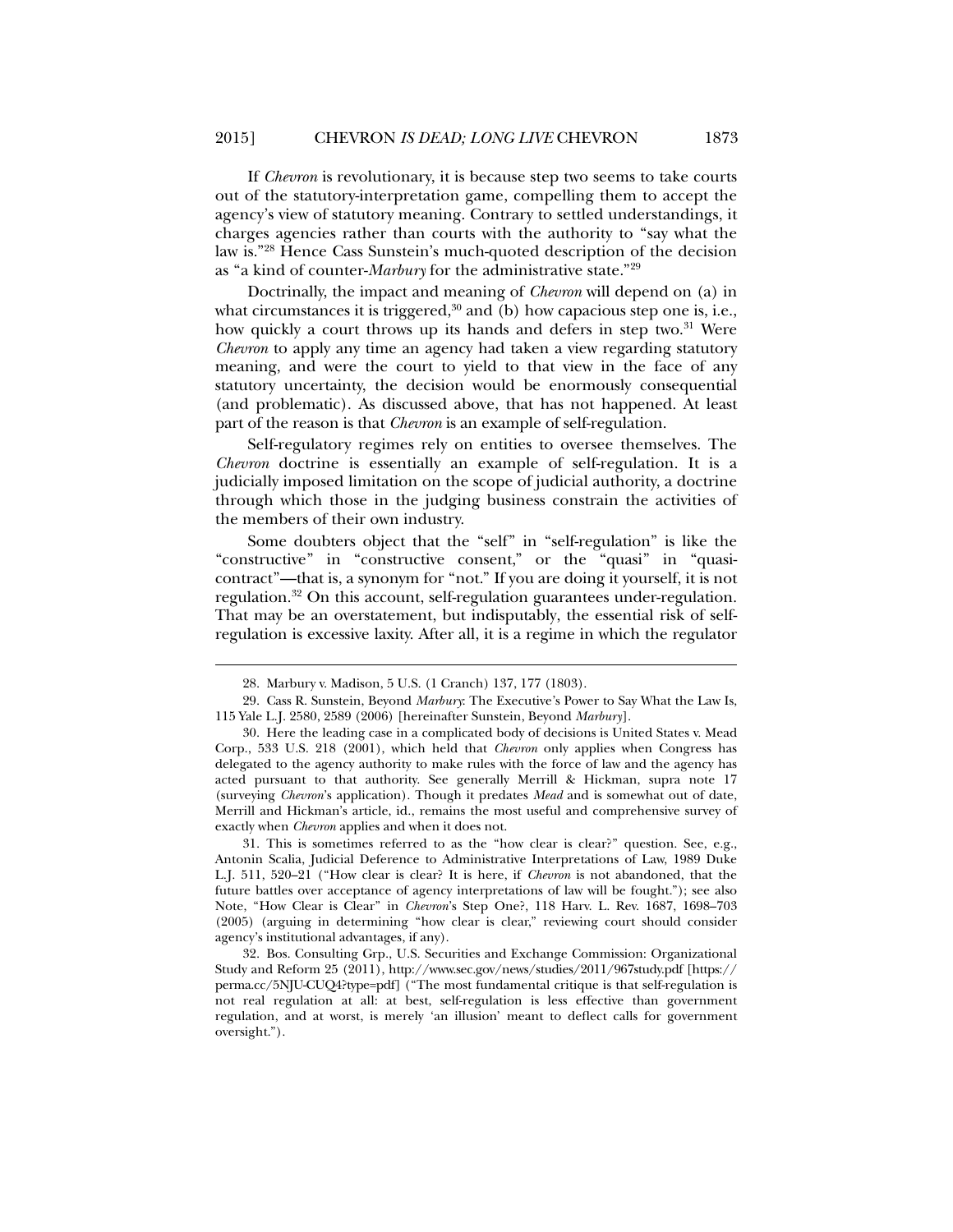is not merely "captured" by regulated interests; regulator and regulatee are one and the same.<sup>33</sup>

To some extent, this dubiousness reflects a misunderstanding of the concept; "self-regulation" is not a synonym for "will power." The principle is not that an individual person or firm will control *itself*, but rather that an *industry* will control its members. That will not necessarily work, but it can work in a market setting if the individual firms recognize that their longterm prosperity depends on mutual constraint. As one scholar concluded from a study of self-regulation in the nuclear power and chemical manufacturing industries: "[T]he key to the rise of self-regulation was the industry's collective perception of itself as a 'community of fate.' Each industry's future prosperity was seen as depending upon its ability to impose collective self-restraint on its members' profit-seeking activities in the name of public safety."34

If that is the case, then one setting where one would expect selfregulation to fail is where the industry consists of a single monopolist or, relatedly, where there are multiple players but the industry produces a good for which there are no substitutes. The federal judiciary is one such setting; it enjoys a constitutionally established monopoly on adjudication. Therefore, norms of conduct would have to be overwhelmingly powerful for self-regulation to function effectively.

The federal judiciary self-regulates in many settings; indeed, it is the norm. The traditional approach to judicial misconduct, conflicts of interest, and incompetence has been one of self-regulation (at least up to the point where there has been an impeachable offense, at which juncture the U.S. Congress may take over). There are powerful arguments sounding in judicial independence for this approach.<sup>35</sup> And professional and ethical norms may be so imbued, and reputational capital so precious, that self-regulation may function adequately in this setting. But the risk of underenforcement is real.36 Indeed, Congress has recently grown uneasy with the traditional approach.37

 <sup>33.</sup> See, e.g., Douglas C. Michael, Federal Agency Use of Audited Self-Regulation as a Regulatory Technique, 47 Admin. L. Rev. 171, 189–90 (1995) (identifying inadequate enforcement as one of three principal shortcomings of self-regulation).

 <sup>34.</sup> Saule T. Omarova, Wall Street as Community of Fate: Toward Financial Industry Self-Regulation, 159 U. Pa. L. Rev. 411, 420 (2011) (citation omitted).

 <sup>35.</sup> See, e.g., Harry T. Edwards, Regulating Judicial Misconduct and Divining "Good Behavior" for Federal Judges, 87 Mich. L. Rev. 765, 766 (1989) ("[T]he only constitutionally permissible way to regulate judicial misconduct and disability that does not involve impeachable action is a system of judicial self-regulation unencumbered by any form of congressional interference.").

 <sup>36.</sup> See generally, Anthony D'Amato, Self-Regulation of Judicial Misconduct Could Be Mis-Regulation, 89 Mich. L. Rev. 609 (1990) (arguing judiciary cannot be left to police itself).

 <sup>37.</sup> See Dana A. Remus, The Institutional Politics of Federal Judicial Conduct Regulation, 31 Yale L. & Pol'y Rev. 33, 61–70 (2012) (describing new approach in legisla-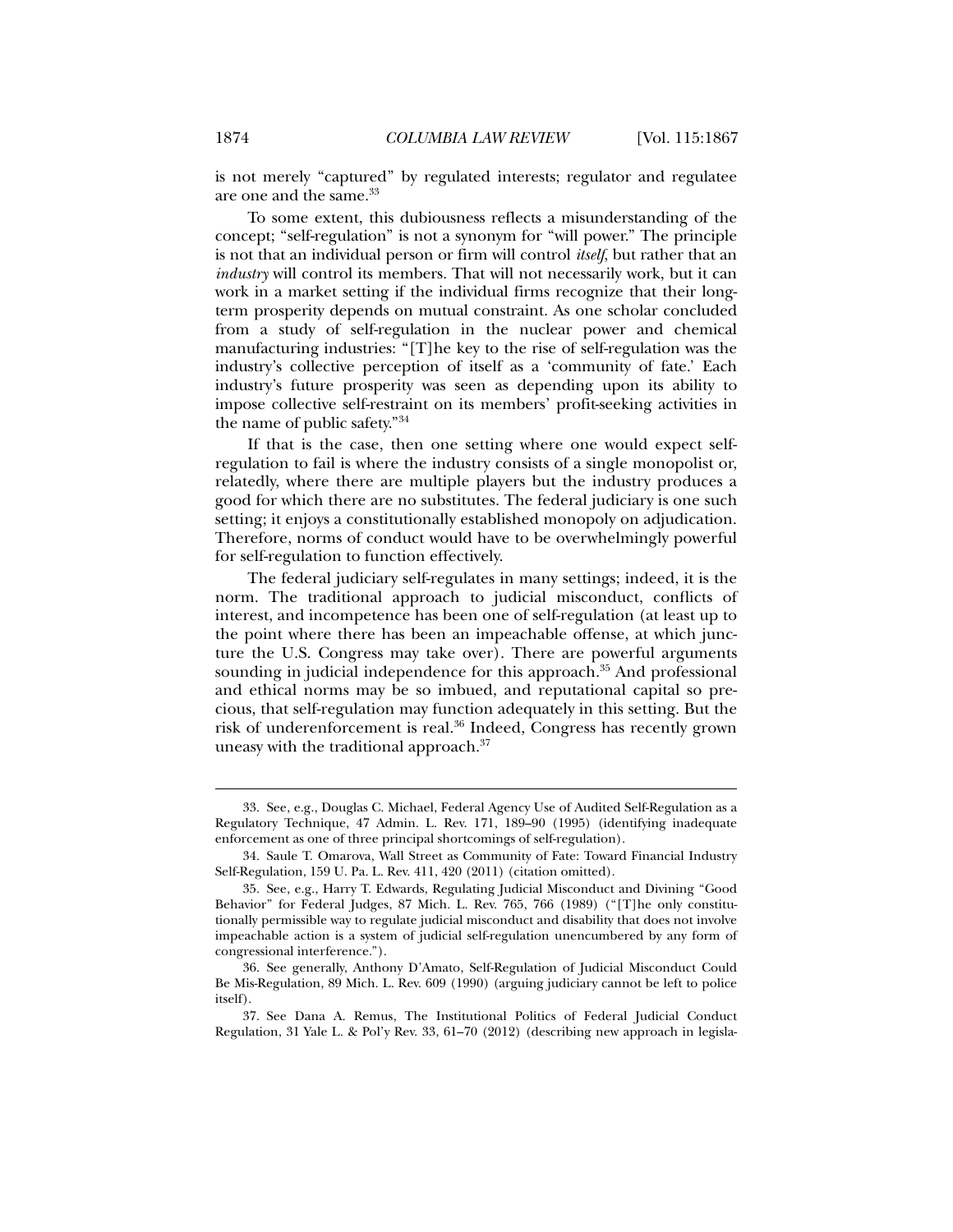Judicial deference doctrines are also examples of self-regulation. This is clearly true of *Skidmore*<sup>38</sup> and *Auer*, 39 which do not purport to rest on congressional command. And, of course, courts defer to actors other than administrative agencies offering legal interpretations. They defer to agencies doing other things (e.g., making enforcement decisions<sup> $40$ </sup>), they defer to other actors' legal interpretations (e.g., state courts' decisions regarding their own law<sup>41</sup>), and they defer to non-agencies who are not interpreting the law (e.g., the presumption of the constitutionality of federal statutes<sup>42</sup> the political question doctrine<sup>43</sup>). Almost none of these hang on a statutory or constitutional peg; they are prudential doctrines of self-restraint.

*Chevron* is a self-imposed limitation of this sort. To be sure, the Court and commentators often assert that *Chevron* is not self-imposed but rests on congressional instructions.44 This theory solves one huge, oft-noted problem, namely that the Administrative Procedure Act (APA), pursuant to which most cases in which *Chevron* is in play are brought, instructs *courts* to "decide all relevant questions of law, interpret constitutional and

l

 39. Auer v. Robbins, 519 U.S. 452, 461 (1997) (holding when meaning of regulation is in doubt, agency's interpretation is "controlling unless 'plainly erroneous or inconsistent with the regulation'" (internal quotation marks omitted) (quoting Robertson v. Methow Valley Citizens Council, 490 U.S. 332, 359 (1989))).

 40. See, e.g., Heckler v. Chaney, 470 U.S. 821, 837–38 (1985) (holding agency decisions not to enforce are presumptively unreviewable).

 41. See, e.g., Erie R.R. Co. v. Tompkins, 304 U.S. 64, 78 (1938) (holding federal courts deciding questions of state law must apply law of state in which they sit as determined by courts of that state).

 42. See, e.g., United States v. Morrison, 529 U.S. 598, 607 (2000) (referring to "presumption of constitutionality" and noting "[d]ue respect for the decisions of a coordinate branch of Government demands that we invalidate a congressional enactment only upon a plain showing that Congress has exceeded its constitutional bounds"); Neal Kumyar Katyal & Thomas P. Schmidt, Active Avoidance: The Modern Supreme Court and Legal Change, 128 Harv. L. Rev. 2109, 2139 (2015) ("The principle that the Court must presume laws constitutional is as old as judicial review."); see also Motor Vehicle Mfrs. Ass'n v. State Farm Mut. Auto. Ins. Co., 463 U.S. 29, 41–43 & n.9 (1983) (holding presumption of constitutionality afforded federal statutes is stronger than presumption of regularity afforded agency action being reviewed for arbitrariness).

 43. See, e.g., Nixon v. United States, 506 U.S. 224, 233–36, 238 (1993) (holding federal courts could not review procedures used by U.S. Senate to convict impeached federal judge); Baker v. Carr, 369 U.S. 186, 217 (1962) (cataloging varieties of nonjusticiable cases that have been labeled "political questions").

 44. See United States v. Mead Corp., 533 U.S. 218, 226–27 (2001) (holding "administrative implementation of a particular statutory provision qualifies for *Chevron* deference when it appears that Congress delegated authority to the agency generally," as shown by some "indication of . . . congressional intent").

tion that "undermined judicial regulation" through Judicial Transparency and Ethics Enhancement Act of 2006).

 <sup>38.</sup> Skidmore v. Swift & Co., 323 U.S. 134, 140 (1944) (instructing lower courts to take into account agency interpretations of statutes because, "while not controlling upon the courts by reason of their authority, [they] do constitute a body of experience and informed judgment to which courts and litigants may properly resort for guidance").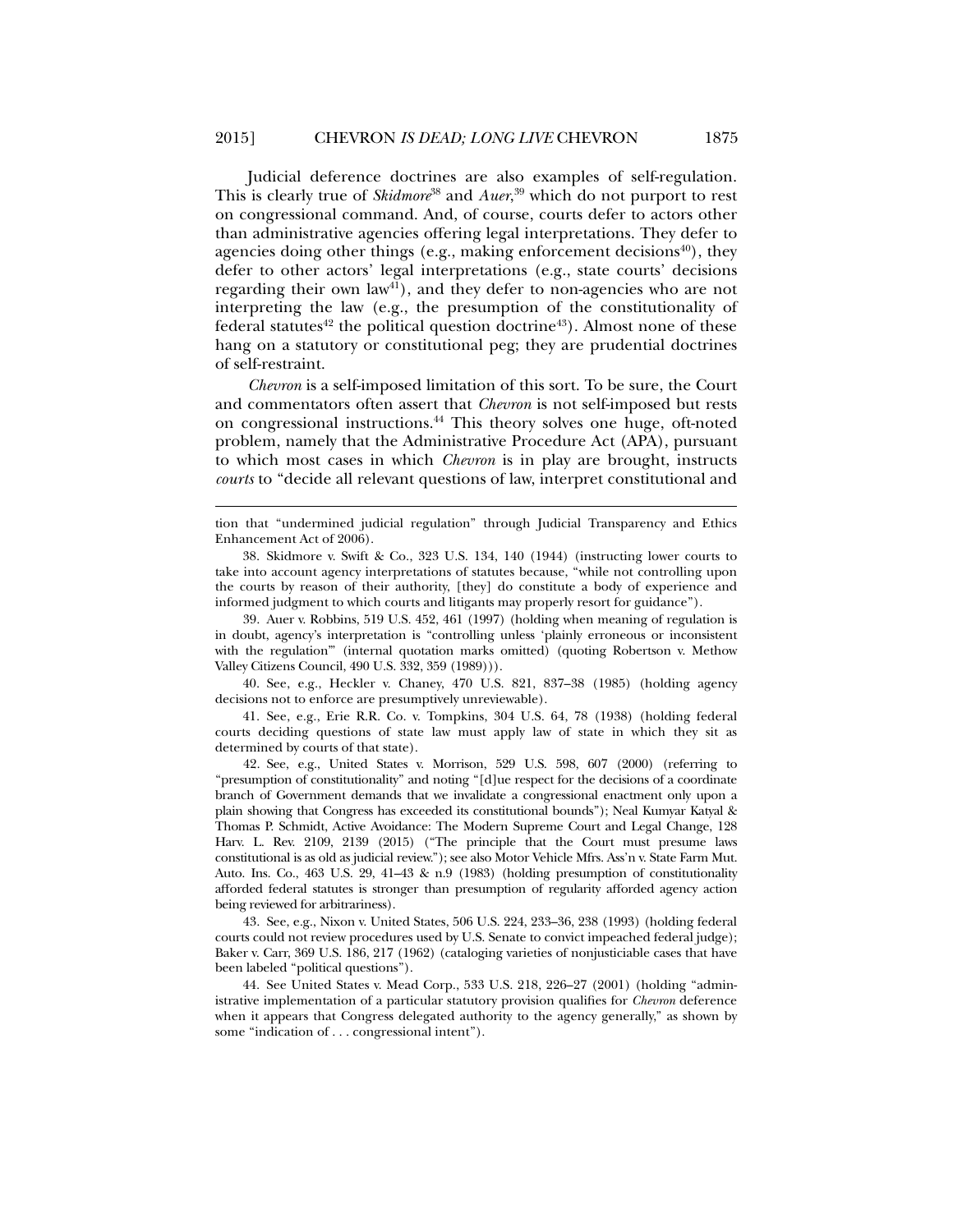statutory provisions," and set aside agency action "in excess of statutory jurisdiction, authority, or limitations, or short of statutory right."45 But it is hard to find anyone who does not consider congressional delegation a fiction.46 Most recently, Mark Seidenfeld has articulated the view that it is a doctrine of "self-restraint," laying out at length the shortcomings of claims that it rests on any actual statutory mandate or congressional intent.47 He has a lot of company.48

 47. Mark Seidenfeld, *Chevron*'s Foundation, 86 Notre Dame L. Rev. 273, 276–88 (2011) (debunking claim Congress delegated interpretive authority to agencies in any conscious or legally operative way).

 48. See, e.g., Maureen B. Callahan, Must Federal Courts Defer to Agency Interpretations of Statutes? A New Doctrinal Basis for *Chevron U.S.A. v. Natural Resources Defense Council*, 1991 Wis. L. Rev. 1275, 1289 (labeling *Chevron* "principle of self-restraint, related to the various wellestablished prudential limitations on justiciability in the federal courts"); Frederick Liu, *Chevron* as a Doctrine of Hard Cases, 66 Admin. L. Rev. 285, 318, 326–29 (2014) (labeling *Chevron* "a doctrine of judicial self-restraint" that has no basis in congressional command); Note, Justifying

 <sup>45. 5</sup> U.S.C. § 706 (2012). The tension between *Chevron* and the text of the APA has been often noted. See, e.g., Perez v. Mortgage Bankers Ass'n, 135 S. Ct. 1199, 1211 (2015) (Scalia, J., concurring in the judgment) ("Heedless of the original design of the APA, we have developed an elaborate law of deference to agencies' interpretations of statutes and regulations. Never mentioning § 706's directive that the 'reviewing court . . . interpret . . . statutory provisions,' we have held that *agencies* may authoritatively resolve ambiguities in statutes." (citing Chevron U.S.A. Inc. v. Nat. Res. Def. Council, Inc., 467 U.S. 837, 842–43 (1984))); Jack M. Beermann, End the Failed *Chevron* Experiment Now: How *Chevron* Has Failed and How and Why It Should Be Overruled, 42 Conn. L. Rev. 779, 788–94 (2010) (arguing first among *Chevron*'s "intrinsic failings" is its inconsistency with APA); Ronald A. Cass, Vive La Deference? Rethinking the Balance Between Administrative and Judicial Discretion, 83 Geo. Wash. L. Rev. (forthcoming 2015) (manuscript at 29 & n.134) (on file with the *Columbia Law Review*) (arguing courts should "implement the APA's review provisions as written," deferring only on matters within agency discretion and not on questions of statutory meaning); Cynthia R. Farina, Statutory Interpretation and the Balance of Power in the Administrative State, 89 Colum. L. Rev. 452, 472–73 (1989) (noting *Chevron* approach does not "take section 706 at face value"); Jacob E. Gersen & Adrian Vermeule, *Chevron* as a Voting Rule, 116 Yale L.J. 676, 689 (2007) (stating theory Congress has delegated interpretive authority to agencies is fiction undercut by APA's explicit instruction that courts shall decide all questions of law).

 <sup>46.</sup> See, e.g., David J. Barron & Elena Kagan, *Chevron*'s Nondelegation Doctrine, 2001 Sup. Ct. Rev. 201, 212–25 (concluding *Chevron* does not rest on actual congressional intent); Lisa Schultz Bressman, Reclaiming the Legal Fiction of Congressional Delegation, 97 Va. L. Rev. 2009, 2009 (2011) ("The framework for judicial review of agency statutory interpretation rests on a legal fiction: Congress intends to delegate interpretive authority to federal agencies whenever it fails to resolve clearly the meaning of statutory language."); Abbe R. Gluck, What 30 Years of *Chevron* Teach Us About the Rest of Statutory Interpretation, 83 Fordham L. Rev. 607, 613 (2014) ("[I]n contrast to most of the other interpretive rules, there is widespread agreement about *Chevron*'s source: the Court created the doctrine."); Ronald J. Krotoszynski, Jr., Why Deference?: Implied Delegations, Agency Expertise, and the Misplaced Legacy of *Skidmore*, 54 Admin. L. Rev. 735, 749 (2002) ("*Chevron* deference revolves around the fiction of a congressional delegation . . . ."); Scalia, supra note 31, at 517 (noting "any rule [regarding congressional allocation of interpretive authority] represents merely a fictional, presumed intent"); Sunstein, Beyond *Marbury*, supra note 29, at 2589–91 (describing proposition Congress has delegated authority to executive as "fiction").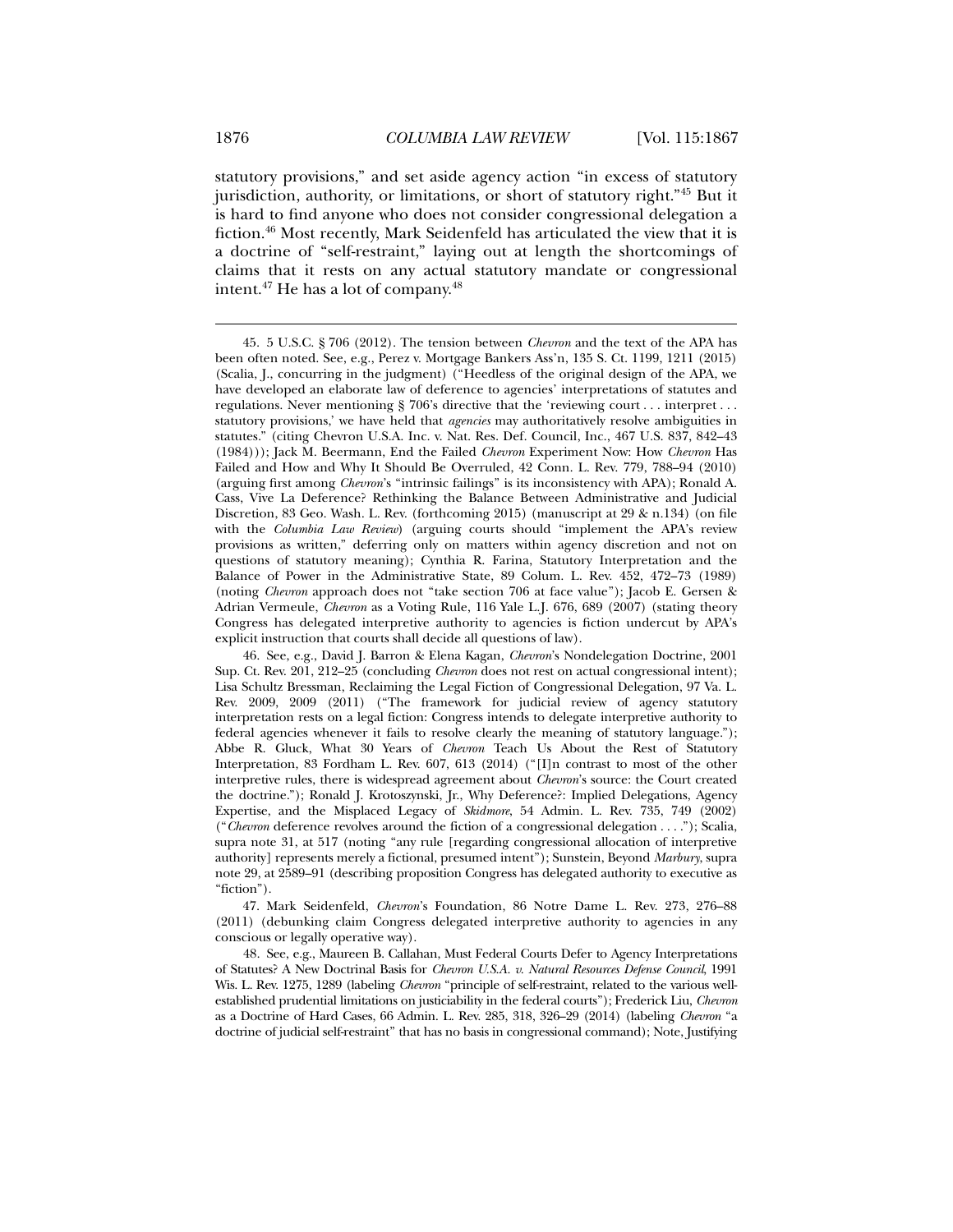In any event, the *theoretical* debate is beside the point. Whether selfimposed or derived from an implicit congressional delegation, *Chevron*'s command to accept any reasonable agency interpretation is *in practice* a form of self-regulation. The Court made it up and imposed it on itself; it is administrative common law.49 So understood, *Chevron* is heir to the shortcomings and risks that generally bedevil self-regulation: a lack of transparency, the failure to evaluate or monitor performance, and the absence of meaningful penalties.<sup>50</sup> Judges, like most human beings (especially successful human beings holding prestigious positions, possessed of high self-regard, surrounded by sycophants, and blessed with matchless job security), will only go so far in ceding authority. Of course, this or that individual judge may be *too* deferential, may overregulate, so to speak.<sup>51</sup> Teddy Roosevelt famously complained that Oliver Wendell Holmes was such a judge.52 But as an overall tendency, judges generally, federal judges in particular, and Supreme Court Justices most of all, simply are not going to be *too* constrained.<sup>53</sup>

l

 50. See Neil Gunningham & Peter Grabosky, Smart Regulation 152–53 (1998) (describing these shortcomings of self-regulation).

 51. Cf. Jean Roiphe, Aggression, Unconscious Conflict, and the Role of the Lawyer, 16 Cardozo L. Rev. 1205, 1214–18 (1995) (explaining one role of lawyer is to protect client from client's own superego, which might keep her from being aggressive enough on her own behalf).

 52. When, early in his tenure, Holmes dissented in an important government victory in an antitrust case, the President who appointed him fumed, "I could carve out of a banana a Judge with more backbone than that." Henry J. Abraham, Justices and Presidents: A Political History of Appointments to the Supreme Court 69 (3d ed. 1992).

 53. Psychological study of the judiciary has focused on the fact that judges are heirs to all the same decisionmaking shortcomings that plague ordinary mortals. See, e.g., Chris Guthrie, Misjudging, 7 Nev. L.J. 420, 420 (2007) (reviewing literature and extensive evidence showing judges are hampered by cognitive biases and multiple "blinders"). Some of this work may assume a particular judicial tendency to overconfidence, but it does not prove it. Accordingly, the support for the statement in text is impressionistic rather than scientifically established. The impression is widely shared, however. See, e.g., Henry Paul Monaghan, Comment on Professor Van Alstyne's Paper, 72 Iowa L. Rev. 1309, 1309 (1987) ("Judges constitute an elite group whose self-confidence is seldom matched by genuine learning."); Louis H. Pollack, "Liberty": Enumerated Rights? Unenumerated Rights? Penumbral Rights? Other?, 8 U. Pa. J. Const. L. 905, 911 (2006) ("Provided that the judicial miscue [of misconstruing lawyers' arguments] doesn't turn a win into a loss, lawyers go back to their offices with their win and get big bucks, and judges go back to their chambers with their big egos inflated some more and get little bucks."); Jeffrey W. Stempel, Refocusing Away from Rules Reform and Devoting More Attention to the Deciders, 87 Denv. U. L. Rev. 335, 349–60 (2010) (discussing "cult of the judge" and observing "with the pedestal of center stage comes some sense of entitlement and even arrogance").

the *Chevron* Doctrine: Insights from the Rule of Lenity, 123 Harv. L. Rev. 2043, 2046 (2010) ("The problem, as many commentators have observed, is that the notion that each statutory ambiguity represents a specific decision by Congress to delegate interpretive authority to the agencies strains credibility.").

 <sup>49.</sup> Gillian E. Metzger, Foreword: Embracing Administrative Common Law, 80 Geo. Wash. L. Rev. 1293, 1300–03 (2012) (describing *Chevron* and its progeny as "exemplars of administrative common law").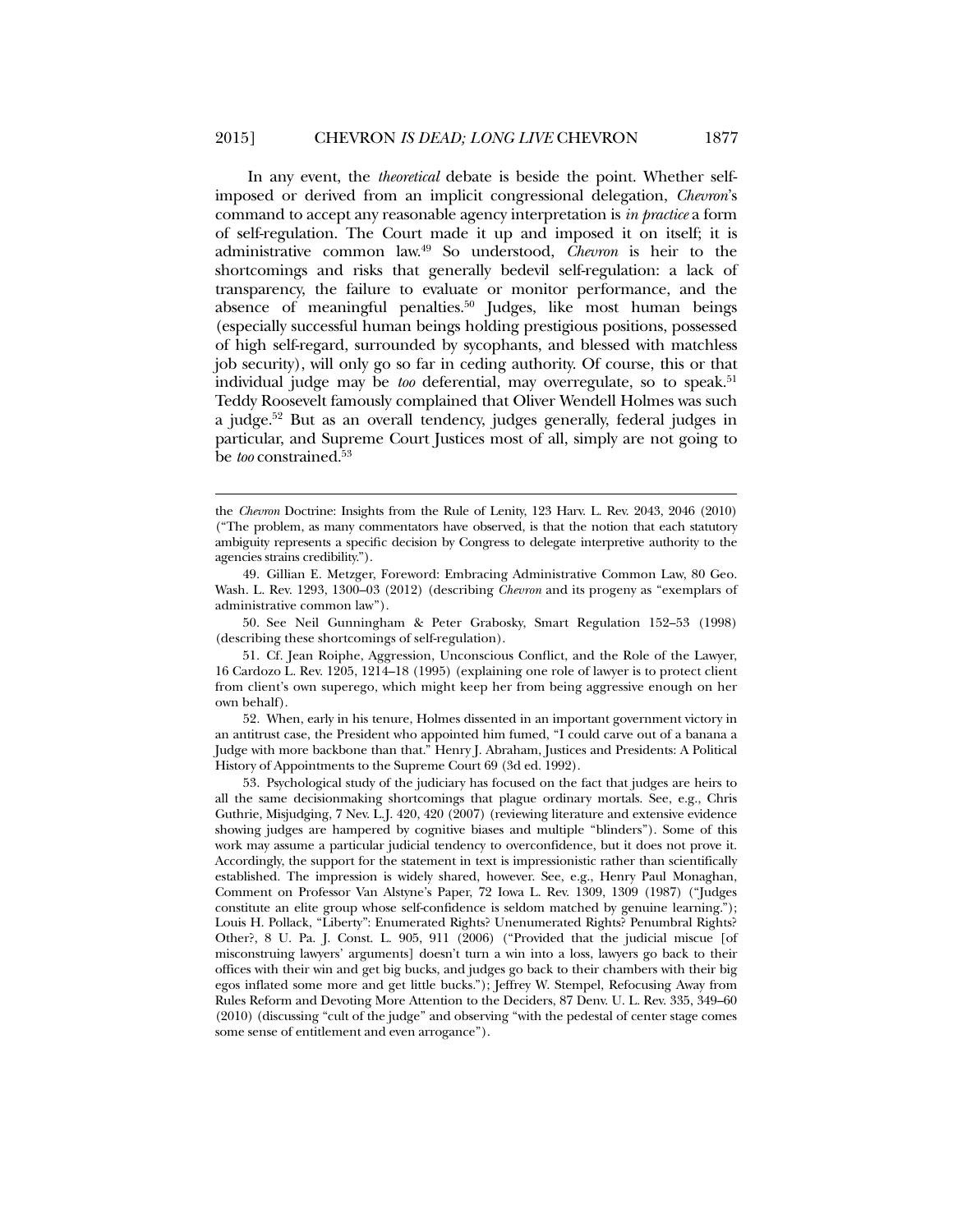Accordingly, the continued reports of *Chevron*'s demise are not a surprise. Nor is the fact that empiricists have had difficulty determining whether *Chevron* has actually had an impact in the real world.<sup>54</sup> That does not mean it has had no impact, and it seems likely that it has had some. But the fact that it is so difficult to conclusively demonstrate an impact at least establishes that any shift has not been fundamental.

*Chevron* is an example of what one might call *doctrinal* self-regulation. It is a doctrine that by its nature will not get out of hand. Self-regulation simply does not lead to overregulation. The risks of self-regulation are onesided. Like most people, judges will protect their turf. Moreover, even after all these years, strong readings of *Chevron* remain counterintuitive; judges' learned intuitions do not generally lead them to defer on questions of  $law.<sup>55</sup>$ 

The point is not that deference doctrines are meaningless, and this is not a rant about the imperial judiciary or a complaint that the Supreme Court "seems incapable of admitting that some matters—any matters—are none of its business."56 Indeed, in general, administrative law doctrines align poorly with such objections.<sup>57</sup> The point is only that, as with justiciability doctrines, the nature and structure of the judiciary guard against overdoing deference, and the danger will almost always be that courts go too far in the other direction.

Gary Lawson & Stephen Kam, Making Law Out of Nothing at All: The Origins of the *Chevron* Doctrine, 65 Admin. L. Rev. 1, 61 (2013).

 56. Sosa v. Alvarez-Machain, 542 U.S. 692, 750 (2004) (Scalia, J., concurring in part and concurring in the judgment) (emphasis omitted).

 <sup>54.</sup> The literature, and the challenges in attempting to measure the decision's impact, are summarized in John Manning & Matthew Stephenson, Legislation and Regulation 772– 75 (2d ed. 2013).

 <sup>55.</sup> Gary Lawson and Stephen Kam put it this way:

To the extent *Chevron* increases the range of circumstances in which judges defer to agencies on pure legal questions, it seems to reverse the common-sense view of comparative institutional competence in which courts are generally better at determining the law and agencies are generally better at finding facts and making policy. Anyone who subscribes to the legal process approach, in which decisional authority should be allocated where best applied, will find a broad reading of *Chevron* troublesome at best and absurd at worst. Given the number of judges (and law clerks) trained either at Harvard Law School or by professors who were trained at Harvard Law School, where the legal process approach grew and flourished, it would not be surprising to find serious resistance to the *Chevron* revolution.

 <sup>57.</sup> See generally Michael Herz, The Rehnquist Court and Administrative Law, 99 Nw. U. L. Rev. 297 (2004) (describing how Rehnquist Court's administrative law jurisprudence fits poorly with standard academic objections that Court was too sure of itself and inadequately deferential).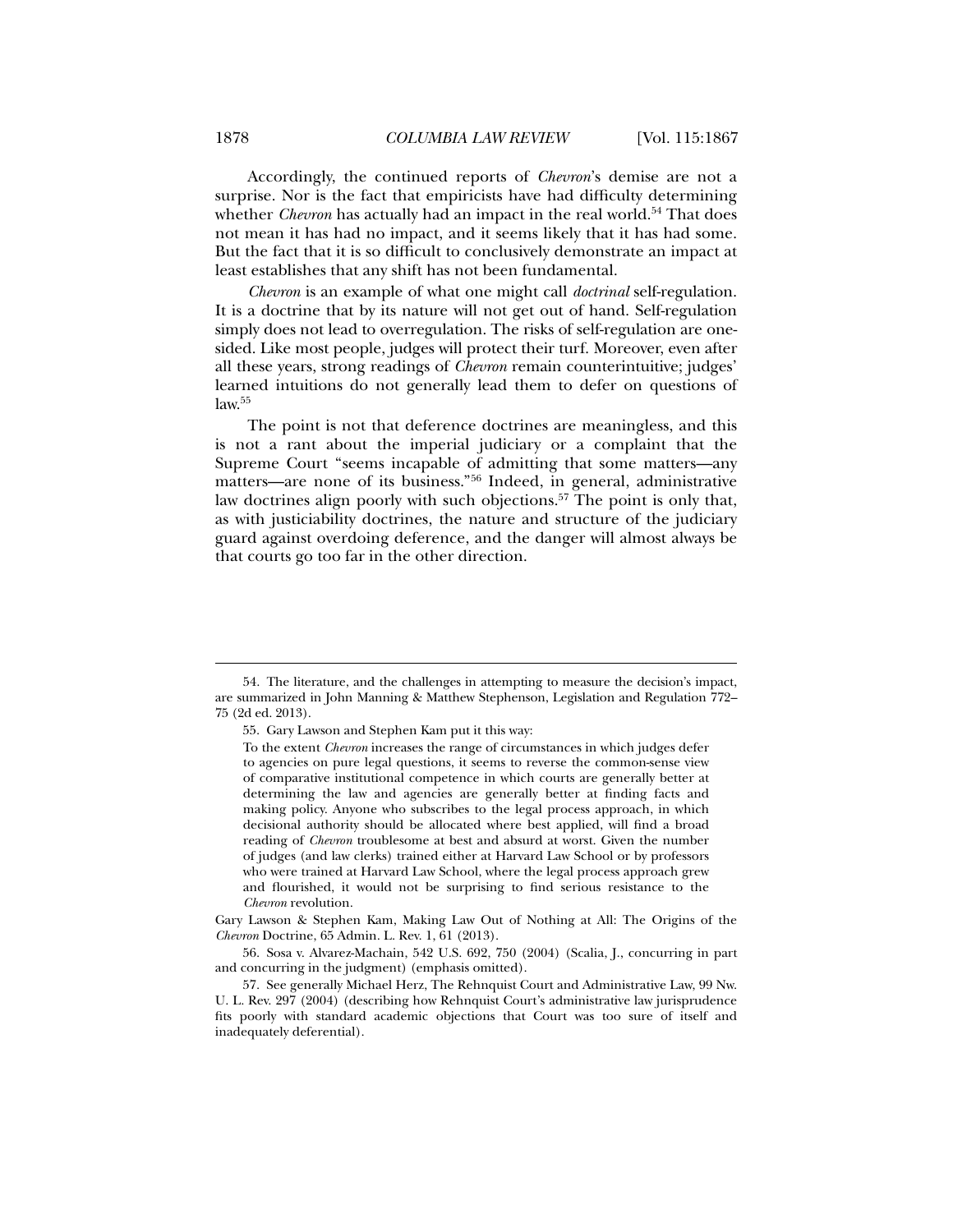A 1992 article by the present author cautioning against too strong a reading of *Chevron* was entitled *Deference Running Riot*. 58 In the intervening decades, that title has been shown to be fear mongering. Deference has not run riot, and experience and common sense both suggest that it will not. At the same time, *Chevron* is far from dead. Properly understood and sensibly applied, that decision is a salutary recognition that Congress delegates broad authority to agencies and courts must respect those delegations. But it leaves courts with an essential role in determining the scope of those delegations. The remainder of this Essay accepts that the revolutionary *Chevron*, that apotheosis of judicial self-abdication, is indeed dead (if it ever was truly alive) and articulates the nature and scope of the robust and appropriate *Chevron* that should survive.

# II. A VIABLE *CHEVRON* (AND *SKIDMORE*)

What, then, should a viable *Chevron*—a *Chevron* that is sustainable, consistently applied, and aligns with separation-of-powers norms and judicial realities—prescribe? This Part lays out an understanding of *Chevron* that is both consistent with basic principles of separation of powers and an implementable form of judicial self-regulation. It focuses on the distinctions between *Chevron* and *Skidmore*, because each is best understood in comparison to the other.

### A. *Doctrinal Consequences of the Categorical Model*

l

*Chevron* and *Skidmore* are both doctrines of judicial "deference." It is often said that the first requires "strong deference" and the second "weak deference."59 This misconceives the distinction as one of degree when it is in fact a difference in kind. Where *Chevron* has courts accept any reasonable agency interpretation of an ambiguous statute, *Skidmore*  insists that courts take agency views seriously but cautions that those views are "not controlling upon the courts by reason of their authority," offer "guidance," and at most have the "power to persuade."60

 <sup>58.</sup> Michael Herz, Deference Running Riot: Separating Interpretation and Lawmaking Under *Chevron*, 6 Admin. L.J. Am. U. 187 (1992) [hereinafter Herz, Deference Running Riot].

 <sup>59.</sup> See, e.g., Navarro v. Encino Motorcars, LLC, 780 F.3d 1267, 1268–69 (9th Cir. 2015) (using phrase "strong deference under *Chevron*" or "strong *Chevron* deference" in headnotes 4, 9, 10, and 11); Cetto v. LaSalle Bank Nat. Ass'n, 518 F.3d 263, 274 (4th Cir. 2008) (referring to *Chevron* framework as requiring "strong deference"); Jim Rossi, Respecting Deference: Conceptualizing *Skidmore* Within the Architecture of *Chevron*, 42 Wm. & Mary L. Rev. 1105, 1109–10 (2001) (referring to "*Skidmore* 'weak deference'" and "*Chevron* step-two 'strong deference'"); Charles A. Sullivan, On Vacation, 43 Hous. L. Rev. 1143, 1204 n.287 (2006) ("[T]he Court requires strong deference, usually called *Chevron* deference, in some situations, and weak deference, usually called *Skidmore* deference, in others.").

 <sup>60.</sup> Skidmore v. Swift & Co., 323 U.S. 134, 140 (1944).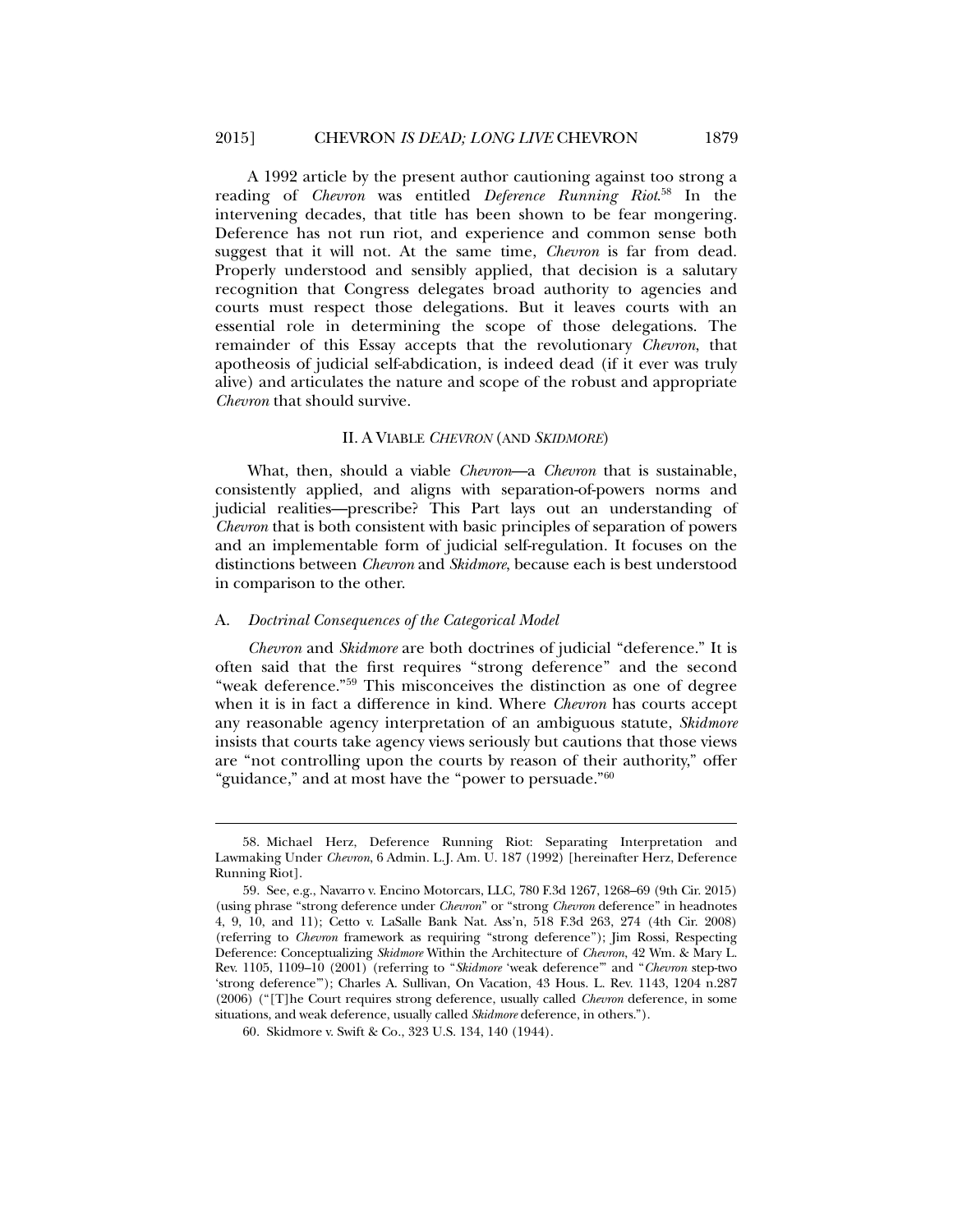Peter Strauss's helpful route to understanding the distinction between these two sorts of deference begins with terminology. As the title to his influential article puts it, "deference" is "too confusing"; instead, he would refer to "*Chevron* space" and "*Skidmore* weight."61 On this conception, *Chevron* marks off and insists that courts respect a space within which the agency is in charge. The court must define the boundaries of that space;  $62$ an interpretation that is "unreasonable" exceeds those boundaries. But within *Chevron* space, the decisionmaker is the agency and the court's job is to defer rather than second-guess. *Chevron* space is the area between what a statute "must mean and what it cannot mean."63 Under *Skidmore*, in contrast, the court is the ultimate decisionmaker. The agency's views must be taken seriously; they carry weight. But the court has the ultimate say.<sup>64</sup>

Accordingly, there are two fundamental differences between *Chevron*  and *Skidmore*: the who and the what. First, the ultimate decisionmaker is different in the two settings. Under *Skidmore*, at the end of the day the decisionmaker is the court; the agency's views have the power to persuade but they "lack[] power to control" and are "not controlling upon the courts by reason of their authority."65 Under *Chevron*, the decisionmaker is the agency; as long as the agency has not gone off the deep end, the court must accept its decision. Thus, in *Alaska Department of Environmental Conservation v. EPA*, Justice Ginsburg observed that in *Chevron*, the Court had "accorded *dispositive effect* to the EPA's interpretation of an ambiguous [statutory] provision," whereas the interpretation challenged here "does not qualify for the dispositive force described in *Chevron*."66 Instead, it merely "'warrant[s] respect.'"67 The Court *agreed* with the agency, but it did not *defer* in the strong sense.68 In other cases, the Court has cited *Skidmore* but ultimately rejected

l

 64. Id. at 1156 ("Once a question of statutory interpretation has been put before a court, it is for the court to resolve the question of meaning.").

65*. Skidmore*, 323 U.S. at 140.

66. 540 U.S. 461, 487 (2004) (emphasis added).

 <sup>61.</sup> See generally Strauss, Space/Weight, supra note 2. "Weight" was the term used by the *Skidmore* Court itself. *Skidmore*, 323 U.S. at 140 (stating "Court has long given considerable and in some cases decisive weight to" agency views and "weight of [the agency's] judgment in a particular case will depend on" various factors).

 <sup>62.</sup> Strauss, Space/Weight, supra note 2, at 1165 (stating "lines defining an agency's *Chevron* space must be judicially determined," because that determination constitutes "statement of what the law is").

 <sup>63.</sup> Id. at 1159.

 <sup>67.</sup> Id. at 488 (quoting Wash. State Dep't of Soc. & Health Servs. v. Guardianship Estate of Keffeler, 537 U.S. 371, 385 (2003)). These quotations from *Alaska Department of Environmental Conservation* are admittedly rather selective; Justice Ginsburg's wording is not always so precise.

 <sup>68.</sup> For similar Supreme Court decisions upholding agency interpretations under *Skidmore* because it agreed with them, see Kasten v. Saint-Gobain Performance Plastics Corp., 131 S. Ct. 1325, 1335 (2011) (upholding agency's interpretation because it was "reasonable" and "consistent with the [statute]"); Fed. Express Corp. v. Holowecki, 552 U.S. 389, 401–02 (2008) (upholding agency view as "consistent with the statutory framework," whereas respondents' view was "in considerable tension with [its] structure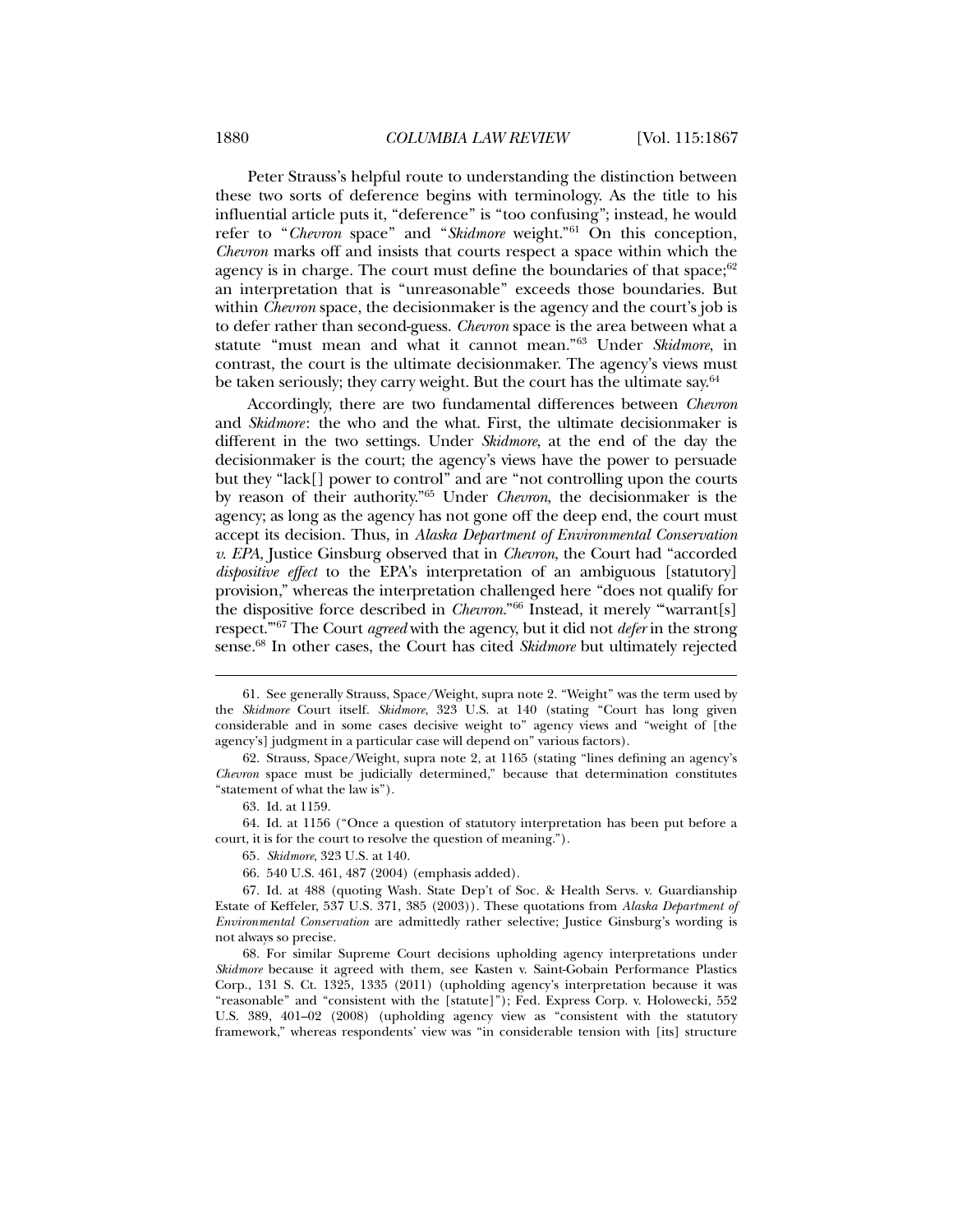the agency interpretation—not because it was unreasonable, but because it was wrong.<sup>69</sup> Whether agreeing or disagreeing with the agency, the Court was making the decision.

To say that in *Skidmore* the court is the ultimate decisionmaker whereas in *Chevron* step two the agency is the ultimate decisionmaker is true but incomplete. Equally important, the court and the agency are making different sorts of decisions. The agency is making a policy decision. By definition, within its *Chevron* space, the agency is unconstrained by the statute, which has given out. It must act reasonably, i.e., not arbitrarily and capriciously, and it cannot exceed statutory boundaries. However, within those limits (which may be expansive), the agency can do what it wants. In contrast, in a *Skidmore* case, the court is the decisionmaker, but it *cannot* do whatever it wants. Its role is to do what Congress wants (or, alternatively, what the statute dictates). That description of the judicial role may sound naïve or old-fashioned.<sup>70</sup> Interpreters, including judges, are never wholly constrained, must make judgment calls, and will (properly) be influenced by policy concerns. But the constitutional structure, the APA's distinction between legislative and interpretative rules, centuries of jurisprudence, and most people's intuitions accept a distinction between interpreting law and making law. The court's job is to give the statute the best possible reading, not to adopt the best possible policy.

Under *Skidmore,* the weight due an agency's interpretation varies according to the circumstances.71 The "*Skidmore* factors" that determine where the interpretation falls along this sliding scale help illuminate the difference between the judicial task under that decision and the judicial task under *Chevron*. For example, the most familiar and well-settled factor is that under *Skidmore*, a long-standing, consistent interpretation merits special weight.72 Three justifications might support this principle. First, if the agency *has* flipped, then at least one of its positions must be wrong,

l

 70. See generally Sunstein, Beyond *Marbury*, supra note 29, at 2583 (defending fairly robust version of *Chevron* in light of "legal realist attack on the autonomy" of legal reasoning and shift of regulatory authority from common law courts to administrative agencies).

71*.* Skidmore v. Swift & Co., 323 U.S. 134, 140 (1944) ("The weight of [an agency's] judgment in a particular case will depend upon the thoroughness evident in its consideration, the validity of its reasoning, its consistency with earlier and later pronouncements, and all those factors which give it power to persuade, if lacking power to control.").

72. Id. (listing factors that give agency decisions persuasive authority).

and purposes"); *Estate of Keffeler*, 537 U.S. at 385 (applying canons of construction to interpret statutory provision before noting agency guidance document "confirmed" Court's reading).

 <sup>69.</sup> See, e.g., Christopher v. SmithKline Beecham Corp., 132 S. Ct. 2156, 2169 (2012) (rejecting agency's interpretation of its own regulation); Wyeth v. Levine, 555 U.S. 555, 576–81 (2009) (noting agency's views were "inherently suspect" and conflicted with "Congress' purposes"); Gonzales v. Oregon, 546 U.S. 243, 269 (2006) (finding agency's rule was not persuasive and noting decisionmaker's "lack of expertise"); Christensen v. Harris County, 529 U.S. 576, 587 (2000) (interpreting statute independently and simply stating agency's contrary view was "unpersuasive").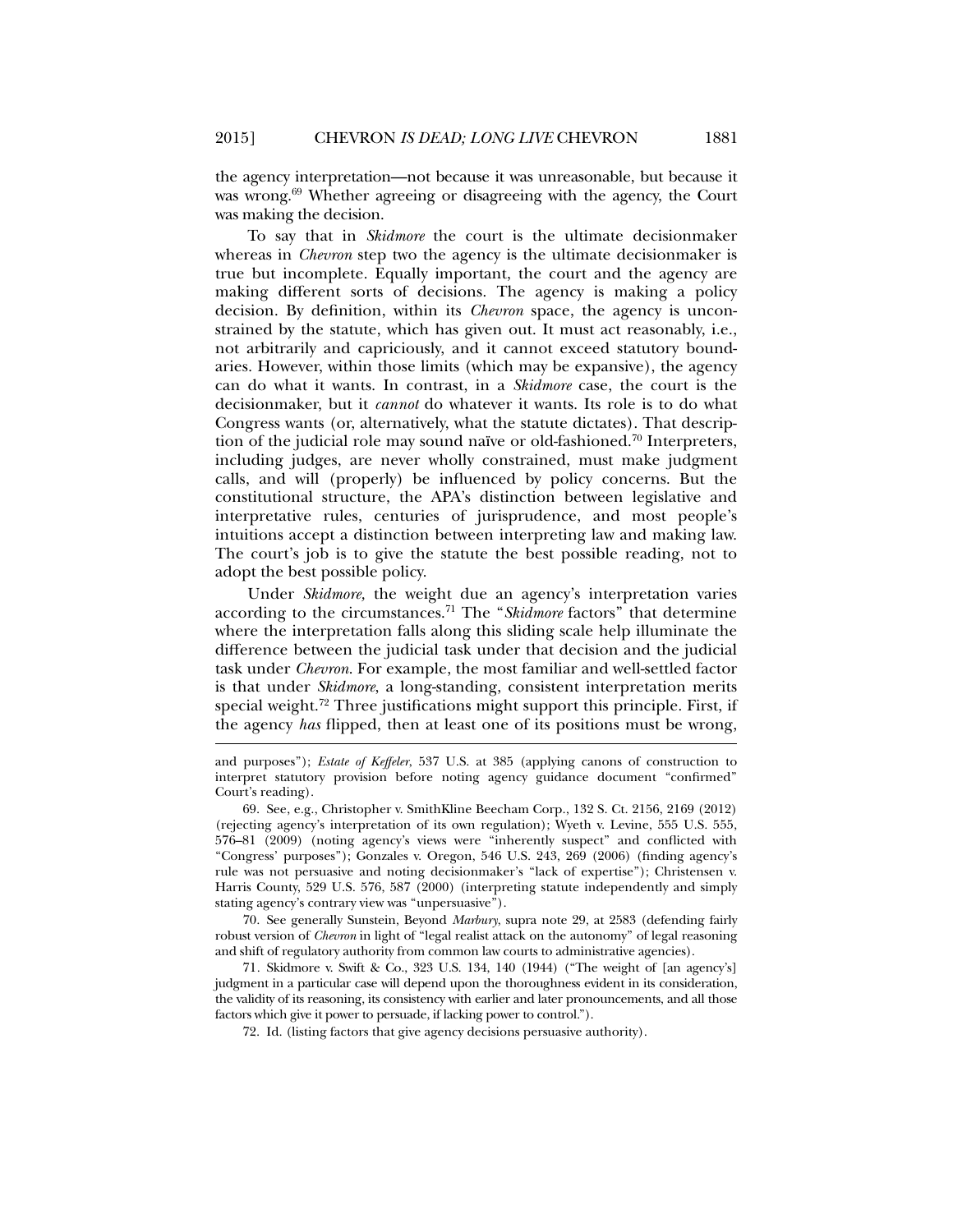and there is a meaningful chance (though in principle less than fifty– fifty) that the one under review is the wrong one. Therefore, judicial confidence in the agency is significantly undercut. Second, if the agency has *not* flipped, and Congress has left the statute alone, there is implicit congressional approval of the agency view.73 Many things explain congressional inaction besides agreement (e.g., ignorance, distraction, inability to agree on an alternative, lack of time), so the acquiescence argument is thin, but courts still trot it out and it is not absurd. Finally, reliance interests always counsel, to some degree or another, sticking with the status quo; upsetting a long-standing interpretation could be disruptive and costly.

The relevance of the first two considerations, though not the third, hinges on the rationale for deferring. Both go to the likelihood that the agency interpretation is "right" in the sense of being an accurate understanding of what the statute means. Thus, the implicit premise is that the statute has a meaning (and a "correct" meaning); the answer lies in the statute; and there is reason to have some (though a varying) degree of confidence in the agency's understanding of it. Longstanding interpretations get special weight because they are more likely to be correct. In contrast, if the court is deferring because Congress has delegated policymaking authority to the agency, then by definition the statute does not have a correct reading. A flip-flop does not undercut the agency decision at all; indeed it may reflect the delegation, expertise, and accountability that are thought to justify deference in the first place. Appropriately, then, the Court has held that this most familiar and central feature of non-*Chevron* deference—reduced deference to inconsistent agency positions—is inapplicable under *Chevron*. 74

This leads to a final point. Within its *Chevron* space, is the agency really "interpreting"? It is very common to speak of *Chevron* as involving situations where the agency has been granted "interpretive authority."75 Yet

 <sup>73.</sup> The same idea underlies the rule that stare decisis is especially robust in statutory cases. See, e.g., Patterson v. MacLean Credit Union, 491 U.S. 164, 172 (1989) ("[T]he burden borne by the party advocating the abandonment of an established precedent is greater where the Court is asked to overrule a point of statutory construction."). Whether that rule rests in part on an implicit congressional endorsement of the precedent is debated. Compare id. at 175 n.1 (denying congressional failure to overturn precedent is in itself reason for standing by precedent), with id. at 200–01 (Brennan, J., concurring in the judgment) (stating Congress's failure to pass legislation to override decision is de facto ratification of that decision), and Johnson v. Transp. Agency, 480 U.S. 616, 629–30 n.7 (1987) (making ratification argument).

 <sup>74.</sup> See Nat'l Cable & Telecomms. Ass'n v. Brand X Internet Servs., 545 U.S. 967, 981–82 (2005) (explaining agency inconsistency does not preclude *Chevron* deference because "initial agency interpretation is not instantly carved in stone" and that, "[o]n the contrary, the agency . . . must consider varying interpretations and the wisdom of its policy on a continuing basis" (quoting Chevron U.S.A. Inc. v. Nat. Res. Def. Council, Inc., 467 U.S. 837, 863–64 (1984))).

 <sup>75.</sup> See City of Arlington v. FCC, 133 S. Ct. 1863, 1878, 1882–83, 1885–86 (2013) (Roberts, C.J., dissenting) (characterizing *Chevron* as resting on congressional grants of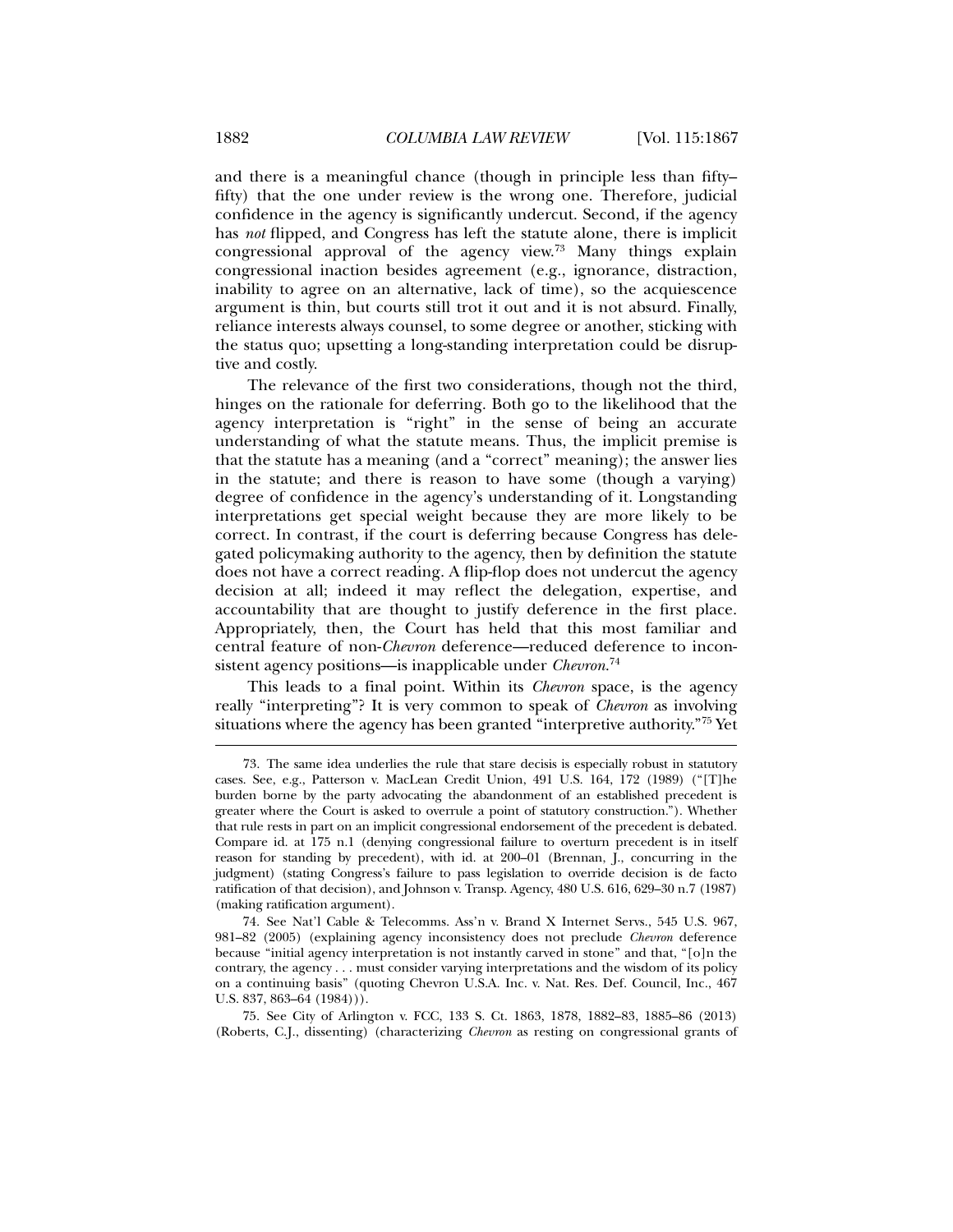to the extent the agency is making a normative, policy-based, prescriptive decision, it is not "interpreting" a statute. It is not explaining what Congress has decided; it is deciding in Congress's place. Judge Posner's well-known opinion in *Hoctor v. United States Department of Agriculture* makes the point.76 An agency memorandum provided that only fences eight feet and higher would satisfy a regulatory requirement that certain wild animals be adequately contained.77 The agency argued that the memorandum did not have to go through notice-and-comment since it was an interpretive rule, simply explicating what the regulation already required.78 The court disagreed, stating that the shift from the general standard requiring effective containment to the specific rule requiring an eight-foot fence cannot "be derived from the regulation by a process reasonably described as interpretation."79 The same can be said of any steptwo case: By definition, interpretation has failed to produce an answer. The statute is silent, so the court goes with the agency. It is a category mistake to view *Chevron* as being about deference to agency *interpretations*. 80

It is more than a little odd that courts and commentators continue to insist that *Chevron* is about "interpretive authority" because, when courts operate in step two (which is what counts, after all), they do not treat the agency decision under review like an interpretation. They treat it like a policy judgment and review it pursuant to the arbitrary-andcapricious test.

Consider *Judulang v. Holder*. 81 This was a complicated case in which a unanimous Court set aside a policy of the Board of Immigration Appeals

76. 82 F.3d 165 (7th Cir. 1996).

77. Id. at 168.

- 78. Id. at 169.
- 79. Id. at 170.

interpretive authority); United States v. Mead Corp., 533 U.S. 218, 229 (2001) (same); Kenneth A. Bamberger, Provisional Precedent: Protecting Flexibility in Administrative Policymaking, 77 N.Y.U. L. Rev. 1272, 1284–86 (2002) (discussing what it means for Congress to "delegate primary interpretive authority to agencies"); Evan J. Criddle, *Chevron*'s Consensus, 88 B.U. L. Rev. 1271, 1284–85, 1300, 1303–04, 1313 (2008) ("Arguably the leading rationale for *Chevron* deference is the presumption that Congress delegates interpretive authority to administrative agencies when it commits regulatory statutes to agency administration.").

 <sup>80.</sup> See Elizabeth V. Foote, Statutory Interpretation or Public Administration: How *Chevron* Misconceives the Function of Agencies and Why It Matters, 59 Admin. L. Rev. 673, 684–708 (2007) (making extended argument that treating agency implementation of statutes as being "statutory interpretation" is both incorrect and harmful); Herz, Deference Running Riot, supra note 58, at 196–200 (arguing *Chevron* deference applies to agency policymaking but not agency "interpretation" in sense of determining what it is Congress has done); Richard J. Pierce, Jr., How Agencies Should Give Meaning to the Statutes They Administer: A Response to Mashaw and Strauss, 59 Admin. L. Rev. 197, 200 (2007) ("Step two . . . does not . . . authorize agencies to 'interpret' statutes . . . . [I]t recognizes that institutions may choose among competing constructions of a statutory provision that is within the range of meanings that the statutory language can support . . . . An institution can make that choice only by engaging in a policymaking process." (footnotes omitted)).

 <sup>81. 132</sup> S. Ct. 476 (2011).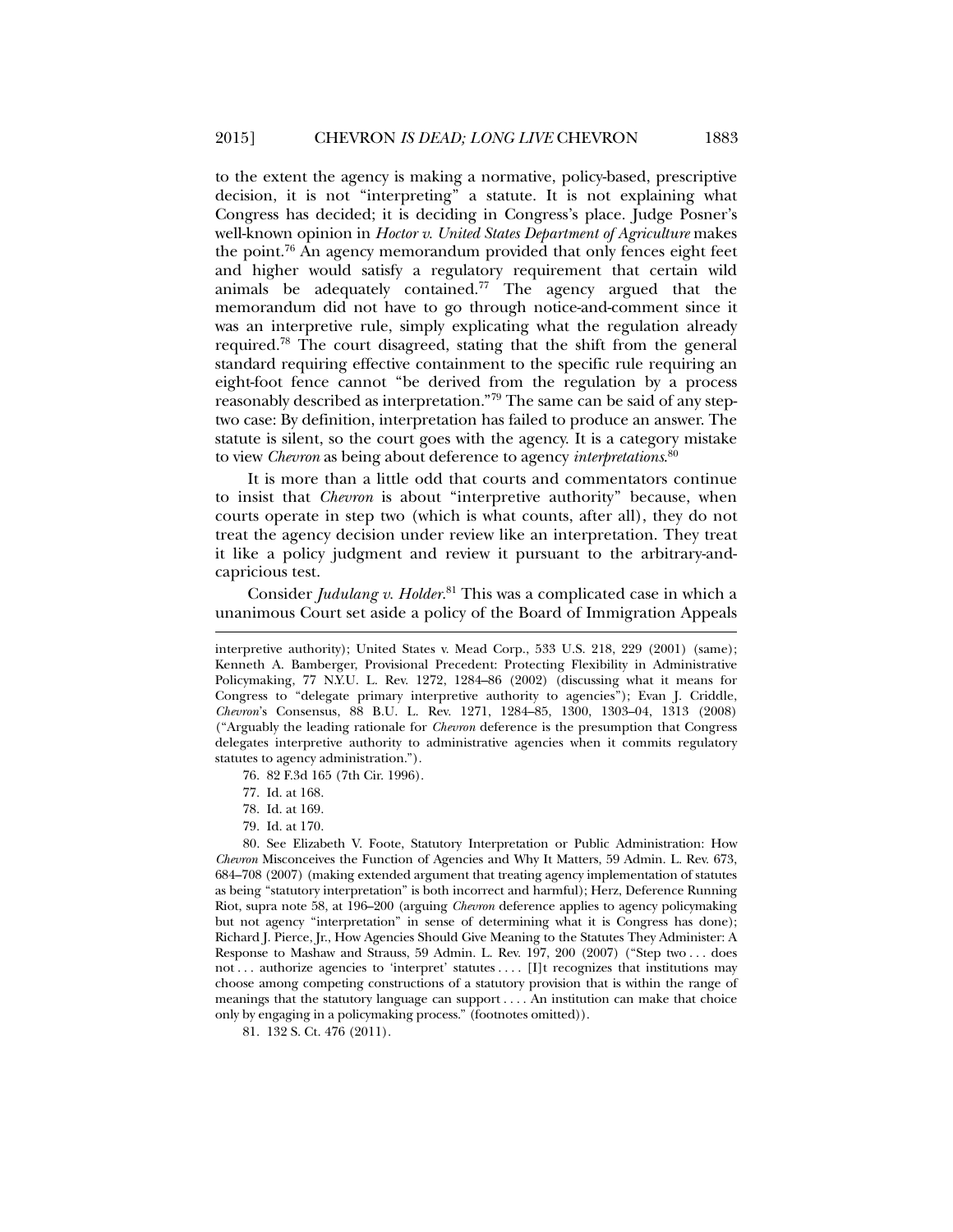concerning the circumstances in which the government would waive deportation of a deportable alien. The government urged the Court to defer under *Chevron*, but instead the Court reviewed the policy under the arbitrary-and-capricious test:

> The Government urges us instead to analyze this case under the second step of the test we announced in [*Chevron*] to govern judicial review of an agency's statutory interpretations. Were we to do so, our analysis would be the same, because under *Chevron* step two, we ask whether an agency interpretation is "'arbitrary or capricious in substance.'" But we think the more apt analytic framework in this case is standard "arbitrary [or] capricious" review under the APA. The BIA's . . . policy . . . is not an interpretation of any statutory language  $\ldots$ .<sup>82</sup>

So, if the argument is not really about statutory meaning, it is not a *Chevron* case, but rather an arbitrary-and-capricious case. An example is *Fox Television*, in which the FCC had found that when Fox aired a fleeting expletive, it had broadcast "indecent" material in violation of the relevant statute.83 There was no dispute that fleeting expletives were indecent within the meaning of the statute, but the agency had heretofore not bothered to enforce the prohibition in the case of fleeting expletives.84 It then changed its policy, and Fox challenged the new policy.<sup>85</sup> That argument sounded in arbitrariness; it was not a *Chevron* case about the meaning of the term "indecent." Similarly, *State Farm*<sup>86</sup> did not turn on whether the revoked passive-restraint standard met the statutory requirements that it be "practicable," satisfy "the need for motor vehicle safety," and be "stated in objective terms."87 Instead, the Court focused on the adequacy of the reasoning supporting the agency's judgment calls.<sup>88</sup>

So far so good. But note that Justice Kagan explicitly says that were *Judulang* to be resolved under *Chevron*, "*our analysis would be the same.*"89 So *Chevron is* the arbitrary and capricious test.<sup>90</sup> Except, she says, that test does not apply to statutory interpretation!

 <sup>82.</sup> Id. at 483 n.7 (citations omitted).

 <sup>83.</sup> FCC v. Fox Television Stations, Inc., 556 U.S. 502, 510–11 (2009).

 <sup>84.</sup> Id. at 507–08 (describing enforcement history).

 <sup>85.</sup> Id. at 521–22.

 <sup>86.</sup> Motor Vehicles Mfrs. Ass'n v. State Farm Mut. Auto. Ins. Co., 463 U.S. 29 (1983).

 <sup>87. 15</sup> U.S.C. § 1392(a) (1976) (current version at 49 U.S.C. § 30111(a) (2012)).

 <sup>88.</sup> See *State Farm*, 463 U.S. at 47–50 (rejecting agency's decision because of failure to consider obvious alternative).

<sup>89</sup>*.* Judulang v. Holder, 132 S. Ct. 476, 483 n.7 (2011) (emphasis added).

 <sup>90.</sup> On the congruence of step two and the arbitrary-and-capricious test, see Nat'l Mining Ass'n v. Kempthorne, 512 F.3d 702, 710 n.4 (D.C. Cir. 2008) (noting overlap between two standards and concluding that because agency interpretation was reasonable under step two, it also survived arbitrary-and-capricious challenge); Bamberger & Strauss, supra note 2, at 621 &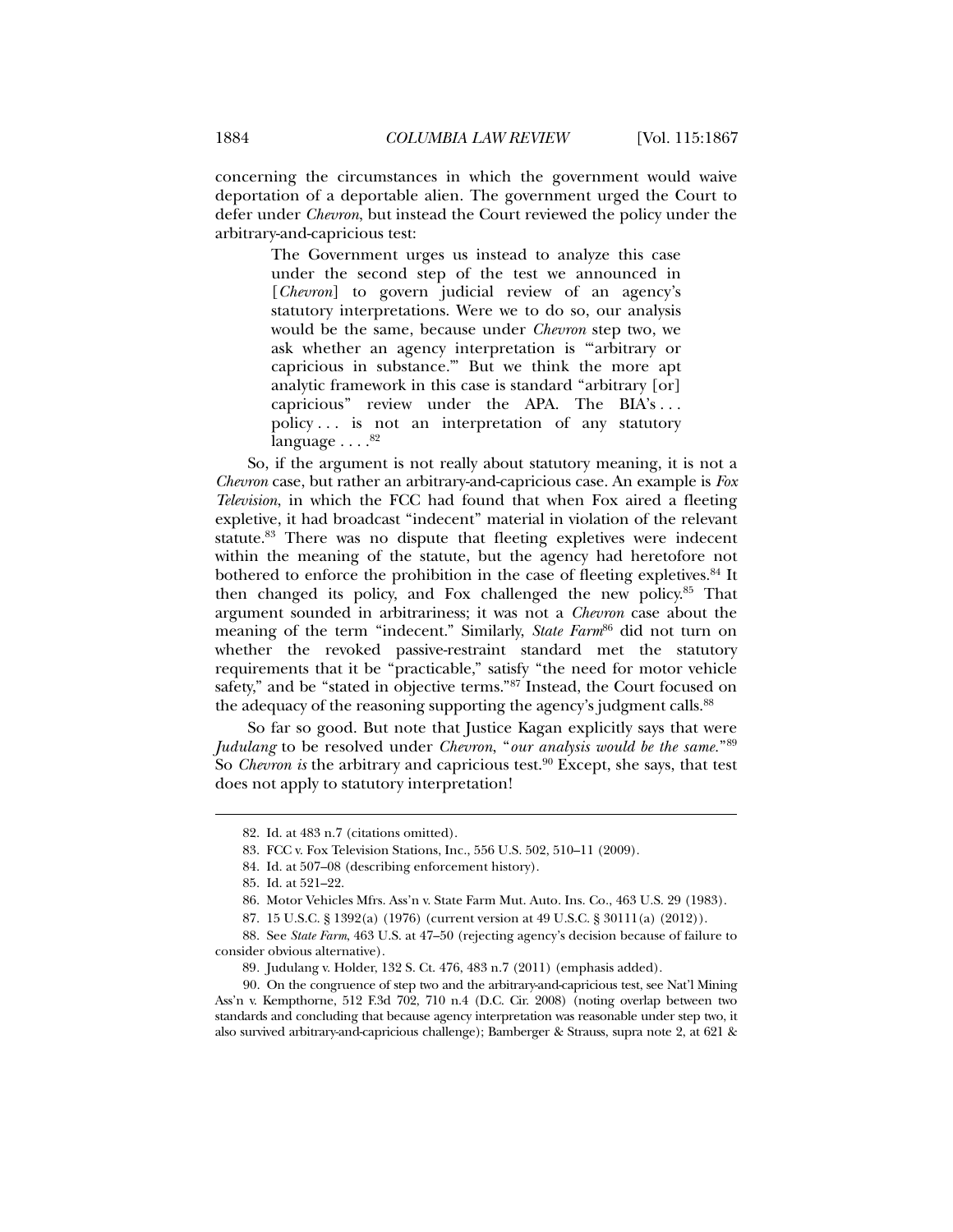The only way to resolve all this is to view step one as being about statutory interpretation—i.e., figuring out what constraints are actually imposed by the statute—and step two as being about the review of policymaking—i.e., determining whether the agency, free of statutory constraint, engaged in reasoned decisionmaking.

All of this sits comfortably with traditional understandings of the separation of powers. In a *Skidmore* case, and in *Chevron* step one, the court and the agency are engaged in the same task, and it is one in which the court has primacy. In *Chevron* step two, the agency is no longer on the court's turf, the court is on the agency's. In the absence of an agency conclusion, the court will do the best it can (just as, in the absence of a directly applicable judicial precedent, an agency will do the best it can in determining statutory meaning). But if the agency has acted, it prevails. <sup>91</sup>

This account is at least part of the response to Justice Thomas's objection that *Chevron* is unconstitutional. In *Michigan v. EPA*, Justice Thomas concurred to challenge the constitutionality of *Chevron*. 92 In his view, it violates either Article I or Article III, which vest the legislative and judicial powers in the courts and Congress, respectively.93 Viewed as an allocation of "interpretive authority," *Chevron* deference "precludes judges from exercising" the constitutionally required "'independent judgment in interpreting and expounding the laws.<sup>"94</sup> For constitutional purposes, and in reality, that just is not happening. Courts retain primacy in interpretation; the agency's views matter but are not dispositive and thus the judicial power has not been ceded to another branch. Where courts must defer is when the agency is making a policy decision within the scope of its delegation, within its *Chevron* space. That is not a judicial task. (Justice Thomas, of course, would say such deference is still unconstitutional, this time because it accepts legislation by the executive branch in violation of Article II.95 That is a question for another Essay.)

n.39 (citing sources); Levin, supra note 27, at 1254 (arguing step two is identical to arbitraryand-capricious test); Mark Seidenfeld, A Syncopated *Chevron*: Emphasizing Reasoned Decisionmaking in Reviewing Agency Interpretations of Statutes, 73 Tex. L. Rev. 83, 128–29 (1994) (arguing for "something akin to hard look review" in step two).

 <sup>91.</sup> See Nat'l Cable & Telecomms. Ass'n v. Brand X Internet Servs., 545 U.S. 967, 984 (2005) ("[A] court's prior interpretation of a statute [may] override an agency's interpretation only if the relevant court decision held the statute unambiguous.").

 <sup>92.</sup> Michigan v. EPA, 135 S. Ct. 2699, 2714 (2015) (Thomas, J., concurring) ("We should stop to consider [the Constitution] before blithely giving the force of law to any other agency 'interpretations' of federal statutes.").

 <sup>93.</sup> See id. at 2712–13 (Thomas, J., concurring) (concluding *Chevron* deference "is in tension with Article III's Vesting Clause, which vests the judicial power exclusively in Article III courts" while also "run[ning] headlong into the teeth of Article I[]").

 <sup>94.</sup> Id. at 2712 (quoting Perez v. Mortgage Bankers Ass'n, 135 S. Ct. 1199, 1217 (2015) (Thomas, J., concurring)).

 <sup>95.</sup> See id. at 2713 (Thomas, J., concurring) (stating *Chevron* "wrests from Courts the ultimate interpretive authority to 'say what the law is,' and hands it over to the Executive" (citation omitted)); see also Dep't of Transp. v. Ass'n of Am. R.R.s, 135 S. Ct. 1225, 1251–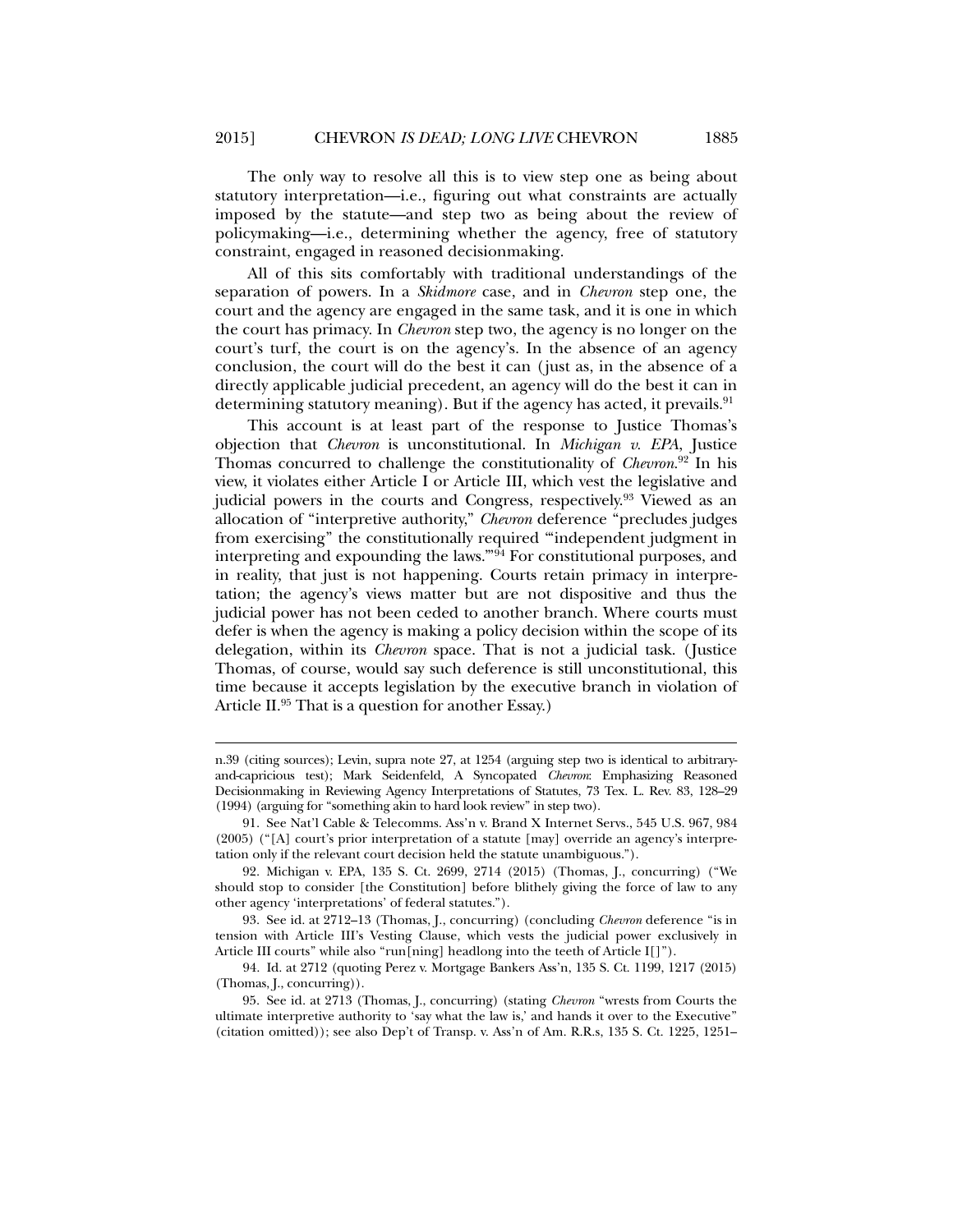#### B. Skidmore *Within* Chevron

Accepting the foregoing, *Skidmore* turns out to have a role to play within *Chevron*. These are generally perceived as wholly distinct and alternative regimes. Never the twain shall meet. Yet they do meet. To be precise, they meet in *Chevron* step one. In determining whether the statute answers the question before it in step one, a court should consider the views of the agency charged with its implementation.

Professor Strauss has said as much,<sup>96</sup> and he is not quite alone.<sup>97</sup> But these have been lonely voices. Apparently no court, ever, has expressly stated that *Skidmore* applies within step one; some have expressly rejected any sort of deference within step one.<sup>98</sup> Overwhelmingly, step one is seen as, to reframe Strauss's terminology, "judicial space." The court is on its own.<sup>99</sup>

This is a mistake. What a court is doing in step one is the same thing it is doing in a *Skidmore* case (or a statutory case where there is no relevant agency interpretation): trying to figure out statutory meaning. If

 97. See Herz, Deference Running Riot, supra note 58, at 208–09 ("Within step one, the court seeks to determine the meaning of the statute; for all the traditional reasons the agency's view may be helpful in doing so."(footnote omitted)); Michael Herz, Judicial Review of Statutory Issues Outside of the *Chevron* Doctrine, *in* A Guide to Judicial and Political Review of Federal Agencies 125, 142–43 (John F. Duffy & Michael Herz eds., 2005) (arguing courts should consider agency views within step one of *Chevron*); Michael Herz, Purposivism and Institutional Competence in Statutory Interpretation, 2009 Mich. St. L. Rev. 89, 120 (noting one benefit of *Skidmore* deference within step one is it permits courts to be informed by agencies' superior understanding of legislative purpose).

 Recently, other academics have concurred that *Skidmore* applies in step one. See, e.g., William N. Eskridge, Expanding *Chevron*'s Domain: A Comparative Institutional Analysis of the Relative Competence of Courts and Agencies to Interpret Statutes, 2013 Wis. L. Rev. 411, 449–50 (citing Strauss and agreeing "Court should announce that federal judges must give *Skidmore* deference to an agency's reading of the statute for purposes of Step One"); Glen Staszewski, Statutory Interpretation as Contestatory Democracy, 55 Wm. & Mary L. Rev. 221, 264 n.208 (2013) (citing Herz and agreeing courts "should give *Skidmore* deference to an agency's resolution of questions of law under the first step of *Chevron*").

 98. See, e.g., Mylan Pharms., Inc. v. FDA, 454 F.3d 270, 274 (4th Cir. 2006) ("At the first step a court focuses purely on statutory construction without according any weight to the agency's position . . . .").

 99. See, e.g., Thomas W. Merrill, Judicial Deference to Executive Precedent, 101 Yale L.J. 969, 998 (1992) ("If the issue is resolved at step one, then the court gives no consideration to the views of the executive and decides the matter independently.").

<sup>52 (2015) (</sup>Thomas, J., concurring in the judgment) ("It may never be possible perfectly to distinguish between legislative and executive power, but that does not mean we may look the other way when the Government asks us to apply a legally binding rule that is not enacted by Congress pursuant to Article I.").

 <sup>96.</sup> See Strauss, Space/Weight, supra note 2, at 1165 (asserting in determining boundaries of *Chevron* space, which is "unmistakably [a] judicial determination," courts should be informed by agency judgments); Strauss, In Search of *Skidmore*, supra note 2, at 795 (pointing out *Skidmore* deference is "traditional tool[] of statutory interpretation" that should be employed in step one (internal quotation marks omitted)); Strauss, Overseers or Deciders, supra note 2, at 818 ("*Skidmore* deference is one of those 'traditional tools of statutory interpretation' that bear on a court's independent conclusion about the extent of agency authority.").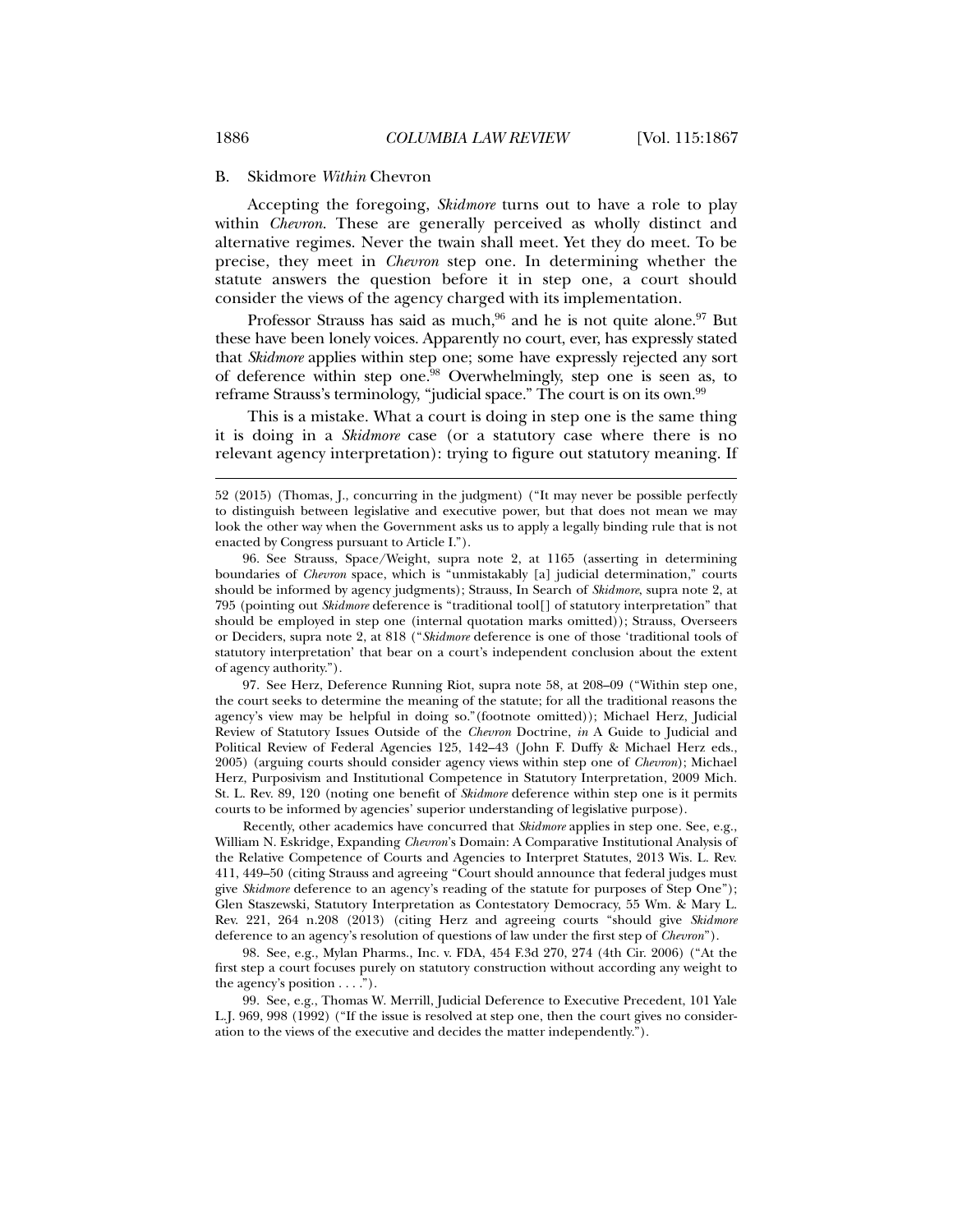agency views are relevant outside of *Chevron*, then they are relevant in step one. In examining the statute to see if Congress spoke to the matter in question, a court is performing the traditional judicial task of statutory interpretation, trying to find a legislative answer. A *Chevron* step-one case, then, is essentially the same as a *Skidmore* case. They are both settings in which the court itself is determining the meaning of the statute and there is a relevant agency interpretation in the background. Because the enterprise is the same, the tools should be the same.

The *Chevron* opinion supports this approach in two ways. First, it approaches step one like any other statutory case, examining the standard inputs before abandoning the effort and moving to step two. Second, Justice Stevens directs courts to apply the "traditional tools of statutory construction" in step one.100 Consideration of agency views is emphatically such a tool. To be sure, Justice Stevens did not give weight to the EPA's views when searching high and low for clues as to the meaning of "source" under the Clean Air Act.<sup>101</sup> That might suggest he deemed the agency views irrelevant in step one. Alternatively, however, he did not invoke the agency for two other reasons. First, he ultimately accepted the EPA's views outright; $102$  whether he did so in step one or step two may not have seemed consequential. Second, it is important to remember that step one did not at that point exist as the rigid, distinct step that it has become.

This view may seem counterintuitive. But it is not so different from what the courts already do. Consider the use of substantive canons. After a certain amount of confusion, it is now generally settled that the canons are applicable in step one.103 That is, in trying to determine whether a statute is sufficiently clear to avoid step two, a court will consider, along with text and, depending on the judge, purpose and history, substantive canons. A statutory provision may be ambiguous unless and until such a canon is applied; the canon can resolve the ambiguity and keep the court in step one. For example, it may be unclear whether a particular provision applies retroactively. Judicial uncertainty disappears, however, in light of the canon that statutes should be construed to apply retroactively only if they explicitly so provide. Read in light of the canon, the statute is not ambiguous.<sup>104</sup> Agency views can be given weight in step one in just the same way.

 <sup>100.</sup> Chevron U.S.A. Inc. v. Nat. Res. Def. Council, Inc., 467 U.S. 837, 843 n.9 (1984).

 <sup>101.</sup> See id.

 <sup>102.</sup> See id. at 865 (holding "EPA's definition of the term 'source' is a permissible construction of the statute").

 <sup>103.</sup> See Kenneth A. Bamberger, Normative Canons in the Review of Administrative Policymaking, 118 Yale L.J. 64, 77–80 (2008) [hereinafter Bamberger, Normative Canons] (describing courts' use of substantive canons to resolve textual ambiguities in step one).

 <sup>104.</sup> See INS v. St. Cyr, 533 U.S. 289, 320–21 n.45 (2001) ("Because a statute that is ambiguous with respect to retroactive application is construed under our precedent to be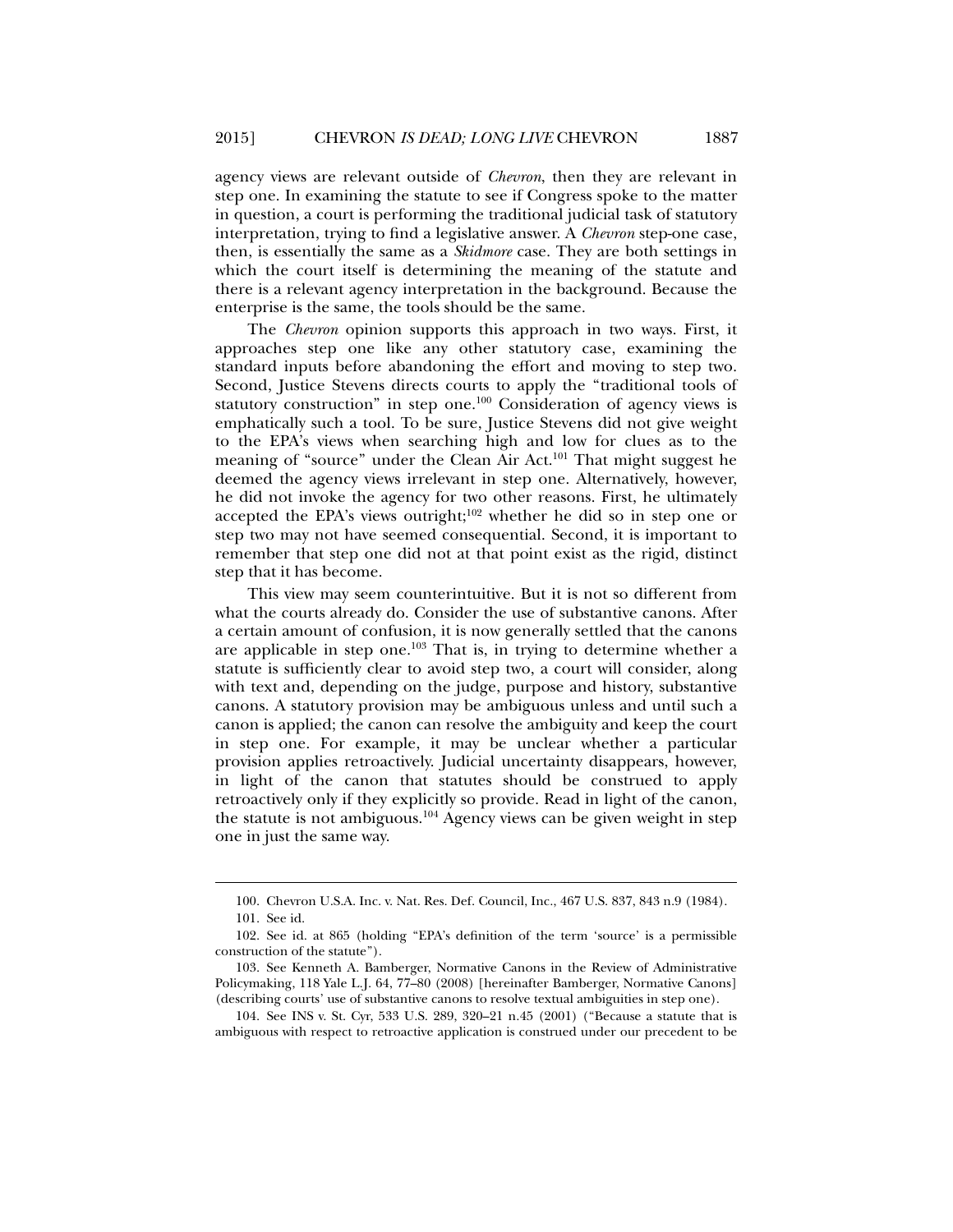### C. *It's Not Just "Deference" That Is Too Confusing—A* Chevron *Lexicon*

The terminological problems in the *Chevron* case law go beyond the difficulty of the term "deference" that Professor Strauss highlights. This section examines additional terms that are also "too confusing." It begins with three terms—deference, persuasion, construction—that are problematic because they have two different meanings and courts fail to distinguish between them. It then turns to two two-word pairs interpretation/construction and ambiguity/vagueness—that present the opposite problem: They mean different things but are employed as synonyms. The goal is partly to get the terminology right and partly to use the terminological discussion to clarify the underlying concepts.

1. *Deference. —* Professor Strauss would replace "deference" with "*Chevron* space" and "*Skidmore* weight."105 The proposition is that "the dword" is being used to label two different activities. His point is about judicial usage, but it is worth adding that the roots of the difficulty can be found in the two different dictionary definitions of "deference." The first is "[s]ubmission or courteous yielding to the opinion, wishes, or judgment of another."106 The second is "[c]ourteous respect."107 The first definition implies subordination; the person deferring "submits" or "yields" to another, evidently superior decisionmaker. The second definition implies authority; the person deferring is the ultimate decisionmaker but must give weight to, take seriously, or respect the views meriting deference.108

These two definitions easily map onto the deference case law. The first is *Chevron* step two; the second is *Skidmore*. 109 Thus, if a court "defers" under *Chevron*, it by definition accepts the agency's view; under *Skidmore*, in contrast, a court can give an agency interpretation "deference" while still rejecting it.

unambiguously prospective, there is, for *Chevron* purposes, no ambiguity in such a statute for an agency to resolve." (citations omitted)).

 <sup>105. &</sup>quot;Weight" was the term used by the *Skidmore* Court itself. See Skidmore v. Swift & Co., 323 U.S. 134, 140 (1944) (noting "Court has long given considerable and in some cases decisive weight" to agency views and "he weight of [the agency's] judgment in a particular case will depend on" various factors). See generally Strauss, Space/Weight, supra note 2.

 <sup>106. 1</sup> The Heritage Illustrated Dictionary of the English Language 346 (1979).

 <sup>107.</sup> Id.

 <sup>108.</sup> To be sure, different dictionaries give different definitions. The Merriam-Webster Collegiate Dictionary, for example, has only one relevant definition, and it is the *Chevron* version. See Merriam-Webster's Collegiate Dictionary 302 (10th ed. 1993) (defining "defer" as "to submit to another's wishes, opinion, or governance" and giving "yield" as sole synonym). For present purposes, it is enough that the definitions abroad in the land include both the *Skidmore* version and the *Chevron* version. "Defer" *can* mean either, and courts do both.

 <sup>109.</sup> See, e.g., United States v. Mead Corp., 533 U.S. 218, 234 (2001) ("*Chevron* did nothing to eliminate *Skidmore*'s holding that an agency's interpretation may merit some deference whatever its form . . . ."). The phrase "some deference" is only coherent when "deference" is the "courteous respect" kind; the *Chevron* type is by its nature all or nothing.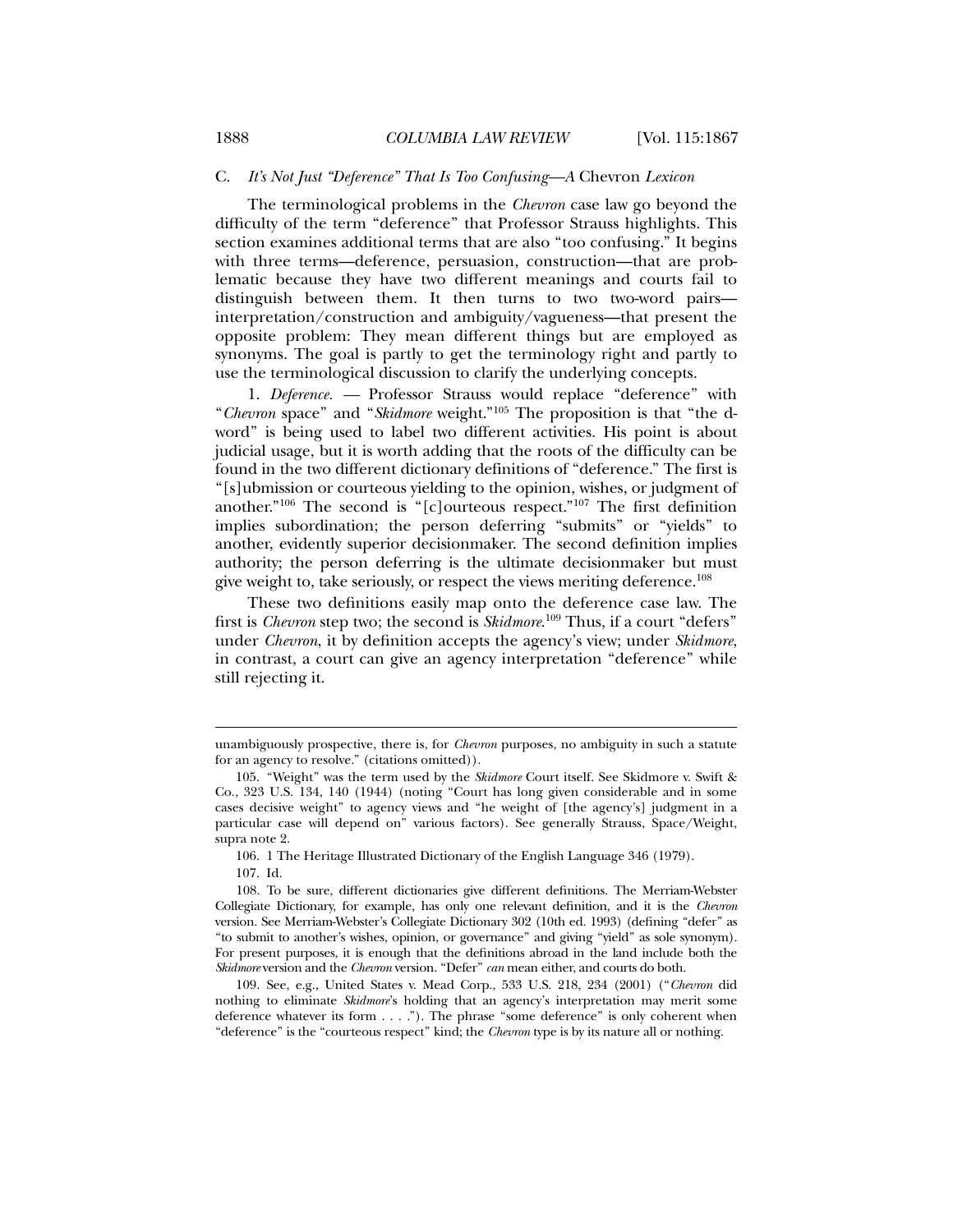Justice Scalia has made half this point. He thinks "defer" has only one meaning, the *Chevron* meaning. Dissenting in a case where the majority invoked *Skidmore* and noting that the agency's views "add force to our conclusion" about the meaning of the statute, $110$  Scalia objected:

> In my view this doctrine (if it can be called that) is incoherent, both linguistically and practically. To defer is to subordinate one's own judgment to another's. If one has been persuaded by another, so that one's judgment accords with the other's, there is no room for deferral only for agreement.<sup>111</sup>

He is right, *if Chevron* is the only deference regime. But if, as a majority of Supreme Court Justices have held, there are two deference regimes, then they involve the two different meanings of "defer" that are found in most dictionaries (though not Justice Scalia's).

2. *Persuasive. —* A similar problem arises with regard to "persuasive." It is also "too confusing" because it has two distinct meanings. "Persuasive" may mean "tending to persuade,"112 and it may mean "convincing."113 That is why a "persuasive advocate" can leave one "unpersuaded."

Opinions in *Skidmore* cases are awash with careless use of this term. With dismaying frequency, courts assert that the persuasiveness of the agency's reasoning is one of the factors affecting the weight to be given the agency's views under *Skidmore*. 114 This proposition is either a truism or incoherent. Undeniably, a powerfully reasoned agency conclusion is more likely to be upheld than a poorly reasoned one. Courts reward "reasoned decisionmaking." However, to accept an interpretation *because* it is "persuasive" is not to defer (in either of its senses), but rather to *agree*. 115 The various *Skidmore*  factors (consistency, contemporaneousness, age) all add to the weight of the

 <sup>110.</sup> Kasten v. Saint-Gobain Performance Plastics Corp., 131 S. Ct. 1325, 1335 (2011).

 <sup>111.</sup> Id. at 1340 n.6 (Scalia, J., dissenting).

 <sup>112.</sup> See, e.g., Merriam-Webster's Collegiate Dictionary, supra note 108, at 868.

 <sup>113.</sup> See, e.g., Harbison v. Bell, 556 U.S. 180, 182 (2009) ("[T]he evidence proved persuasive to one Circuit Judge."); id. at 189 ("Neither argument is persuasive."); Richlin Sec. Serv. Co. v. Chertoff, 553 U.S. 571, 583 (2008) ("We are not persuaded [by the Government's statutory arguments].").

 <sup>114.</sup> See, e.g., Power v. Barnhart, 292 F.3d 781, 786 (D.C. Cir. 2002) ("Under *Skidmore*, we grant an agency's interpretation only so much deference as its persuasiveness warrants."); Catskill Mountains Chapter of Trout Unlimited, Inc. v. City of New York, 273 F.3d 481, 491 (2d Cir. 2001) ("[T]he agency position should be followed to the extent persuasive.").

 <sup>115.</sup> In the words of a leading casebook: "We would not say that a court persuaded by the excellent brief of a private litigant to decide in its favor is deferring to the litigant's lawyers." Peter L. Strauss et al., Gellhorn & Byse's Administrative Law: Cases and Comments 975 (11th ed. 2011); see also *Kasten*, 131 S. Ct. at 1340 n.6 (Scalia, J., dissenting) ("Speaking of '*Skidmore* deference' to a persuasive agency position does nothing but confuse."); id. (Scalia, J., dissenting) ("If one has been persuaded by another, so that one's judgment accords with the other's, there is no room for deferral—only for agreement.").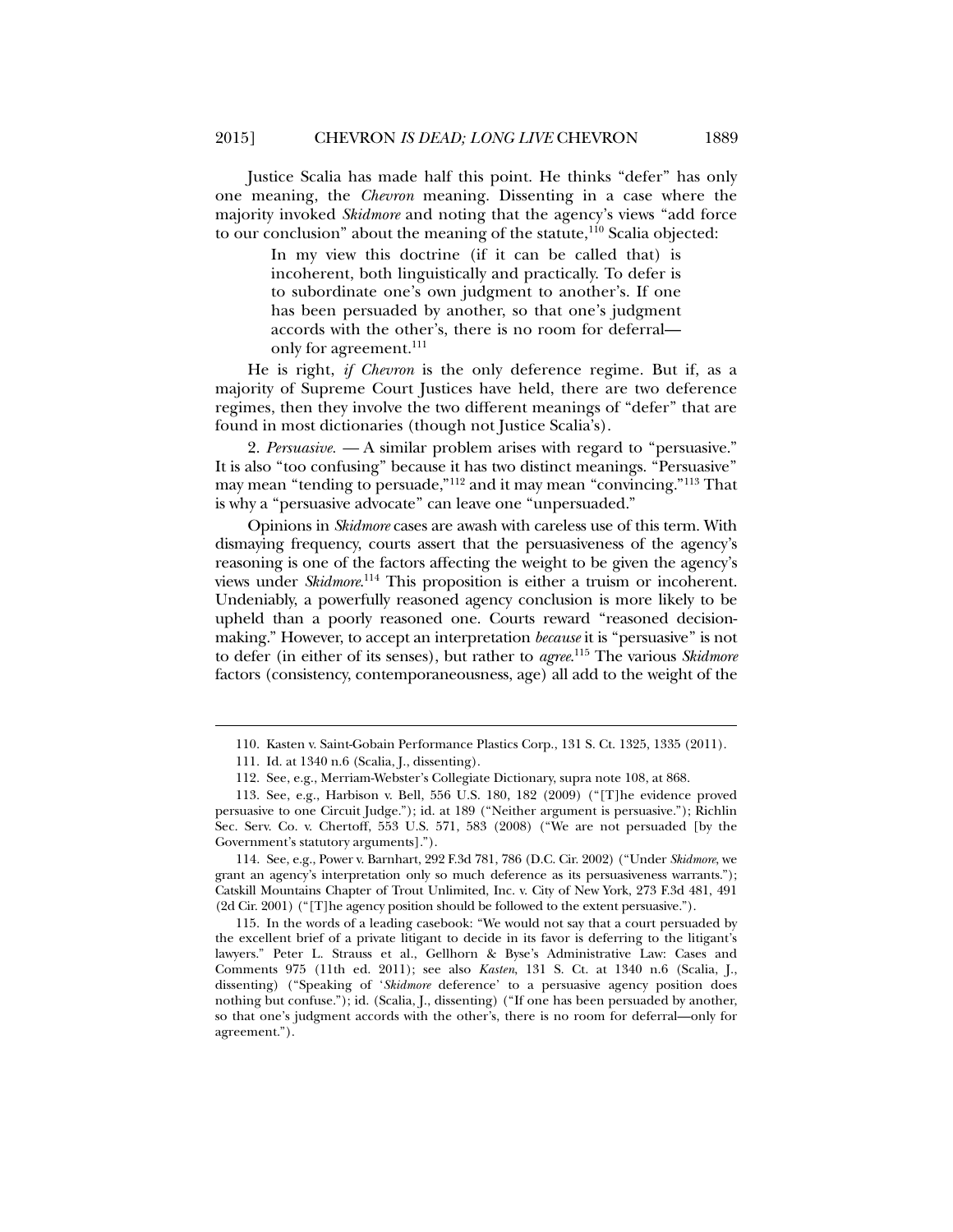agency interpretation, making it more "persuasive"; the interpretation's "persuasiveness" is not itself a *Skidmore* factor.

The Supreme Court has done much to sow this confusion. For example, *Mead* identifies "the persuasiveness of the agency's position" as one of the *Skidmore* factors.116 But this is not what *Skidmore* actually says. On Justice Jackson's formulation, the *Skidmore* factors are the things that give the agency's interpretation "the power to persuade"; to say that the "persuasiveness" of the agency's position is one of the things that give it "the power to persuade" is tautological.

Similarly, in a problematic but much-quoted formulation, the *Christensen* majority opinion stated that agency interpretations are "entitled to respect' . . . , but only to the extent that those interpretations have the 'power to persuade.'"117 This is self-contradictory. *Everything*, including the arguments of the lawyers in the case, is entitled to respect "*to the extent* [it has] the power to persuade."<sup>118</sup> Under this approach, if the court agrees with the agency it will label the interpretation persuasive and "defer" to it, whereas if it disagrees, it will label the interpretation "unpersuasive" and ignore it.119 For example, consider this sentence from a court of appeal's opinion: "[T]he Director is not entitled to *Skidmore* respect . . . because his position . . . is simply unpersuasive, notwithstanding its inclusion in the agency's manual and the Director's consistent application of [this interpretation] for some time."120 This is not deference; the court is reaching an independent conclusion. On this approach, *Skidmore* means nothing more than "we will defer to the agency if we believe the agency is

 118. *Christensen*, 529 U.S. at 587 (emphasis added) (internal quotation marks omitted).

 <sup>116.</sup> United States v. Mead Corp., 533 U.S. 218, 228 (2001); see also Vance v. Ball State Univ., 133 S. Ct. 2434, 2443 n.4 (2013) ("[T]o [defer to the EEOC] would be proper only if the EEOC Guidance has the power to persuade  $\dots$ . [W]e do not find the EEOC Guidance persuasive.").

 <sup>117.</sup> Christensen v. Harris County, 529 U.S. 576, 587 (2000); see also Gonzales v. Oregon, 546 U.S. 243, 269 (2006) (observing "under *Skidmore*, we follow an agency's rule only to the extent it is persuasive," and finding Attorney General's opinion unpersuasive); Pub. Citizen, Inc. v. U.S. Dep't of Health and Human Servs., 332 F.3d 654, 662–71 (D.C. Cir. 2003) (concluding *Skidmore* deference due but rejecting agency's view as "unpersuasive" because statutory text, history, and purpose were all against it); id. at 670 n.25 (invoking views of Department's Inspector General "not because they legally command our deference, but because we find them logically persuasive").

 <sup>119.</sup> See Rossi, supra note 59, at 1131–34 (describing courts' tendency to defer under Skidmore only when their independent determination of best interpretation accords with agency's view); see also *Catskill Mountains*, 273 F.3d at 491 (noting "agency position should be followed to the extent persuasive" and rejecting agency's position as unpersuasive because wrong).

 <sup>120.</sup> Price v. Stevedoring Servs. of Am., Inc., 697 F.3d 820, 832 (9th Cir. 2012); see also id. at 833 ("[T]he Board's explanations as to the contested issues here are not persuasive and would thus not be entitled to deference in any event.").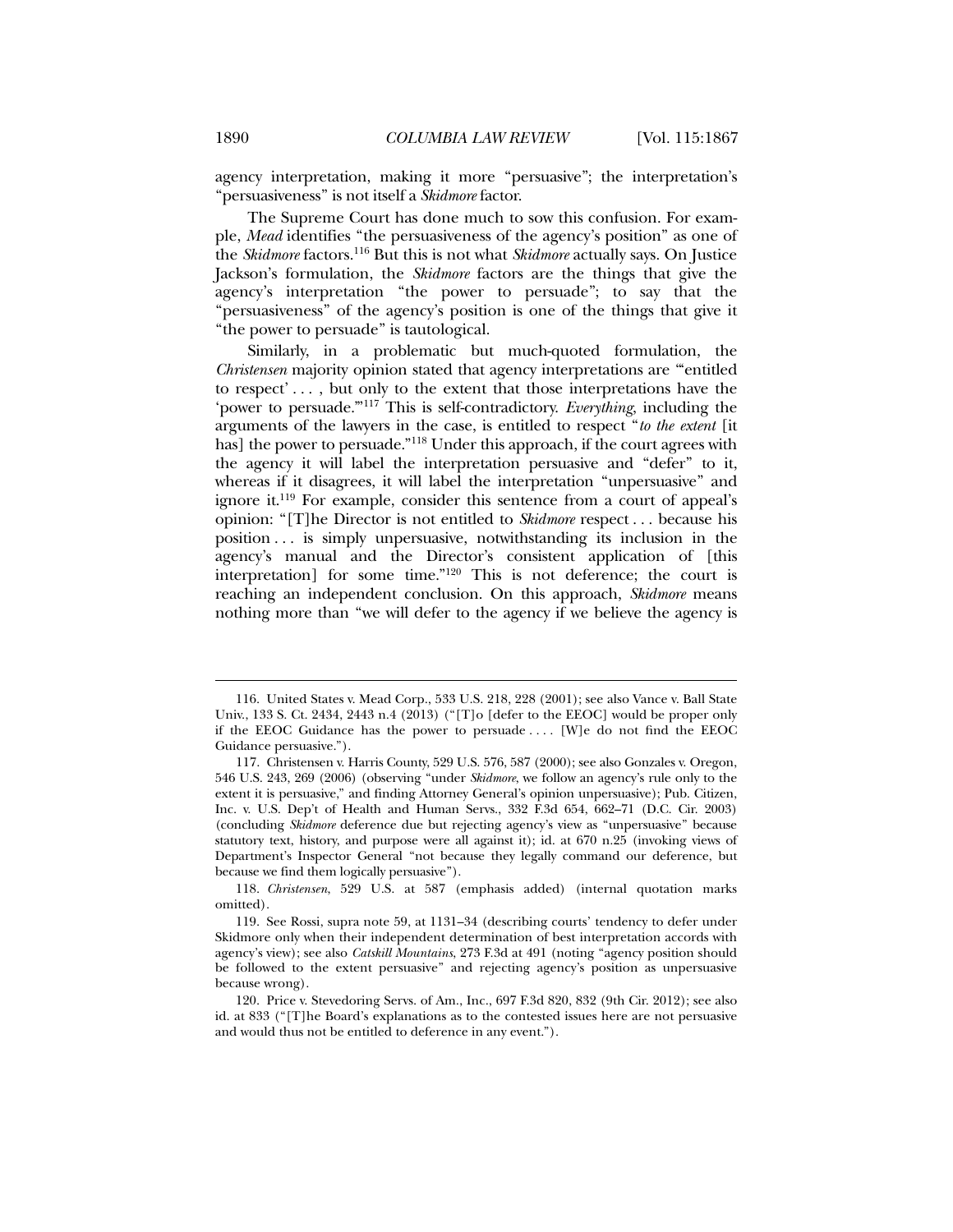right."121 If that's what it means, it means nothing at all, and *Skidmore*  deference is a fiction.

There are two points here. First, thinking about "persuasiveness" helps clarify the difference between *Chevron* and *Skidmore*. The concept is simply irrelevant in step two of *Chevron.* There, the issue is not whether the agency is right or whether the court agrees with (is persuaded by) the agency's views. Unless unreasonable (a very different standard), the agency's views control. It is because the court's views ultimately control in *Skidmore* that the question of persuasiveness arises. Second, the relevant meaning of "persuasive" is not "convincing," but rather "tending to persuade." Otherwise, the concept is meaningless.

If the Straussian lexicon is adopted, "persuasive" can be abandoned. In the *Chevron* setting, the term is inapplicable. In the *Skidmore* setting, where "persuasive" should mean "tending to persuade," the term "weight" does all the work necessary.

3. *Construction. —* "Construction," too, has two meanings that are often confounded. This is because the word is the noun form of two separate verbs with the same etymological root: *construe* and *construct*. The first implies interpretation, determining the meaning of the text being construed; the second implies creation, building on the text to construct something new. Which verb is at work in the term "statutory construction"? The answer is both, depending on the context. In *Skidmore*, the agency, and then the court, are *construing* the statute, working "to understand or explain the sense or intention of" it.122 In contrast, under *Chevron*, the agency has *constructed* something—not the statute, which by definition was "built" by Congress, but a determination of legal rights or obligations in the space Congress left for the agency to work within—that the court must accept. Courts construe; agencies construct.

To simply abandon the term "construction" would be a mistake, and would not be possible in any event. The following section suggests, however, that clarity would be advanced if "construction" in this setting were limited to being the noun for "construct," and "interpretation" the noun for "construe."

4. *Construction Versus Interpretation. —* Almost without exception, writing about statutory interpretation uses "interpretation" and "con-

 <sup>121.</sup> See Barron & Kagan, supra note 46, at 227 n.98 (wondering aloud whether *"Skidmore* deference amounts to something more than a court saying 'we will defer to the agency if we believe the agency is right'"); see also Panel, Agency Preemption: Speak Softly, but Carry a Big Stick?, 11 Chap. L. Rev. 363, 382 (2008) (comments of Ronald A. Cass) ("[T]hat's why the notion of *Skidmore* deference is a wonderful concept for courts, which means that they do what the agency says when they would've done it without the agency doing it anyway.").

 <sup>122.</sup> Merriam-Webster's Collegiate Dictionary, supra note 108, at 248 (defining "construe").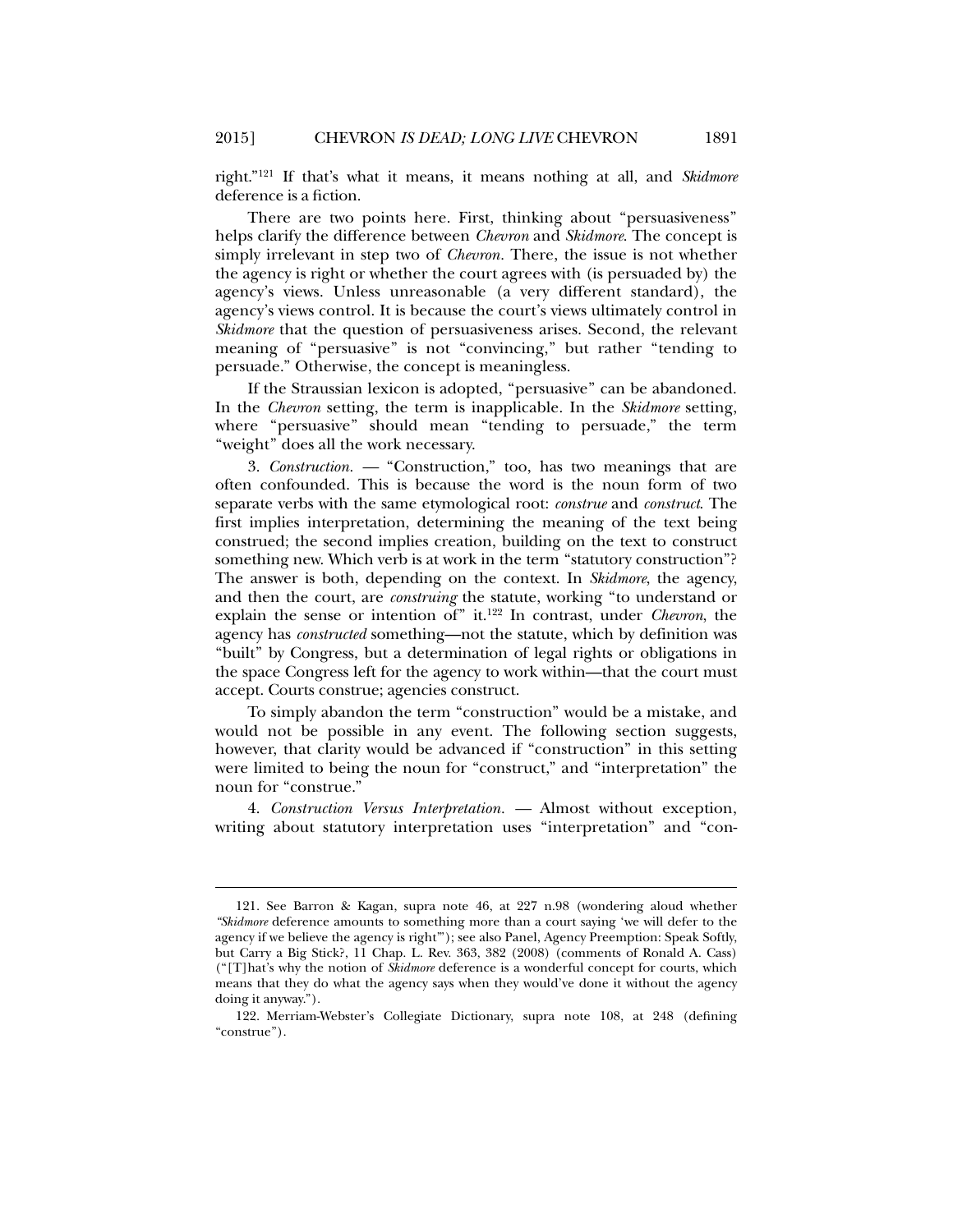struction" as synonyms.123 Indeed, Reed Dickerson defines "construction" with a single word: "interpretation."124 In *Chevron* itself, Justice Stevens uses the two terms interchangeably.<sup>125</sup> Later courts have done the same, alternating between the two mainly, it would seem, to avoid repeating the same word too many times in one sentence.<sup>126</sup> Commentators also alternate between the two at random.127

This was not always so, and it is not so today in some legal fields. This section explores the possible distinction between interpretation and construction as a way of understanding *Chevron*.

Section II.A concluded that what judges do in *Skidmore* or step one is interpretation in a standard sense—trying to figure out what the statute means (or, on traditional accounts, what Congress meant or intended).<sup>128</sup> In a *Skidmore* case, where the court has the last word, the underlying premise is Dworkinian: There is a right answer. For Ronald Dworkin, the question "what is the law on this issue?" always has a discoverable right answer, and the judge's job is to discover it. Even in hard cases, law does

 <sup>123.</sup> See, e.g., Bryan A. Garner, A Dictionary of Modern Legal Usage 462 (2d ed. 1995); Gary E. O'Connor, Restatement (First) of Statutory Interpretation, 7 N.Y.U. J. Legis. & Pub. Pol'y 333, 335 n.5 (2004) ("This article treats the terms 'statutory interpretation' and 'statutory construction' as interchangeable synonyms.").

 <sup>124.</sup> Reed Dickerson, The Interpretation and Application of Statutes 283 (1975).

 <sup>125.</sup> See Chevron U.S.A. Inc. v. Nat. Res. Def. Council, Inc., 467 U.S. 837, 842, 844, 865– 66 (1984) (referring interchangeably to EPA's "interpretation" and EPA's "construction" of Clean Air Act).

 <sup>126.</sup> See, e.g., Nat'l Cable & Telecomms. Ass'n v. Brand X Internet Servs., 545 U.S. 967, 986 (2005) ("If the statute is ambiguous on the point, we defer at step two to the agency's interpretation so long as the construction is [reasonable] . . . ."); id. at 982–83 (noting "statute unambiguously forecloses the agency's interpretation" and "displaces conflicting agency construction"); Thomas Jefferson Univ. v. Shalala, 512 U.S. 504, 506 (1994) ("The dispositive question is whether the Secretary's interpretation is a reasonable construction of the regulatory language."); City of Chicago v. Envtl. Def. Fund, 511 U.S. 328, 339 n.5 (1994) ("In view of our construction of  $\S 3001(i)$ , we need not consider whether an agency interpretation . . . ."); Good Samaritan Hosp. v. Shalala, 508 U.S. 402, 417 (1993) ("[W]here the agency's interpretation of [its regulation] is at least as plausible as competing ones, there is little, if any, reason not to defer to its construction."); Vander Boegh v. EnergySolutions, Inc., 772 F.3d 1056, 1062 (6th Cir. 2014) ("Affording the agency's interpretation *Chevron* deference, this court held that the agency's construction was permissible . . . ."); Perry v. Dowling, 95 F.3d 231, 237 (2d Cir. 1996) ("[T]he interpretation is a permissible construction of the statute . . . .").

 <sup>127.</sup> See Beermann, supra note 20, at 744 ("The *Chevron* doctrine . . . establishes a two-step process for judicial review of agency interpretations of statutory construction."); Matthew C. Stephenson & Adrian Vermeule, *Chevron* Has Only One Step, 95 Va. L. Rev. 597, 598 (2009) ("[E]ven if the agency's interpretation is plausible as a construction of the statutory language, the agency's choice among plausible interpretations must not be 'arbitrary [or] capricious.'").

 <sup>128.</sup> See supra notes 82–97 and accompanying text (explaining "interpretation" is what courts do in *Skidmore* cases and in *Chevron* step one, but not what agencies have done in a case decided in step two).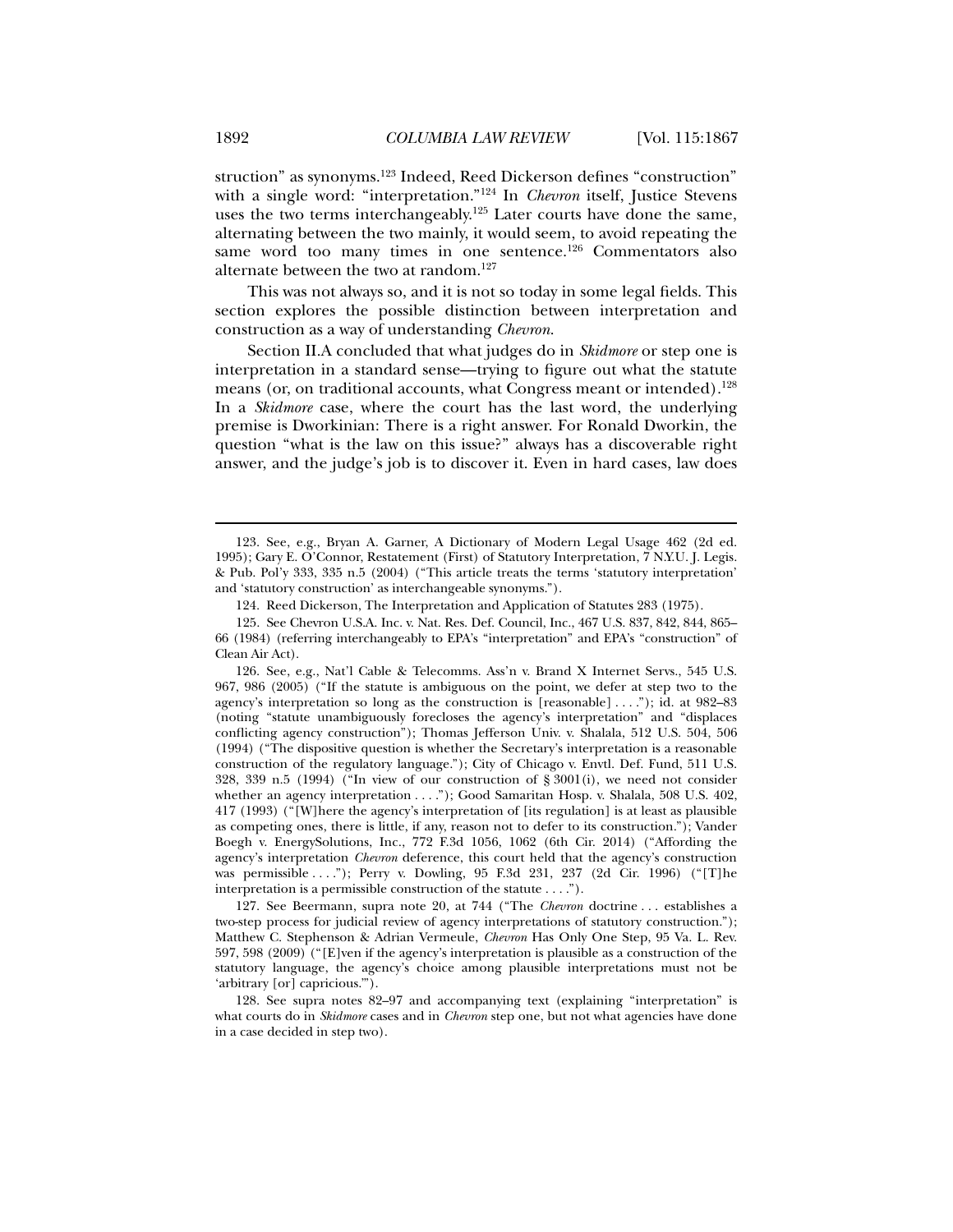not run out and judges are not forced to legislate.129 Now, Dworkin is not asserting that the one right answer is one that *Congress* put there. To ensure "integrity in legislation,"130 courts must interpret a statute, just as they must interpret the Constitution or common law precedents, in light of the underlying principles of the community. In hard cases, the right interpretation is the one that aligns with underlying values and makes the statute the best statute it can be.<sup>131</sup> That is a tall order, which is why only a judge such as Hercules can be counted upon to get it right. Because herculean judges are few and far between, courts should take help where they can find it. One such source of assistance is the agency charged with administration of the statute.

In contrast, *Chevron* is positivist. Its very premise is that law sometimes runs out. Under *Chevron*, the question, "What is the law on this issue?" does *not* always have a right answer (at least if it is understood to mean "what does the statute prescribe?"). Professor Dworkin asserts that because positivists believe the law "runs out," they must endorse some version of strong discretion whereby judicial decision is unconstrained by legal principles.132 *Chevron* is not inconsistent with the basis of that critique, it just offers a different resolution. Instead of accepting unconstrained judicial discretion, it requires judicial acceptance of (largely) unconstrained administrative discretion. In other words, Professor Dworkin does not believe that law ever runs out (so there is no reason not to leave decisionmaking to judges), but *Chevron* does (which is why, in the absence of law, decisions should be made by agencies).

This is a coherent and even appealing view of the *Skidmore/Chevron* divide. The question is whether it has any basis in reality. Professor Dworkin came late to the question of statutory interpretation and paid almost no attention to administrative agencies.133 And the belief that

l

 132. Ronald Dworkin, The Model of Rules, 35 U. Chi. L. Rev. 14, 35 (1967) ("[W]hen a judge runs out of rules he has discretion, in the sense that he is not bound by any standards from the authority of law . . . .").

 133. See, e.g., Patrick McKinley Brennan, Realizing the Rule of Law in the Human Subject, 43 B.C. L. Rev. 227, 323 (2002) ("I know of nothing in Dworkin's writings that

 <sup>129.</sup> See generally Ronald Dworkin, Hard Cases, 88 Harv. L. Rev. 1057 (1975), reprinted in Ronald Dworkin, Taking Rights Seriously 81, 84 (1977) (distinguishing between arguments on principle and arguments on policy and asserting judges' decisions are and should be based on the former).

 <sup>130.</sup> Ronald Dworkin, Law's Empire 167, 176–84, 217–28 (1986) [hereinafter Dworkin, Law's Empire].

 <sup>131.</sup> See Ronald Dworkin, How to Read the Civil Rights Act, *in* A Matter of Principle 316, 329 (1985) [hereinafter Dworkin, A Matter of Principle] (arguing judges faced with unclear statutory text should apply statute so as to further justification that "is superior as a matter of political morality"); Ronald Dworkin, Is There Really No Right Answer in Hard Cases?*, in* Dworkin, A Matter of Principle, supra, at 119, 129 (noting view that judge should interpret statute so as to "best advance[] the set of principles and policies that provides the best political justification for the statute at the time it was passed"); Dworkin, Law's Empire, supra note 130, at 313–54 (characterizing judges as herculean coauthors of statutes in relying on their best judgment when deciding hard cases).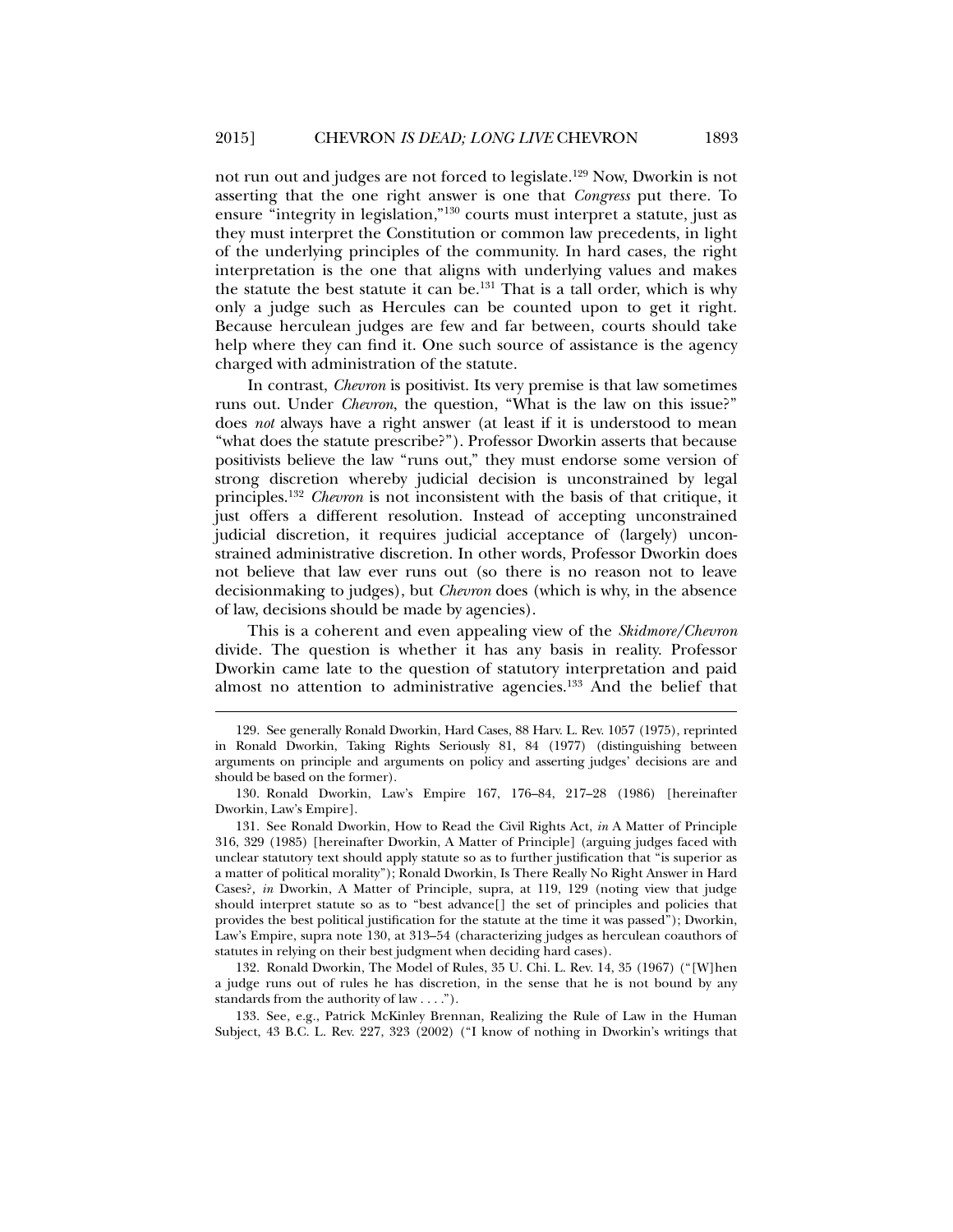all interpretation involves discretion, and any text might have multiple meanings, then the clear distinction between what is happening in *Skidmore* and what is happening in *Chevron* starts to collapse.

One possible route out of that difficulty is the distinction that is drawn in some areas of the law between interpretation and construction.

Almost two centuries ago, Francis Lieber, later to author the first and still influential codification of the laws of warfare and to become one of the first professors at the Columbia Law School, wrote a book with the strikingly modern title of *Legal and Political Hermeneutics*. 134 This volume, which is not quite as cutting edge as the title makes it sound to modern readers, set out a theory of textual interpretation. Central to Lieber's hermeneutics was a distinction between interpretation and construction. Interpretation was the narrower task, consisting of "the discovery and representation of the true meaning of any signs used to convey ideas."135 Every text requires interpretation, for "[t]here is no direct communion between the minds of men."136 In some cases, the interpreter can discover the true meaning based on little besides a careful reading of the text. In others, resort must be had to other materials, but the goal is always to ascertain the speaker's meaning.137

Where interpretation does not "suffice[] . . . we must have recourse to construction."138 "Construction is the drawing of conclusions respecting subjects, that lie beyond the direct expression of the text, from elements known from and given in the text—conclusions which are in the spirit, though not within the letter of the text."139 Most often, construction is necessary where unanticipated circumstances have arisen or background circumstances have changed so much as to make interpretation impossible.

suggests he knows that there is a 'counter-*Marbury*, for the administrative state,' the rule of *Chevron*." (footnote omitted)); Cass R. Sunstein, Justice Scalia's Democratic Formalism, 107 Yale L.J. 529, 566 & n.204 (2007) (reviewing Antonin Scalia, A Matter of Interpretation: Federal Courts and the Law (1997)) (stating writings on statutory interpretation by both Professor Dworkin and Justice Scalia fail to come to terms with centrality of agency interpretation).

 <sup>134.</sup> Francis Lieber, Legal and Political Hermeneutics: Principles of Interpretation and Construction in Law and Politics, With Remarks on Precedents and Authorities (William G. Hammond ed., 3d ed. 1880).

 <sup>135.</sup> Id. at 5; see also id. at 11 ("Interpretation is the art of finding out the true sense of any form of words; that is, the sense which their author intended to convey, and of enabling others to derive from them the same idea which the author intended to convey.").

 <sup>136.</sup> Id. at 1.

 <sup>137.</sup> Id. at 106–07 (explaining process of interpreting ambiguous terms using context and related sources).

 <sup>138.</sup> Id. at 50.

 <sup>139.</sup> Id. at 44; see also id. at 46 ("[C]onstruction signifies the discovery of the spirit, principles and rules that ought to guide us according to the text . . . .").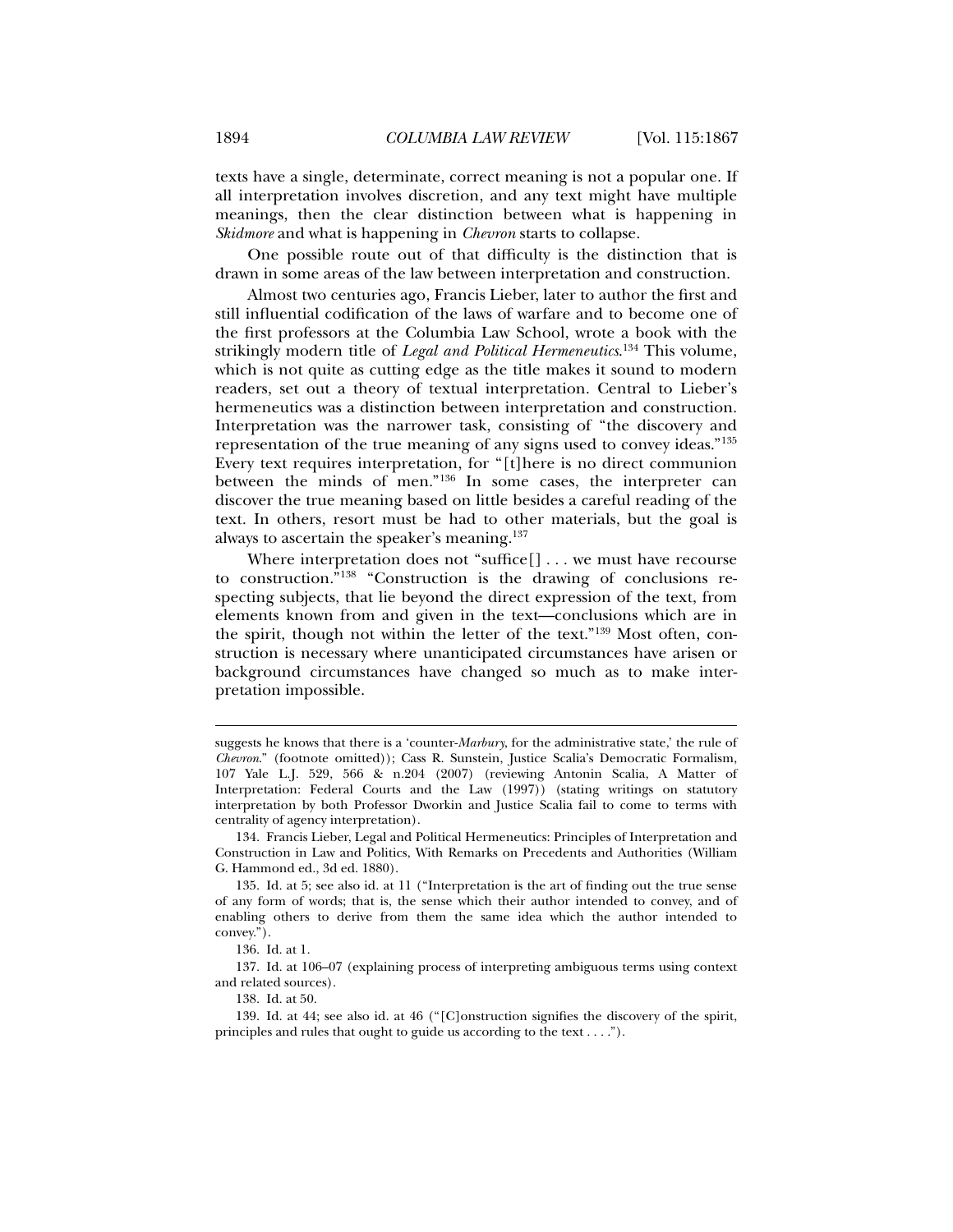Lieber's distinction maps tidily onto *Chevron*, particularly if step one is not especially capacious. Lieber's definition of interpretation corresponds to *Chevron*'s step one: "First, always, is the question of whether Congress has directly spoken to the precise question at issue. If the intent of Congress is clear, that is the end of the matter . . . ."140 In determining whether Congress has spoken to the issue, the court should employ the "traditional tools of statutory construction."141 In *Chevron* itself, the Court used the "traditional tools" of examining language, purpose, and legislative history before it gave up and deferred to the agency. The premise here is pure Lieber: Congress had an intent, the statute has one true meaning, and through interpretation (which is not the same as a literal reading and may require more than simply reading the statute and seeing what it says) the court comes to understand Congress's meaning.

A court moves to *Chevron*'s step two, upholding any reasonable or permissible agency reading, if "the statute is silent or ambiguous with respect to the specific issue."142 In these circumstances, Congress has not resolved the issue and the court will simply accept any reasonable agency determination. In other words, the court does not try to wring some meaning out of the statute beyond what Congress put there. Or, as Lieber puts it: "Interpretation, seeking but for the true sense, forsakes us when the text is no longer *directly* applicable; because the utterer, not foreseeing this case, did not mean it, therefore it has no true sense in this particular case."143 In these circumstances, the *Chevron* analysis moves to step two and Lieber moves to construction. For both, the agency is still limited by whatever constraints the statute, the Constitution, and general requirements of reasonableness impose.

Lieber's distinction has never really taken hold in the realm of statutory interpretation. However, in recent years, several theorists have emphasized the distinction between interpretation and construction as a way of understanding what is going on when courts attempt to understand and apply the Constitution. Keith Whittington and Lawrence Solum are leading examples.144 They articulate a distinction between understanding

 <sup>140.</sup> Chevron U.S.A. Inc. v. Nat. Res. Def. Council, Inc., 467 U.S. 837, 842 (1984).

 <sup>141.</sup> Id. at 843 n.9.

 <sup>142.</sup> Id. at 843.

 <sup>143.</sup> Lieber, supra note 134, at 111.

 <sup>144.</sup> See, e.g., Keith E. Whittington, Constitutional Construction: Divided Powers and Constitutional Meaning 2, 5 (1999) (arguing "[n]ot everything that courts do is consistent with the ideal of interpretation," and "[u]nlike jurisprudential interpretation, construction" is more political and "provides for an element of creativity in construing constitutional meaning"); Lawrence B. Solum, The Interpretation-Construction Distinction, 27 Const. Comment. 95, 95 (2010) [hereinafter Solum, Interpretation-Construction Distinction] (arguing "interpretation-construction distinction . . . marks a deep difference in two different stages . . . in the way that legal and political actors process legal texts"); Lawrence B. Solum, Originalism and Constitutional Construction, 82 Fordham L. Rev. 453, 489 (2013) [hereinafter Solum, Originalism] ("The distinction rests on an underlying set of distinctions about communicative content (meaning), legal content (doctrine), and legal effect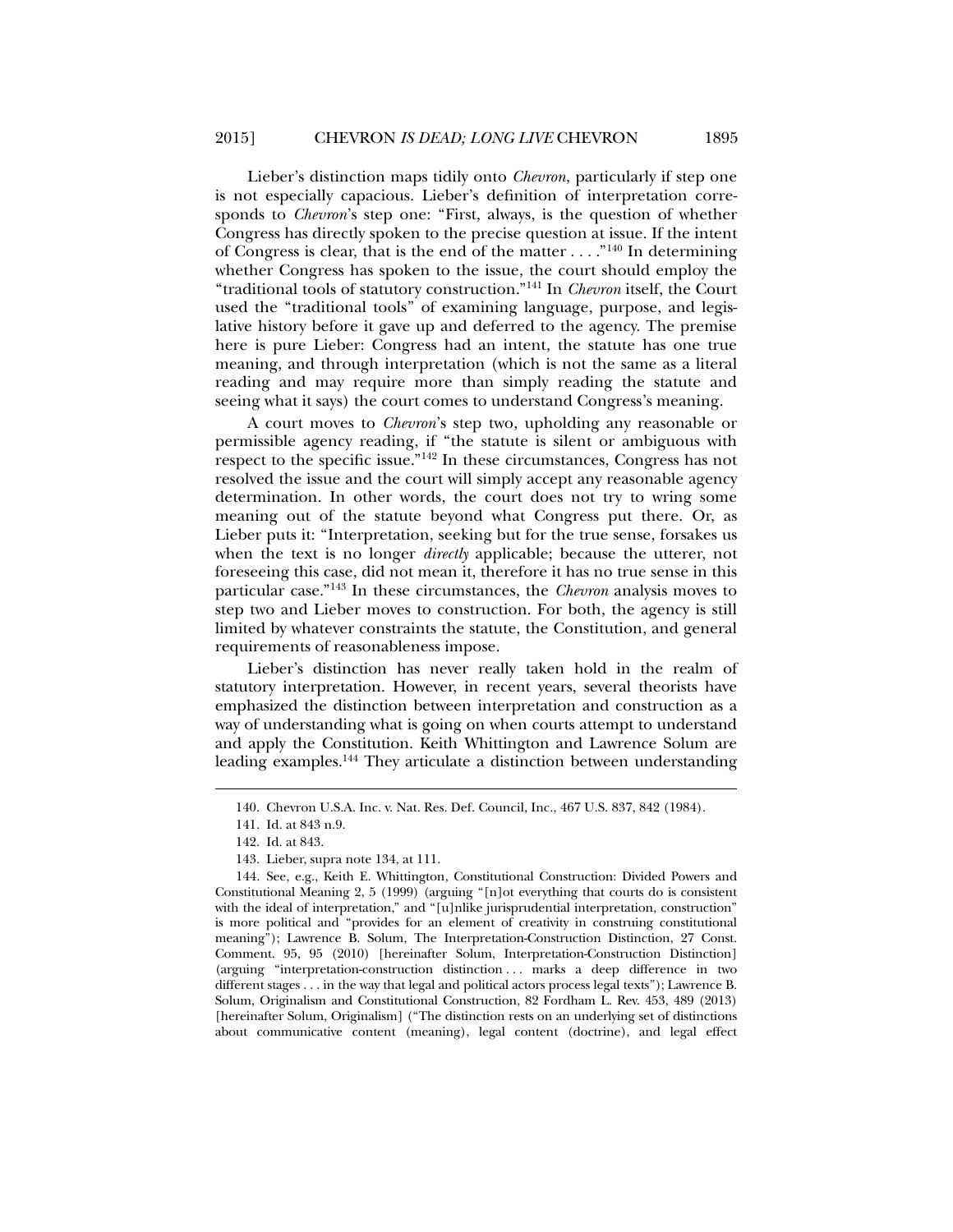the semantic content of the constitutional text (interpretation) and applying that meaning in actual, often unanticipated, circumstances (construction). The latter necessarily goes beyond the meaning of the document; though guided by it, construction involves some input from, or additions by, the constructer. As Whittington puts it: "The process of constitutional construction is concerned with fleshing out constitutional principles, practices[,] and rules that are not visible on the face of the constitutional text and that are not readily implicit in the terms of the constitution."145

The two steps of interpretation and then construction—determining semantic meaning and then applying that meaning to particular circumstances—occur in statutory cases as well, even if the vocabulary is unfamiliar.146 In the constitutional sphere, Professor Solum has referred to issues involving construction as opposed to interpretation as arising in "the construction zone."147 The term of course resonates with the idea of "*Chevron* space."148 The parallel would be that interpretation takes place in step one of *Chevron* and in *Skidmore* cases, whereas construction, within statutorily defined boundaries, takes place in step two.

Gillian Metzger utilizes the interpretation/construction distinction in writing about administrative constitutionalism, i.e., the various ways in

145. Whittington, Constructing, supra note 144, at 120.

 146. For example, Reed Dickerson distinguishes between the "ascertainment of meaning" (which he labels "cognitive function") and the "assignment of meaning" (which he calls "creative function"). Dickerson, supra note 124, at 15. Professor Dickerson mentions that this distinction resembles or overlaps with the interpretation/construction distinction. Id. at 19; see also Robert Martineau, Craft and Technique, Not Canons and Grand Theories: A Neo-Realist View of Statutory Construction, 62 Geo. Wash. L. Rev. 1, 2 n.1 (1993) (quoting Robert Martineau, Drafting Legislation and Rules in Plain English (1991)) (describing statutory construction as involving, first, interpretation to determine meaning and, second, application to facts, and stating often courts do not realize they are engaging in two steps rather than one).

147. Solum, Originalism, supra note 144, at 469–72.

 148. The term also brings to mind the "zone of indeterminacy," a phrase Peter Strauss may have coined. See Strauss, 150 Cases, supra note 2, at 1124 (stating within "zone of determinacy," "Supreme Court should tolerate the gradual accretion of circuit interpretations of indeterminate statutes, focusing . . . instead on . . . issues on which Congress appears to have 'directly spoken,'" which "reduces the need for the Court to exercise direct control"); see also Bamberger, Normative Canons, supra note 103, at 106 (referring to "zone of indeterminacy"); David S. Rubenstein, "Relative Checks": Toward Optimal Control of Administrative Power, 51 Wm. & Mary L. Rev. 2169, 2193 (2010) (same).

<sup>(</sup>decision)."); Keith E. Whittington, Constructing a New American Constitution, 27 Const. Comment. 119, 128 (2010) [hereinafter Whittington, Constructing] ("Constitutional interpretation may put the judiciary on the strongest footing for exercising the power of judicial review and overturning the actions of other government officials, but there are circumstances in which judges like other political actors might engage in constitutional construction."); see also Jack M. Balkin, Living Originalism 3–6, 69–73 (2011) (distinguishing "interpretation-as-ascertainment" from "interpretation-as-construction"); Randy E. Barnett, Interpretation and Construction, 34 Harv. J.L. & Pub. Pol'y 65, 69 (2011) (describing limits of originalism and emphasizing necessity of judicial interpretation in constitutional construction).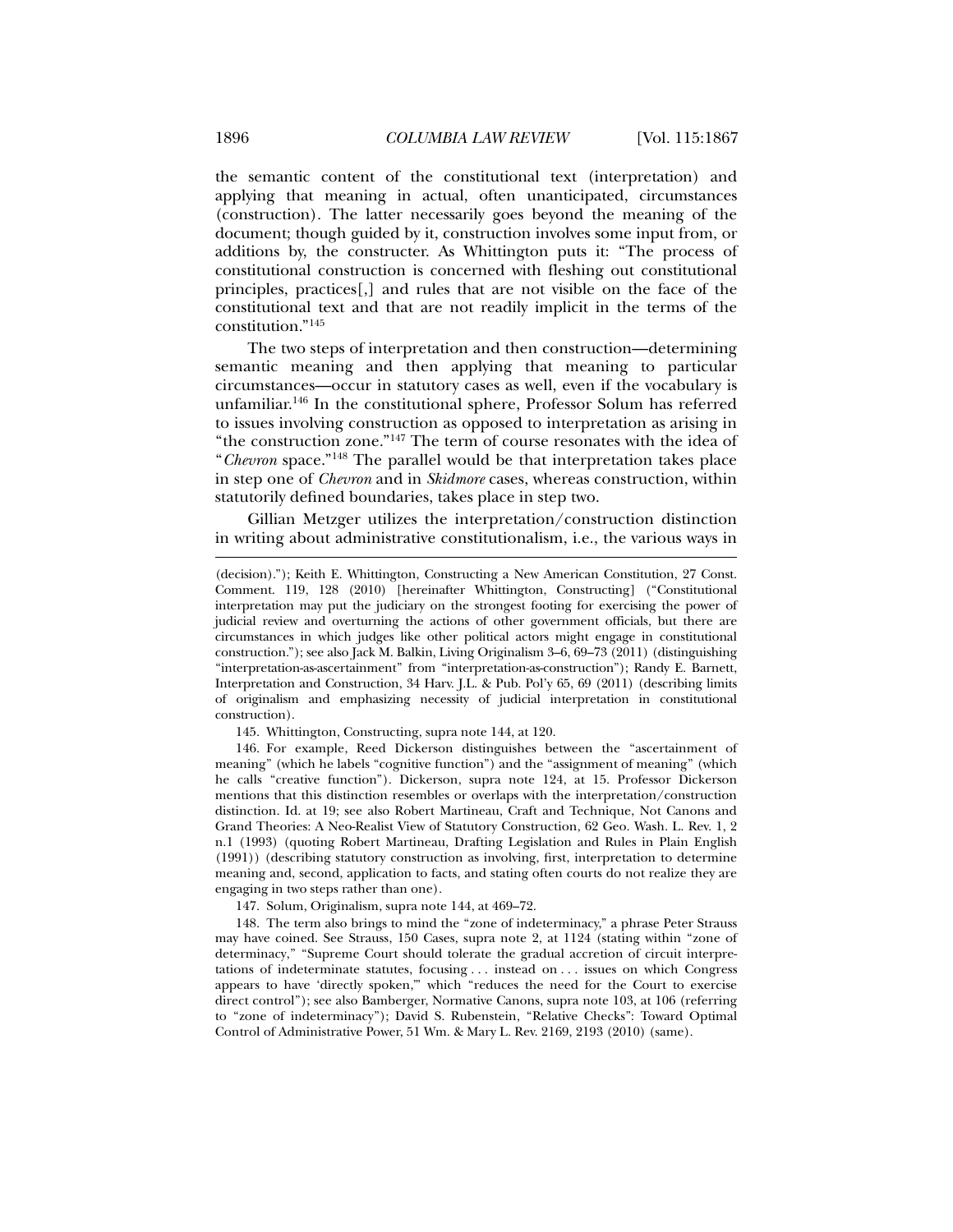which administrative agencies interpret, implement, and help define the meaning of the U.S. Constitution.<sup>149</sup> She argues that administrative constitutionalism "stands as a prime example of constitutional construction."150 Such construction takes place subject to judicial oversight; courts have ultimate but not exclusive (if that is not an oxymoron) authority to determine constitutional meaning.<sup>151</sup> Precisely the same phenomenon exists with regard to "administrative statutism." Properly read, *Chevron* is an admonition to respect agency statutory *construction*—which is different from statutory *interpretation*.

An illustration is the classic Supreme Court decision of *NLRB v. Hearst Publications, Inc.*152 The National Labor Relations Board (NLRB) had concluded that newspaper sellers were "employees" of the papers they sold within the meaning of the labor laws.<sup>153</sup> The Court of Appeals rejected this conclusion, relying on the common law of California.154 The Supreme Court reversed, upholding the Board's initial decision. It did so in two steps. First, it concluded that the question did not turn on common law standards, which vary from state to state: "Both the terms and the purposes of the statute, as well as the legislative history, show that Congress had in mind no such patchwork plan for securing freedom of employees' organization and of collective bargaining."155 In this portion of the opinion, the Court made only a passing reference to the Board and did not even mention its views on the legal issue. It then turned to the question of whether, as a matter of federal law, the newsboys were employees. With regard to this issue, the agency loomed large. The Court spent some time on the general purposes of the Act, noted that there will be lots of borderline situations, and stated that the definitional "task has been assigned primarily to the agency created by Congress to administer the Act."156 Accordingly, "the Board's determination that specified persons are 'employees' under this Act is to be accepted if it has 'warrant in the record' and a reasonable basis in law,"157 which it did.

The two parts of the Court's opinion might be categorized in many ways. The standard administrative law formulation would be to call the first a "pure question of law" and the second a "mixed question of law

 <sup>149.</sup> See generally Gillian E. Metzger, Administrative Constitutionalism, 91 Tex. L. Rev. 1897 (2013) (analyzing administrative constitutionalism as form of constitutional interpretation).

 <sup>150.</sup> Id. at 1914.

 <sup>151.</sup> See id. at 1925–27 (discussing relationship between judicial review and administrative constitutionalism).

 <sup>152. 322</sup> U.S. 111 (1944).

 <sup>153.</sup> Id. at 114.

 <sup>154.</sup> Id. at 114–15 (outlining procedural history).

 <sup>155.</sup> Id. at 123.

 <sup>156.</sup> Id. at 130.

 <sup>157.</sup> Id. at 131.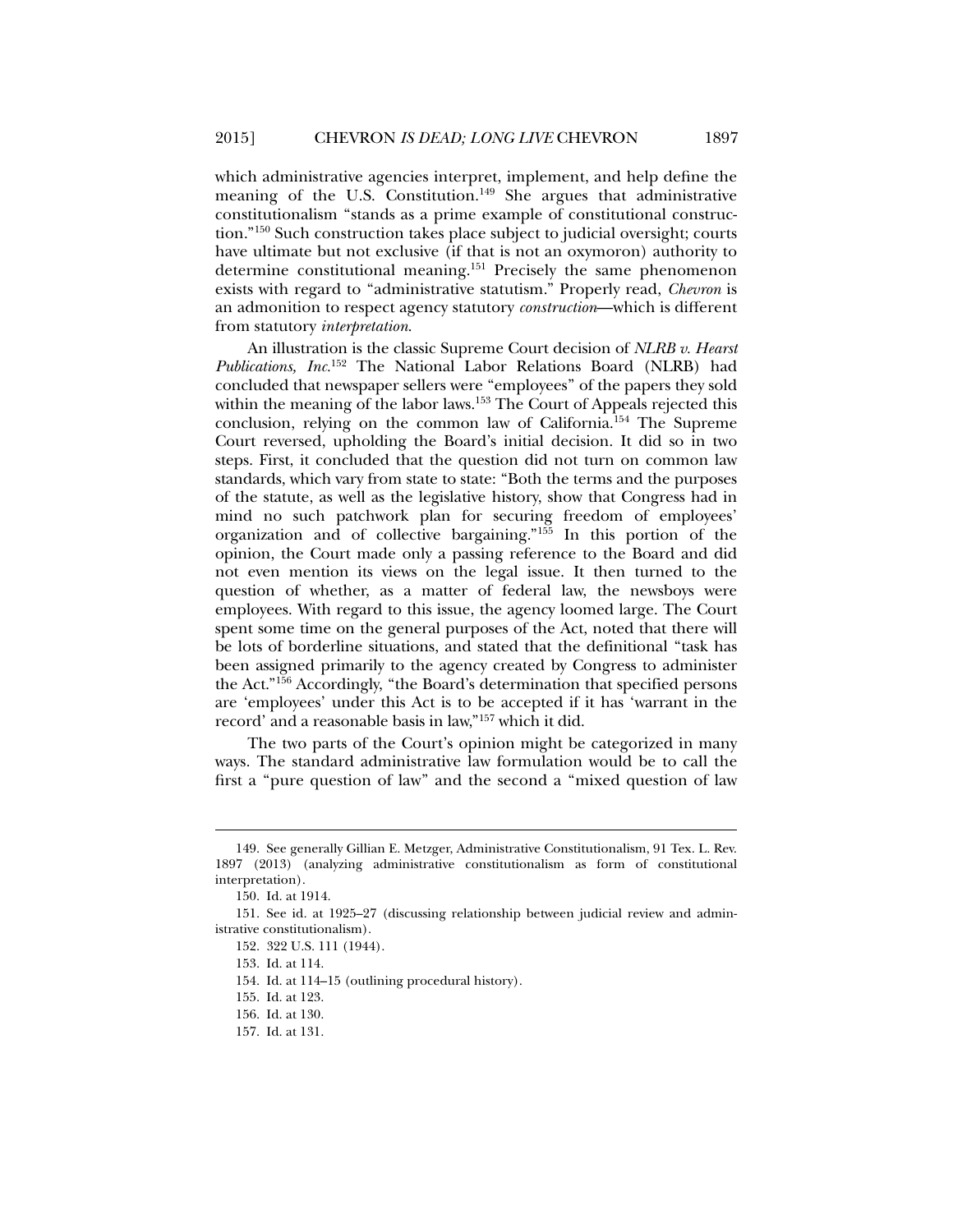and fact."158 Those categories correspond to interpretation and construction. When there are no facts, the inquiry is abstract and the answer need not be applied to particular circumstances; it is "pure." Lawmaking is "pure" in this way as well. But statutory meaning (like the meaning of a common law precedent) is fully developed through application to particular cases. That is construction, and *Hearst* and *Chevron* alike teach that agencies have a particular role to play in that activity.

5. *Ambiguity Versus Vagueness. —* The interpretation-versusconstruction distinction rests on one other distinction: that between ambiguity and vagueness.159 A term is ambiguous when it can have two or more meanings; each alone is clear and understandable, but the reader is uncertain as to which is in play. A term is vague when its scope is unclear and there are marginal cases to which it may or may not apply. Professor Solum explains:

> A word, phrase, sentence, or clause is ambiguous if it has more than one sense: for example, the word "cool" is ambiguous because it can mean (a) hip, (b) of low temperature, or (c) of even temperament. A word or phrase is vague when it has borderline cases: for example, the word "tall" is vague, because there is no bright line between those individuals who are tall and those who are not. The same word can be both ambiguous and vague in one of its senses: cool is ambiguous and each sense of cool is vague. $160$

The distinction maps on to the interpretation/construction distinction. In general, interpretation is the process for resolving ambiguity; construction is the process for resolving vagueness.

If this distinction is indeed applicable to *Chevron* as suggested above, then step one should involve resolving ambiguity and step two should

 <sup>158.</sup> Justice Stevens, with uncertain support from his colleagues, consistently took the position that *Chevron* does not apply to "pure questions of statutory interpretation." See, e.g., Negusie v. Holder, 555 U.S. 511, 531 (2009) (Stevens, J., concurring and dissenting) (stating "pure questions of statutory interpretation . . . remain within the purview of the courts, even when the statute is not entirely clear"); INS v. Cardoza-Fonseca, 480 U.S. 421, 446 (1987) ("The question whether Congress intended the two standards to be identical is a pure question of statutory construction for the courts to decide.").

 <sup>159.</sup> See, e.g., Caleb Nelson, Statutory Interpretation 77–80 (2011) (explicating distinction); Ralf Poscher, Ambiguity and Vagueness in Legal Interpretation, *in* The Oxford Handbook of Language and Law 128, 128–29 (Peter M. Tiersma & Lawrence M. Solan eds., 2012) (same).

 <sup>160.</sup> Lawrence Solum, Legal Theory Lexicon 063: Interpretation and Construction (Apr. 27, 2008), http://lsolum.typepad.com/legal\_theory\_lexicon/2008/04/legal-theory-le.html [http://perma.cc/Q8LZ-SN9Z]; see also Barnett, supra note 144, at 67 ("[L]anguage is ambiguous when it has more than one sense; it is vague when its meaning admits of borderline cases that cannot definitively be ruled in or out of its meaning." (emphasis omitted)). See generally Solum, Interpretation-Construction Distinction, supra note 144, at 97–98 (explaining distinction between vagueness and ambiguity).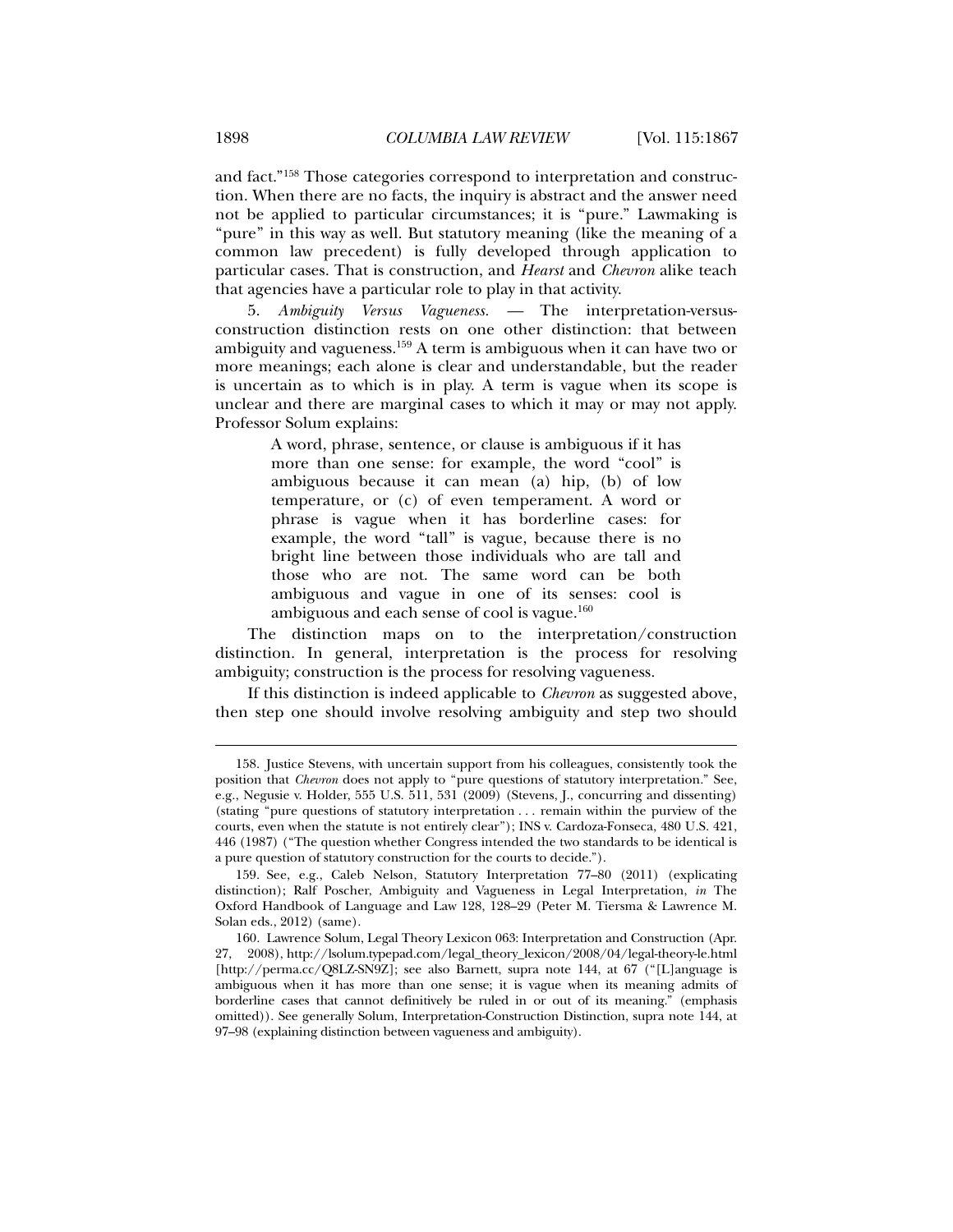involve resolving vagueness. And this is indeed (almost always) the case. This is emphatically not what courts say. The *Chevron* opinion and most subsequent case law and commentators state that under *Chevron*, deference is triggered by statutory "ambiguity."161 Sometimes, courts use the term "vague" alongside "ambiguous"; it is not clear that they mean to distinguish the two.162 But they are not synonymous, and *Chevron* is not primarily about ambiguity, it is about vagueness.

When a statute is ambiguous—that is, we are unsure as to which of two (or more) meanings apply—Congress generally *has* made a decision and the challenge is figuring out what that decision was. This is not to say that *Chevron* is never applicable in cases of ambiguous statutory language; sometimes, when a term can have either of two meanings, there really is no way of saying which is "right." But, in general, the challenges of ambiguity are ones of semantic meaning and are resolved by courts. The classic *Chevron* case involves statutory *vagueness*. A provision is of inherently uncertain scope and no amount of staring at the text or rummaging in legislative history can make the penumbra less penumbral. Are wetlands "waters of the United States"?<sup>163</sup> Is an entire facility a "source"?164 Are newsboys "employees"?165

In sum, a different activity is involved in resolving questions of ambiguity and questions of vagueness. This difference is the difference between interpretation and construction.

 163. See United States v. Riverside Bayview Homes, Inc., 474 U.S. 121, 121, 131 (1985) (upholding agency regulation concluding they are under step two).

164*. Chevron*, 467 U.S. at 840.

 <sup>161.</sup> See, e.g., Chevron U.S.A. Inc. v. Nat. Res. Def. Council, Inc., 467 U.S. 837, 843 (1984) ("[I]f the statute is silent or ambiguous with respect to the specific issue, the question for the court is whether the agency's answer is based on a permissible construction of the statute."); Calix v. Lynch, 784 F.3d 1000, 1007 (5th Cir. 2015) ("When a statute is ambiguous, we defer to an agency's reasonable interpretation."). The word "vague" does not appear in *Chevron*. See generally *Chevron*, 467 U.S. 837.

 <sup>162.</sup> See, e.g., Rollins v. Admin. Review Bd., 311 F. App'x 85, 86 (10th Cir. 2008) (noting court moves to step two "if the statute uses a vague or ambiguous term"); Stevens v. Premier Cruises, Inc., 215 F.3d 1237, 1240 (11th Cir. 2000) (noting under *Chevron* "statute is not vague or ambiguous just because it is broad").

 <sup>165.</sup> NLRB v. Hearst Publ'ns., 322 U.S. 111, 132 (1944). This is not to say that *Chevron*  is per se inapplicable in cases of ambiguity. If a statute is confoundingly ambiguous, the court must defer, because it cannot find an answer using the traditional tools of statutory construction. However, vague statutes can be inherently uninterpretable; by definition, the right answer not only cannot be *found* in the statute, it does not *exist* there*.* Moreover, to the extent *Chevron* is understood to rest on an explicit or implicit delegation, it is much more reasonable to discover a delegation in a vague statute than an ambiguous one. This point is made by Ryan D. Doerfler, *Mead* as (Mostly) Moot: Predictive Interpretation in Administrative Law, 36 Cardozo L. Rev. 499, 500 n.4 (2014) (arguing claim of implicit delegation is more plausible with respect to vague statutes than with respect to ambiguous ones, as matter of principle).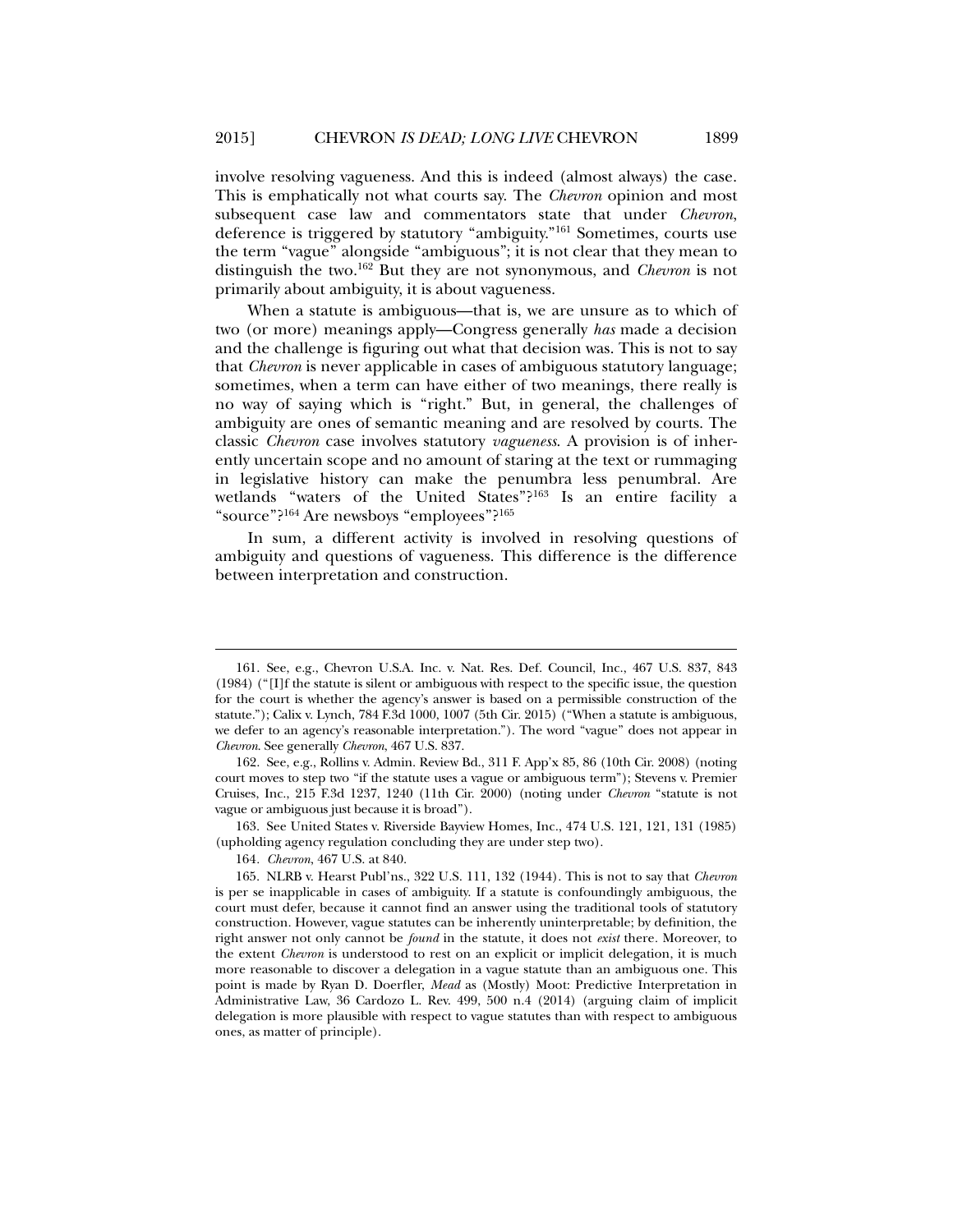# III. A CASE STUDY: *CHEVRON* AND JURISDICTIONAL QUESTIONS

A much-debated issue of "Chevronology"166 is whether *Chevron* applies to an agency's statutory interpretation bearing on its "jurisdiction," or the scope of its power. Until recently, this was a matter of dispute.<sup>167</sup> Many shared an intuition against deference on such issues, fearing that *Chevron*  would enable agency empire-building. In *City of Arlington v. FCC*, 168 the Court held that *Chevron* does apply to jurisdictional questions. For Justice Scalia, this was a case about whether *Chevron* lived or died:

> Make no mistake—the ultimate target [of those arguing for an exception] is *Chevron* itself. Savvy challengers of agency action would play the "jurisdictional" card in every case .... The effect would be to transfer any number of interpretive decisions—archetypal *Chevron* questions, about how best to construe an ambiguous term in light of competing policy interests—from the agencies that administer the statutes to federal courts. We have cautioned that "judges ought to refrain from substituting their own interstitial lawmaking" for that of an agency. That is precisely what *Chevron* prevents.<sup>169</sup>

On this account, *City of Arlington* is the case that saved *Chevron*. 170 This Part assesses just what version of *Chevron* survived, using this con-

 <sup>166.</sup> This neologism seems to have been coined by John Manning, who, at the Columbia conference mentioned in the opening footnote, referred to Peter Strauss as "our leading *Chevron*ologist." John Manning, Remarks at The Harold Leventhal Memorial Symposium, Celebrating Peter Strauss, Columbia Law School (Apr. 24, 2015). The term is so apt (not least because of hint of a reference to "phrenology" and the quasi-scientific dubiousness of that field) and appealing that it is hard to believe it took three decades to appear.

 <sup>167.</sup> See Ernest Gellhorn & Paul Verkuil, Controlling *Chevron*-Based Delegations, 20 Cardozo L. Rev. 989 (1999) (contending *Chevron* deference should not extend to jurisdictional issues); Nathan A. Sales & Jonathan H. Adler, The Rest Is Silence: *Chevron* Deference, Agency Jurisdiction, and Statutory Silences, 2009 U. Ill. L. Rev. 1497, 1518 (describing conflicting lower court decisions and noting "D.C. and Eighth Circuits appear to have resolved the issue both ways"). Compare Miss. Power & Light Co. v. Mississippi ex rel. Moore, 487 U.S. 354, 381–82 (1988) (Scalia, J., concurring in the judgment) (contending "there is no discernible line between an agency's exceeding its authority [i.e., 'jurisdiction'] and an agency's exceeding authorized application of its authority"), with id. at 386–87 (Brennan, J., dissenting) (contending "[a]gencies do not 'administer' statutes confining the scope of their jurisdiction, and such statutes are not 'entrusted' to agencies").

 <sup>168. 133</sup> S. Ct. 1863 (2013).

 <sup>169.</sup> Id. at 1873 (citations omitted).

 <sup>170.</sup> At least for the time being. Some have suggested that King v. Burwell, 135 S. Ct. 2480 (2015), represents the triumph of the Chief Justice's position in dissent in *City of Arlington*. See, e.g., Jody Freeman, The *Chevron* Sidestep: Professor Freeman on *King v. Burwell*, Blog of the Harv. Law Sch. Envtl. Law Program, http://environment.law.harvard .edu/2015/06/the-chevron-sidestep/ [http://perma.cc/UYB4-LWBT] (last visited Aug. 3, 2015) (stating after *City of Arlington*, Chief Justice "has clearly been waiting in the weeds"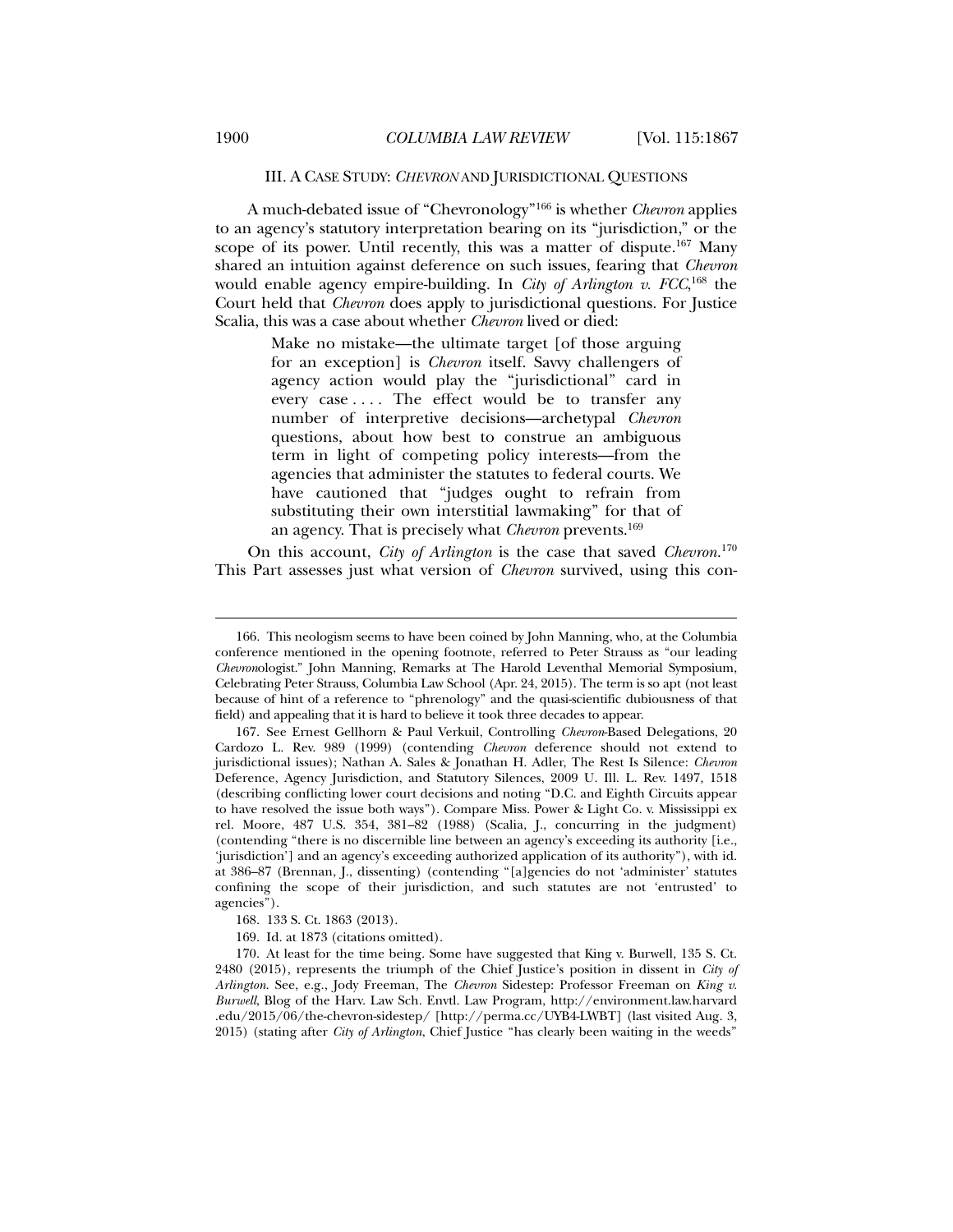troversy to elucidate the approach to *Chevron* outlined above, concluding that both the majority *and* the dissent are consistent with it.

### A. *Defining "Jurisdictional" Questions*

Justice Scalia's opinion for the Court rejected the idea that a distinct category of jurisdictional questions even existed and admonished that "judges should not waste their time in the mental acrobatics needed to decide whether an agency's interpretation of a statutory provision is 'jurisdictional' or 'nonjurisdictional.'"171 Echoing his long-ago opinion in *Mississippi Power & Light*, <sup>172</sup> Justice Scalia wrote that it just does not matter whether an agency action is characterized as marking an improper assertion of power or an improper application of an accepted power. In either event, if the charge is substantively correct, the agency action is ultra vires. The real question is therefore "always, simply, *whether the agency has stayed within the bounds of its statutory authority*."173 As such, "there is no principled basis for carving out some arbitrary subset of such claims as 'jurisdictional.'"174

Despite Justice Scalia's objections, it is possible to define "jurisdictional questions" coherently. One clear and administrable definition is that they are disputes over an agency's authority to regulate particular persons, activities, or geographical locations. For example:

- The Army Corps of Engineers interprets "waters of the United States," discharges into which require a Clean Water Act permit from the Corps, to include wetlands.175
- The Food and Drug Administration determines that nicotine in cigarettes is a drug, the cigarette a drug-delivery device, and that the agency can regulate both under the Federal Food, Drug, and Cosmetic Act.176
- The EPA determines that greenhouse gases are not "air pollutants" and therefore it cannot regulate them under the Clean Air Act.177
- The Federal Trade Commission (FTC) determines that lawyers and law firms are "financial institutions" subject to the Gramm-Leach-Bliley Financial Modernization Act.178

and in *King v. Burwell*, he "had his way," "elevat[ing] his Arlington dissent into a majority opinion").

<sup>171</sup>*. City of Arlington*, 133 S. Ct. at 1870.

 <sup>172.</sup> See supra note 167 (describing divisions among Justices in that case).

<sup>173</sup>*. City of Arlington*, 133 S. Ct. at 1868.

 <sup>174.</sup> Id. at 1869.

 <sup>175.</sup> E.g., United States v. Riverside Bayview Homes, Inc., 474 U.S. 121, 123–25 (1985).

 <sup>176.</sup> E.g., FDA v. Brown & Williamson Tobacco Corp., 529 U.S. 120, 125 (2000).

 <sup>177.</sup> E.g., Massachusetts v. EPA, 549 U.S. 497, 511–13 (2007).

 <sup>178.</sup> E.g., ABA v. FTC, 430 F.3d 457, 465–67 (D.C. Cir. 2005).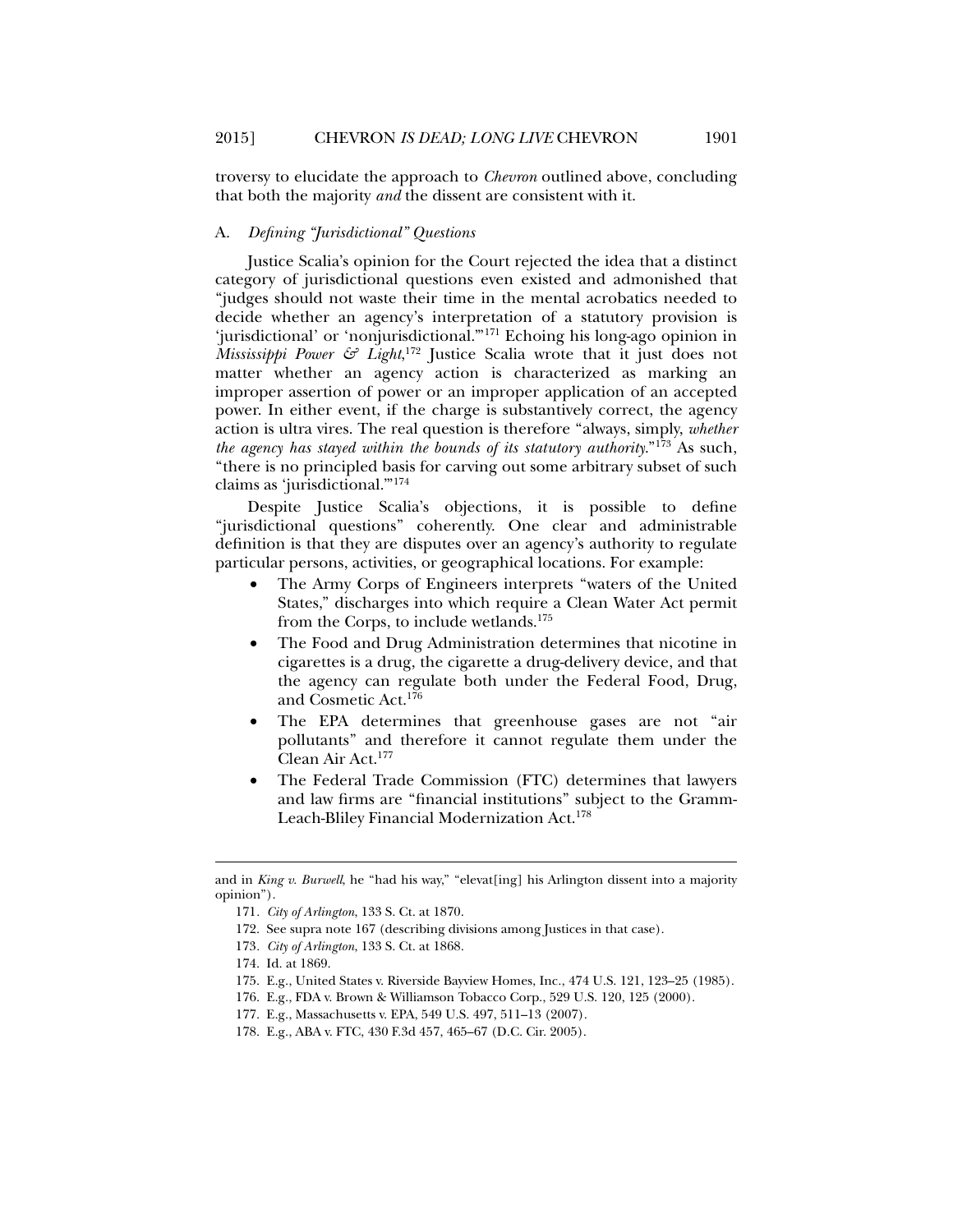- The Federal Energy Regulatory Commission determines that a promise to forgo consumption of electricity that would have been purchased in a retail-electricity market is not a "sale of electric energy" (and so subject to state rather than federal regulation) under the Federal Power Act.179
- The Fish and Wildlife Service concludes that privately owned property can be an "area under Federal jurisdiction" for purposes of the Endangered Species Act.180
- The Commodity Futures Trading Commission asserts authority to adjudicate counterclaims.181
- The Occupational Safety and Health Administration interprets a statute mandating protection for all workers as applying only to the manufacturing sector.182
- The NLRB determines that newsboys are employees (rather than independent contractors) and therefore within the protection of the National Labor Relations Act.<sup>183</sup>
- The Mine Safety and Health Administration determines that a vendor who delivered steel to a mine qualifies as an "operator" of the mine subject to the requirements of the Federal Mine Safety and Health Act.184

Many pre-*Arlington* commentators seemed to operate from this definition of a jurisdictional question.185 It is also, possibly, the view Justice Scalia took in *Arlington*. Of course, because his bottom line was that jurisdictional questions are indistinguishable from nonjurisdictional questions, he did not have to, and perhaps could not, explain exactly what a jurisdictional question *is*. Still, his premise seems to be that such questions are of the sort in the list above. Thus, he refers to a brief that "explains, *helpfully*, that '[j]urisdictional questions concern the *who, what, where*, and *when* of regulatory power: which subject matters may an agency regulate and under what conditions.'"186 In addition, noting that "[t]he

182. E.g., Dole v. United Steelworkers of Am., 494 U.S. 26, 29 (1990).

 185. See, e.g., Quincy M. Crawford, Comment, *Chevron* Deference to Agency Interpretations that Delimit the Scope of the Agency's Jurisdiction, 61 U. Chi. L. Rev. 957, 958 (1994) ("[C]ourts should defer to an agency's interpretation of an ambiguous statute even if the interpretation delimits the scope of the agency's jurisdiction."); Gellhorn & Verkuil, supra note 167, at 993 ("[A] requirement of independent judicial evaluation of peripheral jurisdictional issues is consistent with the terms and rationale of *Chevron*."); Cass R. Sunstein, Law and Administration After *Chevron*, 90 Colum. L. Rev. 2071, 2097–101 (1990) ("[C]ourts should probably refuse to defer to agency decisions with respect to issues of jurisdiction . . . .").

 <sup>179.</sup> E.g., Elec. Power Supply Ass'n v. FERC, 753 F.3d 216, 220–21 (D.C. Cir. 2014).

 <sup>180.</sup> E.g., N. Cal. River Watch v. Wilcox, 620 F.3d 1075, 1078 (9th Cir. 2010).

 <sup>181.</sup> E.g., Commodity Futures Trading Comm'n v. Schor, 478 U.S. 833, 837 (1986).

 <sup>183.</sup> E.g., NLRB v. Hearst Publ'ns, 322 U.S. 111, 114–15 (1944).

 <sup>184.</sup> E.g., N. Ill. Steel Supply Co. v. Sec'y of Labor, 294 F.3d 844, 846 (7th Cir. 2002).

 <sup>186.</sup> City of Arlington v. FCC, 133 S. Ct. 1863, 1870 (2013) (first emphasis added).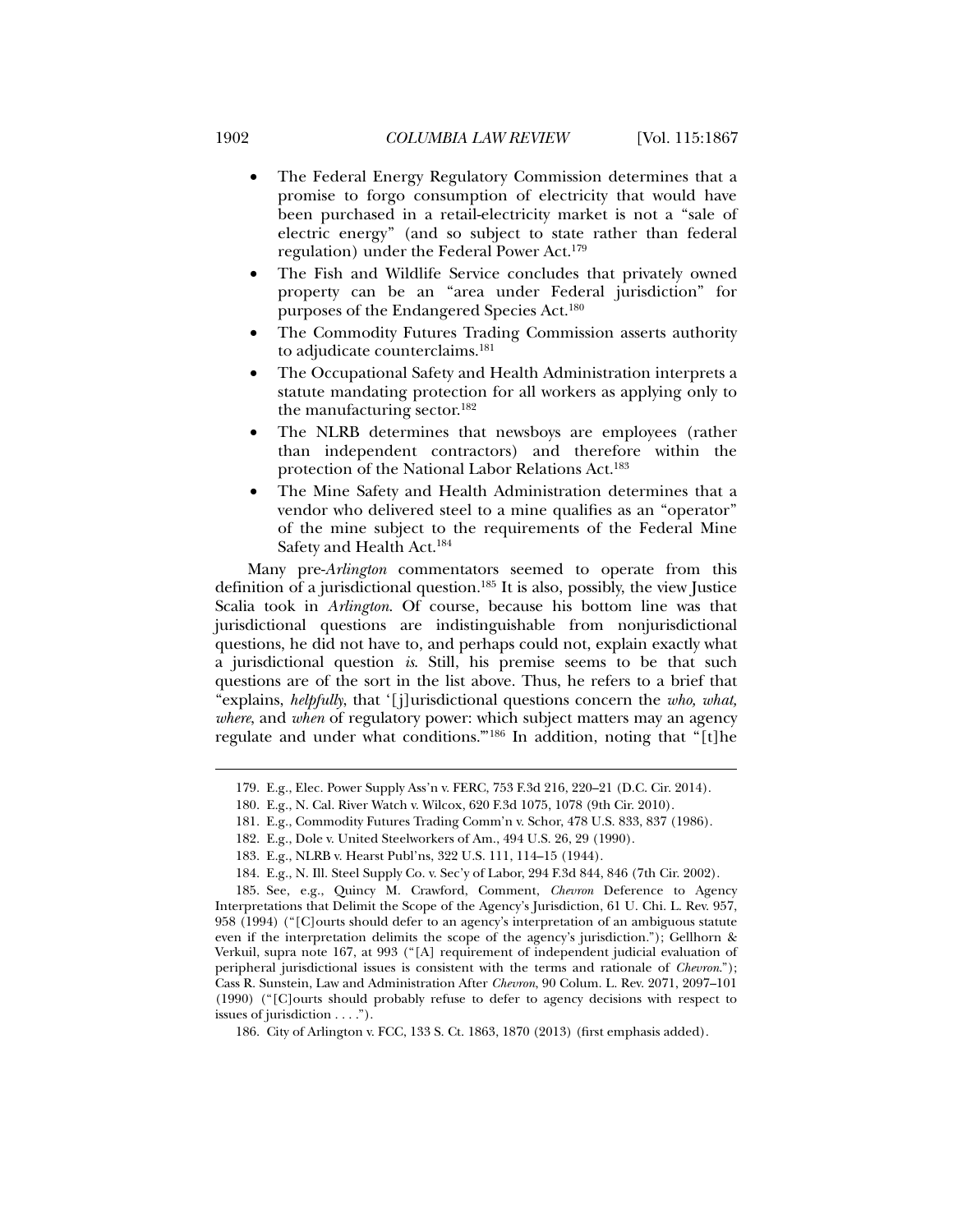U.S. Reports are shot through with applications of *Chevron* to agencies' constructions of the scope of their own jurisdiction,"187 he cites primarily (though not exclusively) cases about whether the agency had authority over particular persons or activities: cigarettes, wetlands, particular toxic pollutants, "pole attachments."188 And he relies in particular on *NLRB v. City Disposal Systems, Inc.*, which explicitly stated that no "exception exists to the normal [deferential] standard of review" for "jurisdictional or legal question[s] concerning the coverage" of an Act.<sup>189</sup>

On this definition of a jurisdictional question, the majority was clearly correct that *Chevron* should apply with full force. Numerous precedents had invoked *Chevron* in such settings;<sup>190</sup> none had said it was inapplicable; agency self-aggrandizement or abuse are not greater threats with regard to jurisdictional issues than with regard to substantive ones; and all the various rationales for *Chevron* apply equally to jurisdictional and substantive questions. Indeed, not only does *Chevron* apply to jurisdictional questions so understood, these are the paradigmatic *Chevron* questions because they are disputes over the boundaries of vague terms.191

On the other hand, Chief Justice Roberts's dissent is also correct. Joined by Justices Kennedy and Alito, the Chief Justice described the question as being whether court or agency determines whether Congress has delegated to the agency authority to act with the force of law.192 That is the threshold requirement for *Chevron* to apply, and in his view it is necessarily a matter for judicial decision. He began with an admirably succinct summation:

> A court should not defer to an agency until the court decides, on its own, that the agency is entitled to deference. Courts defer to an agency's interpretation of law when and because Congress has conferred on the agency interpretive authority over the question at issue. An agency cannot exercise interpretive authority until it has it; the question whether an agency enjoys that

l

 191. See supra notes 159–165 and accompanying text (describing step two as involving resolution of vague, as opposed to ambiguous, terms).

 <sup>187.</sup> Id. at 1872.

 <sup>188.</sup> Id. at 1870–73.

 <sup>189. 465</sup> U.S. 822, 830 n.7 (1984) (internal quotation marks omitted).

 <sup>190.</sup> Each of the cases cited earlier is an example. See supra notes 175–184. Some upheld the agency. See, e.g., United States v. Riverside Bayview Homes, Inc., 474 U.S. 121, 131, 139 (1985) (upholding Corps of Engineers' reading of "waters of the United States" to include wetlands under *Chevron* step two). Some did not. See, e.g., Massachusetts v. EPA, 549 U.S. 497, 529 n.26 (2007) (rejecting EPA's reading of "air pollutant" to exclude greenhouse gases under *Chevron* step one). But none found *Chevron* inapplicable.

<sup>192</sup>*. City of Arlington*, 133 S. Ct. at 1879–80 (Roberts, C.J., dissenting).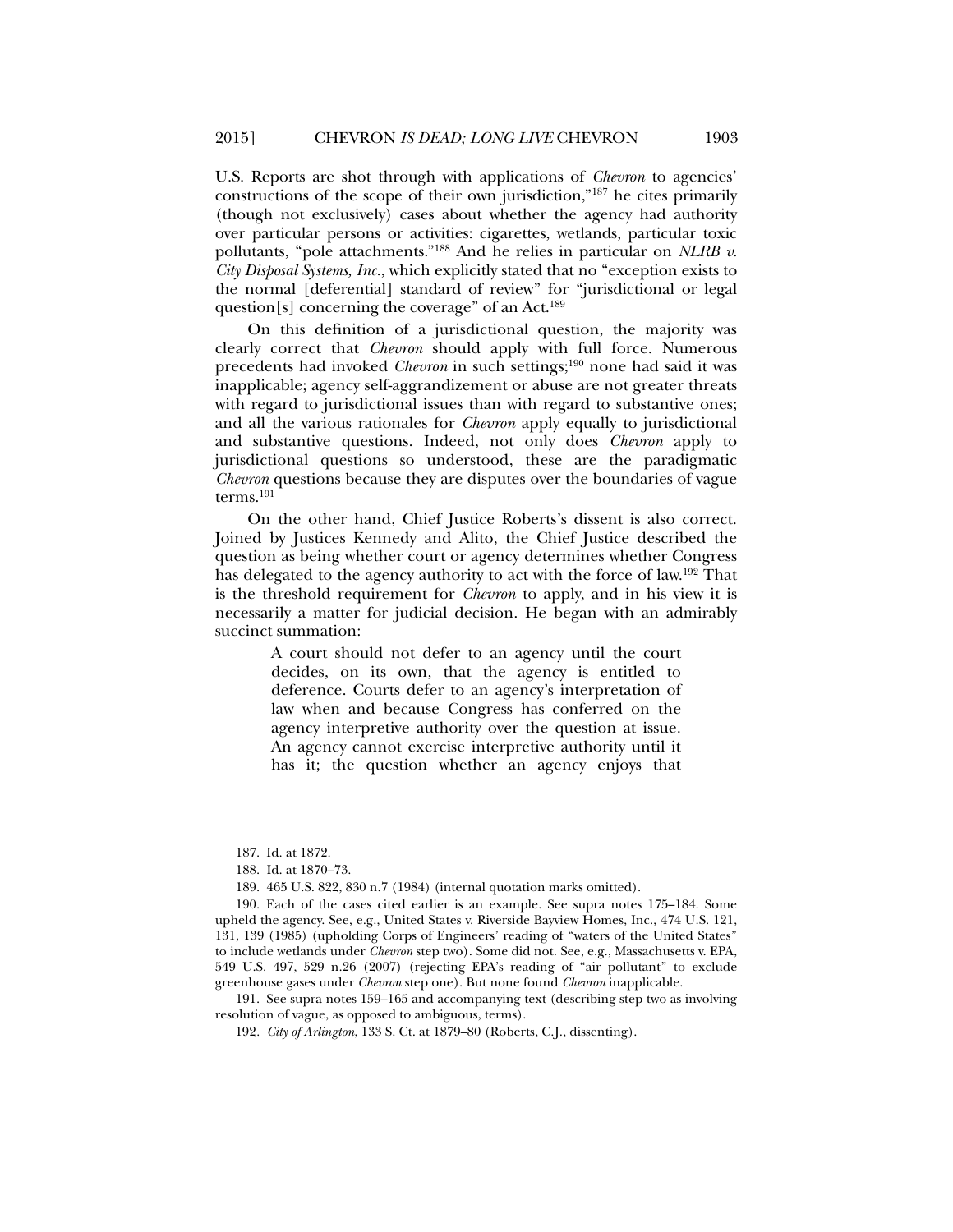authority must be decided by a court, without deference to the agency.193

This is exactly right. But it rests on a different definition of a "jurisdictional question" than the majority's. To have jurisdiction is to have authority to decide. The dissent focuses not on whether an agency has authority to regulate particular places or things, but rather whether it has authority to regulate at all, that is, whether it has authority to act with the force of law. Applied to *Chevron*, the question is not whether agencies should receive deference regarding their determinations of what persons or activities fall within their authority, but rather whether they should receive deference regarding their determinations of whether they have the authority to act with the force of law, period.

On this conception, applying *Chevron* to jurisdictional questions is deeply problematic. *Chevron* applies *because* the agency has been delegated authority; because the delegation is a condition precedent of deference, it is circular to defer to a determination that the delegation exists. As one influential article put it:

> One reason courts should refuse to extend *Chevron* deference to agencies' jurisdictional interpretations follows from the nature of *Chevron* itself: The existence of agency jurisdiction is a precondition of *Chevron* deference, and *Chevron* therefore has no bearing on how that threshold question should be resolved. Only after it is determined that Congress has conferred jurisdiction on an agency does *Chevron* come into play.194

This is Chief Justice Roberts's point. He rightly insists that courts, not agencies, must determine which questions are within an agency's *Chevron*  power to resolve with the force of law.195 In fact, Justice Scalia would seem to agree. He asserts essentially the same proposition at the end of his opinion:

> The fox-in-the-henhouse syndrome is to be avoided not by establishing an arbitrary and undefinable category of agency decisionmaking that is accorded no deference, but by taking seriously, and applying rigorously, in all cases, statutory limits on agencies' authority. Where Congress has established a clear line, the agency cannot go beyond it; and where Congress has established an

 <sup>193.</sup> Id. at 1877 (Roberts, C.J., dissenting).

 <sup>194.</sup> Sales & Adler, supra note 167, at 1533.

 <sup>195.</sup> See Herz, Deference Running Riot, supra note 58, at 219 ("*Chevron* does not require a court to accept an agency's view of the scope of its delegated *authority*, jurisdictional or substantive. By definition, Congress *cannot* have left this determination to the agency."). Strauss, In Search of *Skidmore*, supra note 2, at 796 ("What are the boundaries of the agency's authority, conferred by Congress, remains a judicial question, as it must be.").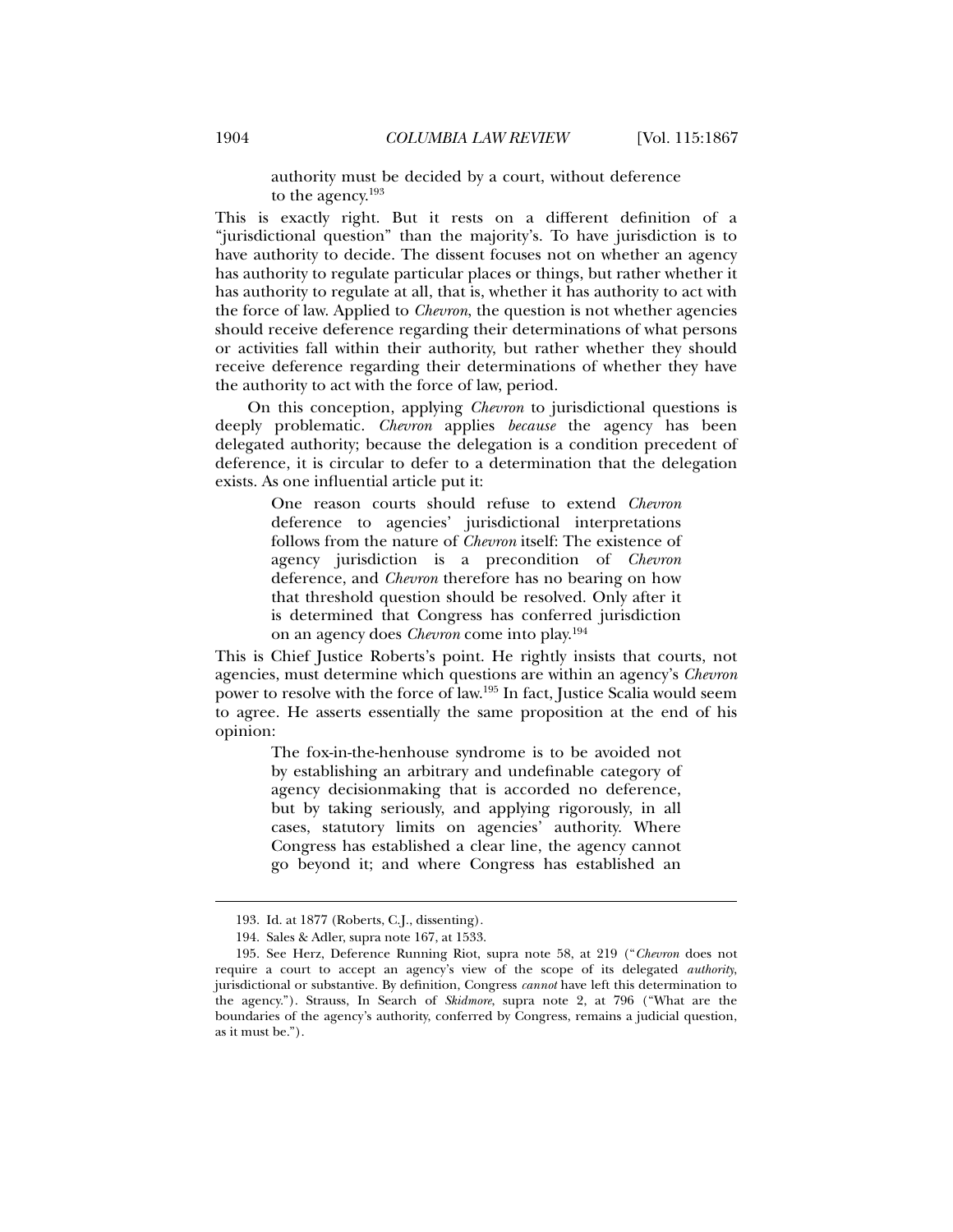ambiguous line, the agency can go no further than the ambiguity will fairly allow.196

The ships-passing-in-the-night aspect of the opinions is highlighted by looking at subsequent cases that rely on *City of Arlington*. For example, *Pharmaceutical Research & Manufacturers of America v. FTC* was a challenge to an FTC regulation issued under the Hart-Scott-Rodino Antitrust Improvements Act that required pharmaceutical companies to report certain transfers of exclusive patent rights.197 The challengers argued that the statute did not permit the FTC to impose these obligations on only a single industry; it read the statute to authorize only rules of general application that would cover all transfers of exclusive patents. The district court applied *Chevron*, laying out the two-step test. It cited *City of Arlington*  for the propositions that *Chevron* applies to jurisdictional determinations and that there is no difference between exceeding the scope of authority and exceeding authorized application of authority. It then concluded the "FTC is Entitled to Deference on Scope of Statutory Authority," i.e., on the question whether it could issue a rule limited to a particular industry.198 A thorough review of text, history, and purpose indicated no particular congressional view on industry-specific regulations; thus, since the statute did not address the "precise question," it was on to step two, which, of course, the regulation survived.<sup>199</sup>

So what happened here in *City of Arlington* terms? The court thought it was doing what the majority in *City of Arlington* told it to: Apply *Chevron*  to a question about the scope of agency authority. That question was whether the FTC could write a regulation about a single industry even though the relevant statute applied to mergers and the transfer of assets generally. One could describe that as a jurisdictional issue, though it is a slightly odd one, being about whether the greater includes the lesser rather than which industries are regulable at all. So the case could be seen as a perfect illustration of Justice Scalia's reasoning and application of his conclusion: It is hard to distinguish jurisdictional from nonjurisdictional questions, the key issue is whether the agency has violated the statute, and where the statute is ambiguous, the court should accept the agency's reading as long as it is permissible.

But the *Pharmaceutical Research* decision was also completely consistent with Chief Justice Roberts's dissent in *City of Arlington*. The court did not "defer to [the] agency on whether Congress has granted the agency interpretive authority over the statutory ambiguity at issue."200 It decided

<sup>196</sup>*. City of Arlington*, 133 S. Ct. at 1874.

 <sup>197. 44</sup> F. Supp. 3d 95 (D.D.C. 2014).

 <sup>198.</sup> Id. at 114–15.

 <sup>199.</sup> Id. at 124–25 ("[O]nce the Court has determined that Congress has not directly addressed the issue, the agency is entitled to *Chevron* deference of its interpretation of the scope of its authority. Where, as here, the statute is silent on the issue, the agency's interpretation of its authority is due deference." (citation omitted)).

<sup>200</sup>*. City of Arlington*, 133 S. Ct. at 1879–80 (Roberts, C.J., dissenting).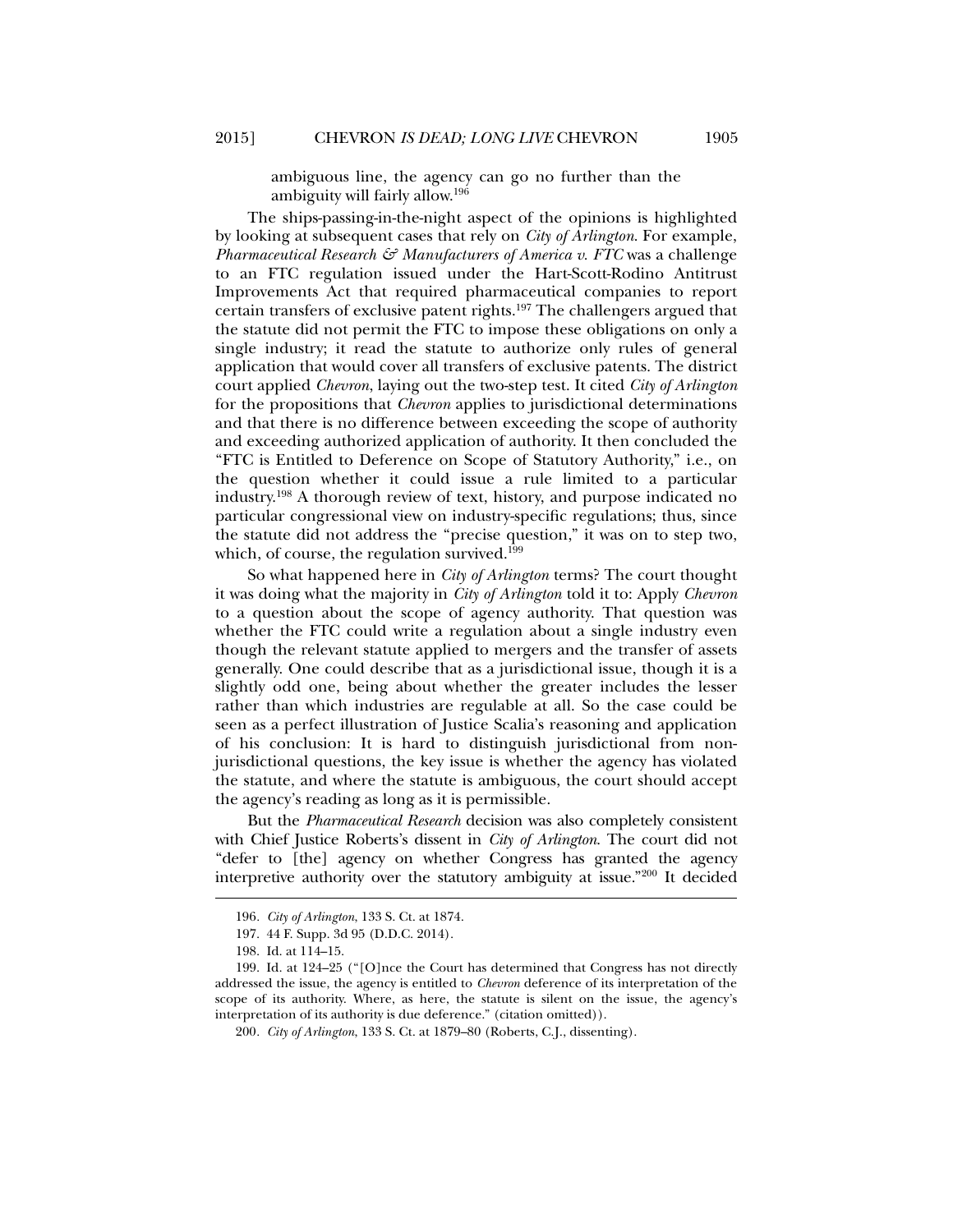entirely on its own whether this was a case in which deference was mandated. It may not have done a great job at that (it essentially skipped step zero and only inquired whether the statute was ambiguous), but it was only going to defer if it found the statute ambiguous and ultimately made an independent determination that it was. Of course, the FTC had *said* that the statute was ambiguous,<sup>201</sup> but the court did not defer on that question.<sup>202</sup>

This discussion can be restated in terms of *Chevron* "step zero."203 That term, which has never been invoked by the Supreme Court itself, refers to the threshold inquiry as to "whether the *Chevron* framework applies at all."204 The leading case is *United States v. Mead Corp*., which held that *Chevron* only applies if Congress has delegated authority to write rules with the force of law and the agency has used that authority.205 *Mead* coexists somewhat uncomfortably with decisions that interpret statutory ambiguity itself to be a delegation to the agency; the Court's "cases find in unambiguous language a clear sign that Congress did *not* delegate gap-filling authority to an agency; and they find in ambiguous language at least a presumptive indication that Congress did delegate that gap-filling authority."206 Courts never defer in step zero. Thus, another way of explaining the difference between Justice Scalia and the Chief Justice in *City of Arlington* is that the former understood the case to be about *how Chevron* applies and the Chief Justice understood it to be about *whether Chevron* applies. Justice Scalia is completely correct that in deferring (or not) under *Chevron*, jurisdictional questions should not be treated any differently from other questions of statutory meaning. Chief Justice Roberts is completely correct that courts should not yield to agency understandings of whether *Chevron* kicks in or whether a statute is ambiguous.

Finally, to return to "space" and "weight": In a *Chevron* step-two case, the court's role under the statute is to ensure that the agency has stayed within its space, that its interpretation is not unreasonable. It is hard to understand how a court *could* grant *Chevron* deference to that determination even if it wanted to. Both Justice Scalia and Chief Justice Roberts in fact endorse that understanding in *City of Arlington*. Where they go

<sup>201.</sup> Pharm. Research & Mfrs. of Am., 44 F. Supp. 3d at 115 ("The FTC disputes that Congress has directly addressed the issue in the HSR Act and instead contends, under *Chevron* Step Two, that the agency's interpretation of the statute is entitled to deference.").

 <sup>202.</sup> For another post–*City of Arlington* decision that is consistent with both the majority and the dissent, see Pharm. Research & Mfrs. of Am. v. Dep't of Health & Human Servs., 43 F. Supp. 3d 28 (D.D.C. 2014) (rejecting agency regulation under step one, with no deference in sight, because Congress had not given agency authority to regulate particular activities reached by rule).

 <sup>203.</sup> See, e.g., Cass R. Sunstein, *Chevron* Step Zero, 92 Va. L. Rev. 187, 191 (2006) (defining *"Chevron* Step Zero").

 <sup>204.</sup> Id.

 <sup>205.</sup> United States v. Mead Corp., 533 U.S. 218, 226–27 (2001).

 <sup>206.</sup> United States v. Home Concrete & Supply, LLC, 132 S. Ct. 1836, 1843 (2012).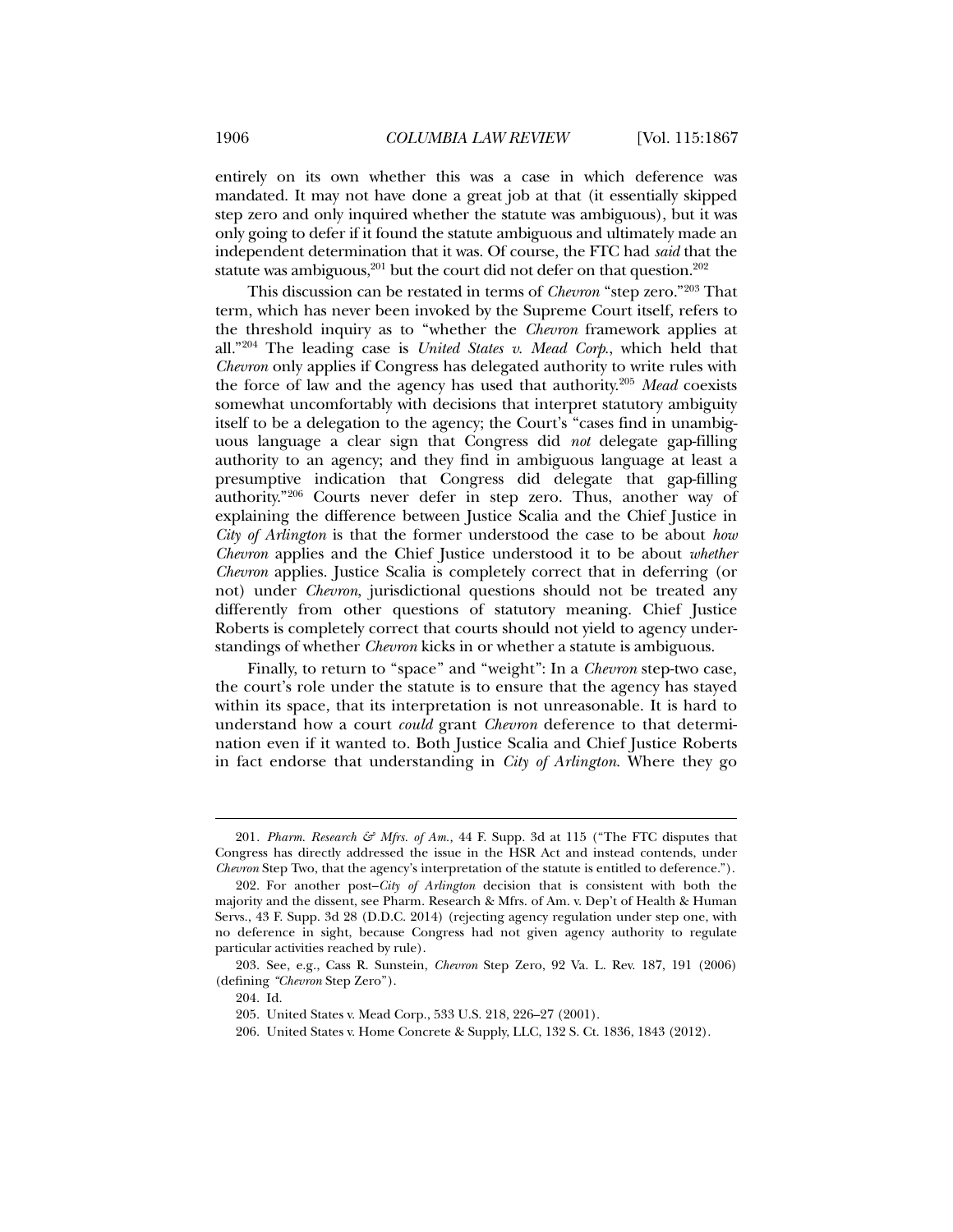astray, on the Straussian account, is the failure to accord *Skidmore*  deference to questions about statutory meaning.<sup>207</sup>

### B. *"Jurisdictional" Questions and the APA*

Ignored in all this is the text of the APA itself. The Act does actually refer to jurisdictional questions. Not surprisingly, it lumps them together with other sorts of statutory questions. Specifically, section 706 provides that a reviewing court "shall . . . hold unlawful and set aside agency action . . . found to be . . . in excess of statutory *jurisdiction*, authority or limitations, or short of statutory right."208 The APA has a tendency toward the thesauric; often a string of nouns appears where a more parsimonious drafter might have used just one or two.<sup>209</sup> But this reflects care and precision, not sloppiness. The no-surplusage canon admonishes us to take each of those words seriously, as indicating something distinct. And indeed, many APA provisions set out a string of not-quite-synonyms, the differences between which should be taken seriously. Especially with phrases as familiar and well-worn as the key provisions of the APA, it can be helpful to read the text with fresh eyes.

The scope-of-review provisions of the APA are one prominent example of cover-the-waterfront drafting. Not just "arbitrary," but "arbitrary, capricious, an abuse of discretion, or otherwise not in accordance with law."210 Not just "unconstitutional," but "contrary to constitutional right, power, privilege, or immunity."211 And not just "contrary to a relevant statute," but "in excess of statutory jurisdiction, authority, or limitations, or short of statutory right."212 If we take that wording seriously, it means a reviewing court has the same authority (or lack thereof) to determine whether an agency has exceeded its statutory jurisdiction that it has with

 <sup>207.</sup> See Strauss, In Search of *Skidmore*, supra note 2, at 797 (characterizing *Skidmore*  deference as "traditional tool[] of statutory interpretation" (quoting Chevron U.S.A. Inc. v. Nat. Res. Def. Council, Inc., 467 U.S. 837, 843 n.9 (1984))); supra section II.B (arguing for application of *Skidmore* deference within *Chevron* step one).

 <sup>208. 5</sup> U.S.C. § 706(2)(C) (2012) (emphasis added).

 <sup>209.</sup> See Michael Herz, "Data, Views, or Arguments": A Rumination, 22 Wm. & Mary Bill Rts. J. 351, 356 (2013) ("The APA contains a number of what we might call 'thesauric' provisions."). Perhaps the most striking instance involves licensing. The APA defines "licensing" as an "agency process respecting the grant, renewal, denial, revocation, suspension, annulment, withdrawal, limitation, amendment, modification, or conditioning of a license," 5 U.S.C. § 551(9), and then defines "license" as "the whole or part of an agency permit, certificate, approval, registration, charter, membership, statutory exemption or other form of permission." Id. § 551(8). That means that "licensing" could in theory be any of eighty-eight different undertakings—the eleven kinds of "licensing" multiplied by the eight kinds of "licenses."

 <sup>210. 5</sup> U.S.C. § 706(2)(A) ("The reviewing court shall . . . hold unlawful and set aside agency action, findings, and conclusions found to be . . . arbitrary, capricious, an abuse of discretion, or otherwise not in accordance with law . . . .").

 <sup>211.</sup> Id. § 706(2)(B).

 <sup>212.</sup> Id. § 706(2)(C).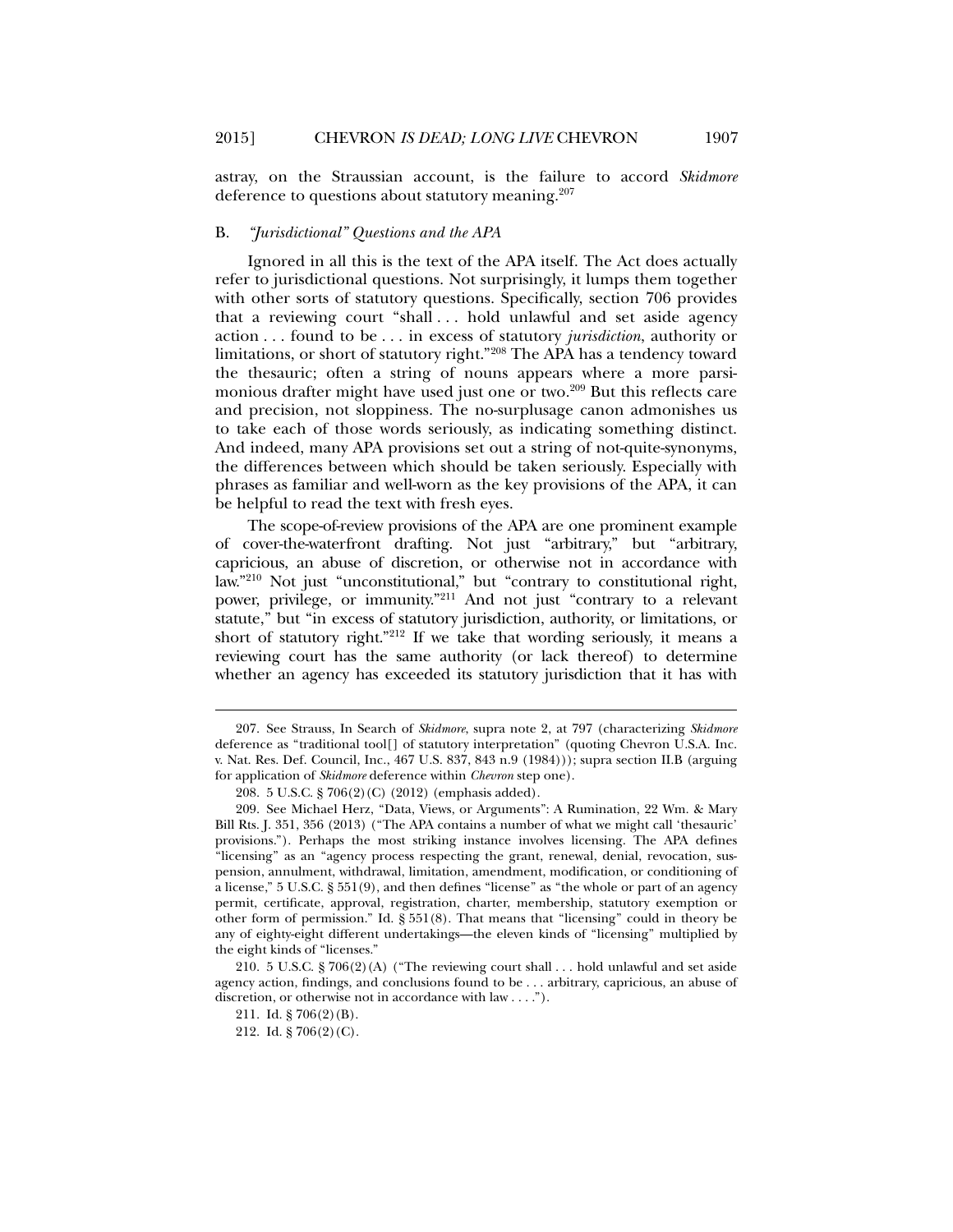regard to reviewing other statutory limitations or authorizations. That is a textual argument that the great textualist ignored.

On the other hand, the text of this provision undercuts Justice Scalia's opinion as well. By referring separately to "jurisdiction" and "authority,"213 the APA indicates that they are two distinct things. Yet the basis of Justice Scalia's entire opinion is that there is no distinction between them. In a case arising under the APA, his job was to at least try to figure out how these two separately identified concepts differ, even if the question presented treated them as synonyms. Defining "jurisdiction" as being about the persons, places, and things that an agency can regulate, and "authority" as being about the manner and extent of permissible agency regulation of those things over which it has jurisdiction, serves to give each word independent meaning.

Section 706(2)(C) is a Goldilocks provision. Agencies cannot go too far, but they also cannot fail to go far enough. Not too cold and not too hot; neither in excess of maxima nor shy of minima. In a passing comment, Professor Strauss has suggested this formulation may be a statutory peg on which to hang the idea of *Chevron* space. The court must ensure that the agency's reading does not exceed statutory boundaries, that it is inconsistent neither with what the statute must mean ("short of statutory right") nor what it can mean ("in excess of statutory jurisdiction"). $214$  It would be delightful if the APA really did articulate the concept of *Chevron* space, but this reading imposes more on the text than it will bear. On the most natural reading of the text, the "in excess of" and "short of" language does not define boundaries of a "geographical" sort. Rather it speaks to the qualitatively different *kinds* of limitations a statute can impose: Some provisions impose restrictions, some impose obligations.215 That does not undercut the

 <sup>213.</sup> Id. ("The reviewing court shall . . . hold unlawful and set aside agency action, findings, and conclusions found to be . . . in excess of statutory jurisdiction, authority, or limitations, or short of statutory right . . . .").

 <sup>214.</sup> See Strauss, Space/Weight, supra note 2, at 1161 ("'Excess of statutory jurisdiction . . . or short of statutory right' readily suggests some space between, space within which the agency may exercise policymaking discretion." (quoting 5 U.S.C.  $\S 706(2)(A))$ .

 <sup>215.</sup> The legislative history also undercuts this reading. "Short of statutory right" seems to have been intended to reach the situation in which an agency has awarded a prevailing party less than the full relief required by statute; the reports are wholly focused on this question of remedy for an individual party rather than the more abstract question of whether a policy decision exceeds statutory boundaries. See H.R. Rep. No. 79-1980, at 278 (1946) ("'Short of statutory right' means that agencies are not authorized to give partial relief where a party demonstrates his right to the whole. Authorized relief must be granted by an agency to the full extent that entitlement is shown."); Staff of S. Comm. on the Judiciary, 79th Cong., Administrative Procedure 40 (Comm. Print 1945) ("[I]f Congress has prescribed a measure of right or relief, on principle the citizen is entitled to the full measure and there should be no arbitrary power in administrative agencies to grant less in specific cases."); S. Rep. No. 79-752, at 214 (1945) ("'Short of statutory right' means that agencies are not authorized to give partial relief where a party demonstrates his right to the whole.").